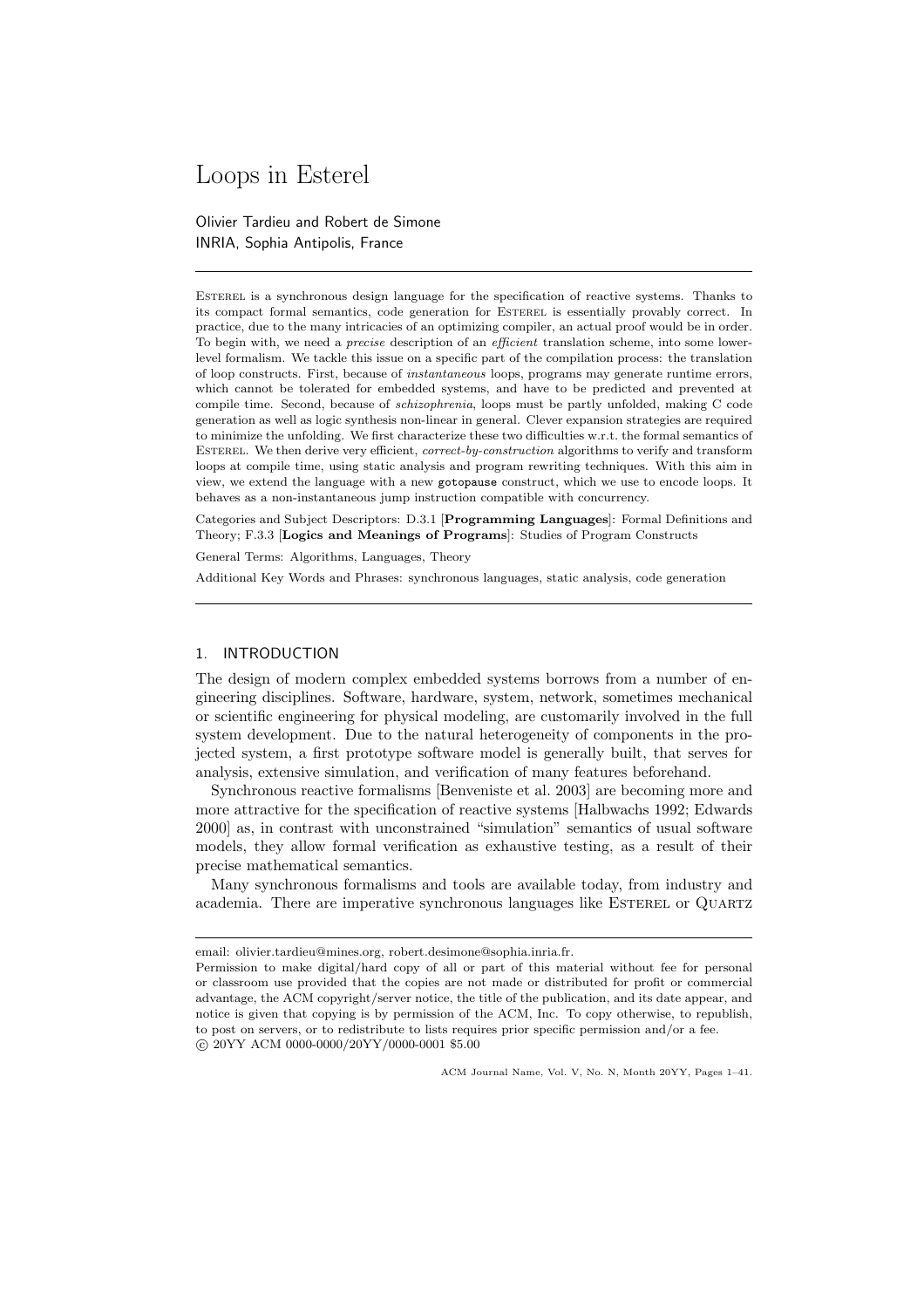[Schneider 2000], data-flow languages such as LUSTRE/SCADE [Halbwachs et al. 1991], and graphical description languages, for instance Argos [Maraninchi 1991] and SYNCCHARTS [André 1996a; 1996b]. Input languages to hardware modelcheckers such as SMV [McMillan 1993], COSPAN/FormalCheck [Hardin et al. 1996], or VIS [Brayton et al. 1996] are mostly of synchronous nature. We shall focus throughout this paper on ESTEREL.

High-level synthesis and code generation tools provide implementation means for designs specified in these languages. Hopefully faithful to the semantics, implementation steps should provide a correct-by-construction design flow, thereby avoiding the all too often occurring problem of adequacy between simulation and synthesis semantics found in neighboring formalisms such as HDLs (VHDL, Verilog,. . . ).

The primary concern of the current paper is to contribute to this "correct-byconstruction" approach to code generation/synthesis, in our case by providing formal ground for some of the key transformation steps involved in the implementation of Esterel programs. While apparently utterly theoretical in nature, we feel this kind of work can greatly help gain confidence in the soundness and semantic preservation of the compiling process, with potential incidence on future certification procedures for highly safety-critical embedded domains where compiler correctness may have to be asserted at semantic level.

#### **ESTEREL**

Esterel [Berry and Gonthier 1992; Berry 2000a; 2000b; Boussinot and de Simone 1991] is an imperative synchronous parallel language dedicated to the programming control-oriented systems. Sophisticated controllers may be described using sequential and parallel compositions of behaviors, suspension and preemption mechanisms, cases, loops, and synchronizations by mean of instantly broadcast signals. Both synthesis and efficient simulation (via C code generation) are supported.

ESTEREL enjoys a full-fledged formal semantics under the form of Structural Operational Semantic rules [Plotkin 1981]. Many issues on transformational steps involved in the compilation process can thus be handled mathematically on these rules. In the current paper we shall consider a precise exercise of this nature. While specific, it seems to us of utter importance as it leads to a smooth transition from a definitional level, that we might call dynamic, in which successive execution steps create new program residuals to be further executed, to a lower static level, where memory resources for both data and control are assigned at compile time, in a way favored by embedded targets or hardware circuit implementations.

As ESTEREL disallows general recursive definitions and dynamic process creation, this static interpretation is feasible. The main problem which remains to be solved in our case goes with the treatment of "loop" iterative constructs.

#### Loops

In synchronous formalisms execution is divided into (a discrete sequence of) behavioral reactions. While following the natural flow of control in a given reaction, loop constructs may have to be unrolled (in the dynamic version of the semantics). The following problem now comes as obvious: if a loop can be unrolled infinitely many times inside a given reaction, without execution halting to pause until the next reaction, then one may never reach completion of the behavior for the current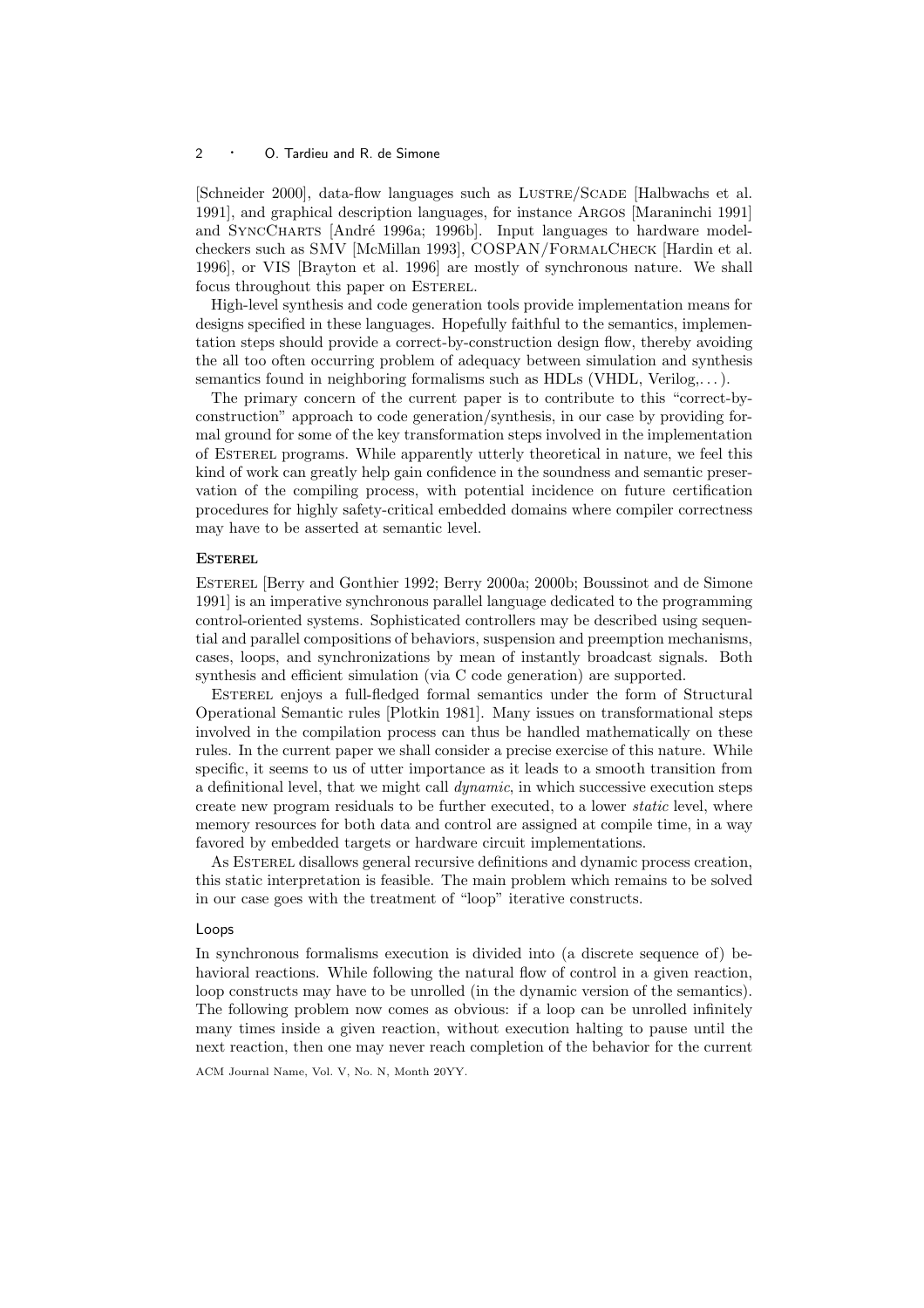instant, ending in some kind of divergence. This phenomenon, called instantaneous loop in ESTEREL literature, has to be discarded as incorrect.

More subtly perhaps, without infinite unrolling, the body of a loop may contain elements whose multiple occurrences are executed simultaneously, which is referred to as *schizophrenia* in ESTEREL literature. These elements need to be duplicated appropriately at compile time. This is reminiscent of Single Static Assignment forms in classical compiler techniques. Here also the amount of code duplication should be minimized, while ensuring the desired property.

While current implementations already provide practical solutions for these two problems, they are not satisfactory in our view. For instance (first problem), compilers reject varying sets of correct programs, with no clear boundaries, i.e. arbitrarily as far as the user is concerned, because they rely on ad hoc loop analyses, that still need to be better understood. We shall see an example of such a program in Section 3.

#### Outline of the Paper

The paper starts with an introductory presentation of a kernel ESTEREL language in Section 2.

We tackle the first problem of incorrect loops [Tardieu and de Simone 2003] by extracting the relevant information from the semantic rules using abstract interpretation [Cousot and Cousot 1977]. This is the topic of Section 3, in which we provide a criterion, general enough, that ensures non-instantaneous divergence of loop structures. Importantly this criterion is correct by construction, as it is formally derived from the semantic rules themselves.

We describe and formalize the schizophrenia problem in Section 4. It has been remarked before [Mignard 1994] that schizophrenia can be solved by some amount of loop unrolling. A simple and naive solution would then be to unroll each loop construct once. But, because of loop nesting, this can produce an exponentially larger program. So one has to look for more selective expansions. This requires again clever static analysis, to identify as precisely as possible the potentially problematic locations. Here again our goal will be to specify this analysis step in a formal, provably correct fashion.

Then, in Section 5, in order to perform these code expansions as compactly as possible, we introduce a new gotopause construct in ESTEREL [Tardieu 2004a], so that several behaviors can be connected to the same halting point. Technically, we first rewrite the rules of the semantics using active halting points instead of program residuals, where active halting points act as pc program counters in a parallel setting. Defining gotopause is then straightforward.

We provide our solution [Tardieu and de Simone 2004] to the schizophrenia problem by program rewriting for our kernel language in Section 6. We start from the basic exponential expansion, called *reincarnation* in ESTEREL literature. We then describe a quadratic rewriting using gotopause. We improve this algorithm by selectively transforming the problematic statements located by our static analysis, thus achieving a quasi-linear rewriting in practice.

We extend our transformation to full ESTEREL in Section 7, and discuss our implementation in Section 8. It provides an experimental validation of our approach.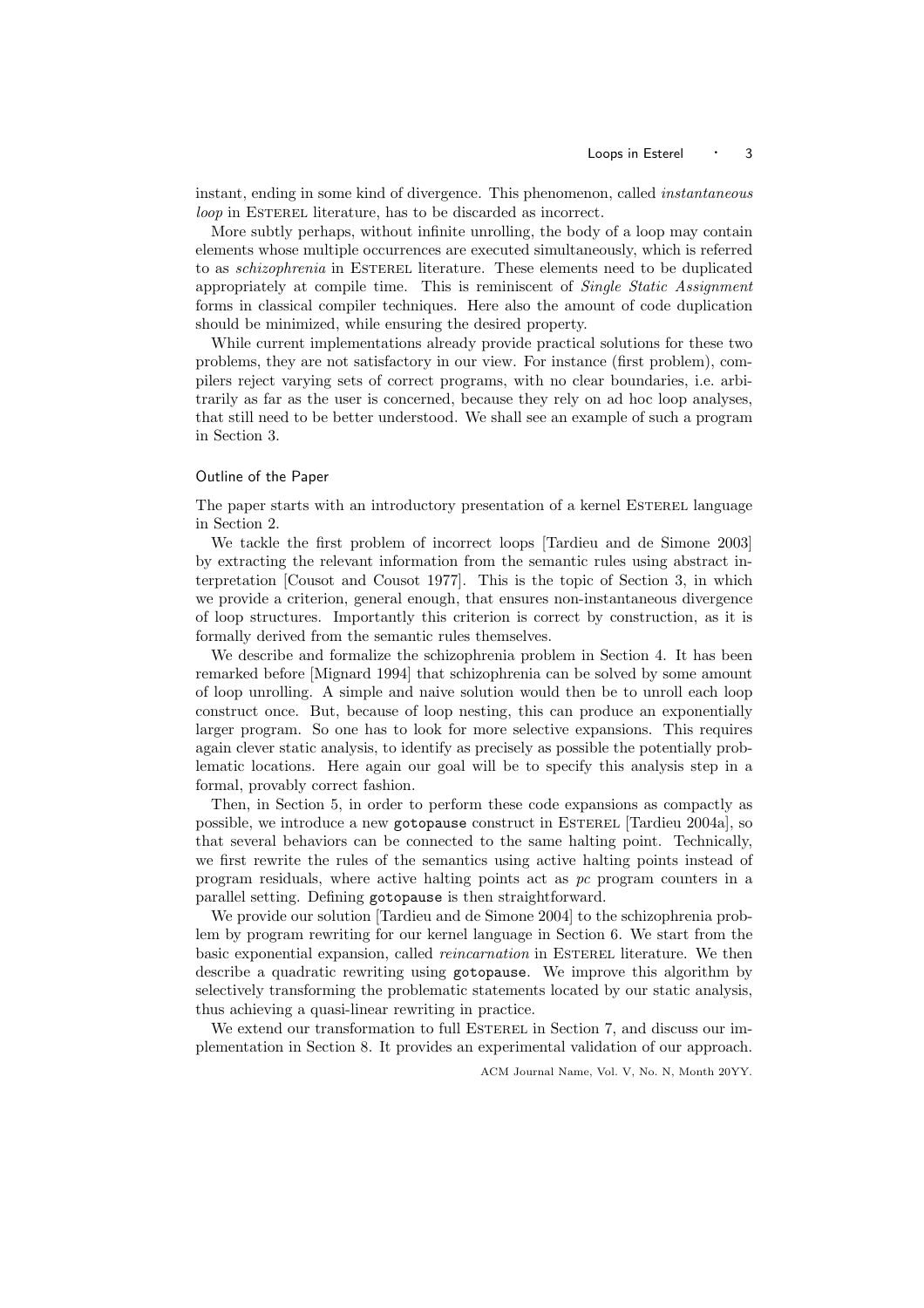| p, q | [p]                               |                                                |
|------|-----------------------------------|------------------------------------------------|
|      | nothing                           | does nothing and terminates instantly          |
|      | pause                             | suspends the execution for one instant         |
|      | p; q                              | executes p followed by q if/when p terminates  |
|      | $p \mid q$                        | executes $p$ in parallel with $q$              |
|      | loop $p$ end                      | repeats p forever                              |
|      | signal $S$ in $p$ end             | declares signal $S$ in $p$                     |
|      | emit $S$                          | emits signal $S$                               |
|      | present $S$ then $p$ else $q$ end | executes $p$ if S is present, q otherwise      |
|      | trap $T$ in $p$ end               | declares and catches exception $T$ in $p$      |
|      | exit $T_d$                        | raises exception T of depth $d \in \mathbb{N}$ |
|      |                                   |                                                |

 $S, T$  ::= *identifier* 

Fig. 1. Pure ESTEREL

Note: We tried our best to keep the paper self-contained, including complex definitions and comprehensive proofs. At times this was not completely possible, due to space considerations. In particular, the introduction of a new language feature in Section 5 would call for an adaptation of the contents and the proofs of previously stated results, most of which remain similar (but not all). These, and more generally the full technical material including lengthy proofs and complete definitions can be found in [Tardieu 2004b].

## 2. THE PURE ESTEREL KERNEL LANGUAGE

Esterel was born in the eighties [Berry and Cosserat 1984], and evolved since then. In this work, we consider the ESTEREL v5 dialect [Berry 1999; 2000a] endorsed by current academic compilers [INRIA et al. 2000; Edwards et al. 2004].

Pure Esterel is the fragment of the full Esterel language where data variables and data-handling primitives are abstracted away. Data abstraction makes looprelated issues decidable and is a first step toward efficient (conservative) heuristics to deal with them. We shall first concentrate on pure ESTEREL, then return to full ESTEREL in Section 7.

#### 2.1 Syntax and Intuitive Semantics

Without loss of generality, we focus on a kernel language, which retains just enough of the pure Esterel language to attain its full expressive power. Figure 1 describes the grammar of our kernel language, as well as the intuitive behavior of its constructs. The non-terminals p and q denote statements, S signals and T exceptions.

The infix ";" operator binds tighter than "||". Brackets "[" and "]" may be used to group statements in arbitrary ways. In a present statement, then or else branches may be omitted. For example, "present  $S$  then  $p$  end" is a shortcut for "present  $S$  then  $p$  else nothing end".

In the sequel, the words statement and program are synonymous.

# Instants and Reactions

An ESTEREL statement runs in steps called *reactions* in response to the *ticks* of a (possibly virtual) global clock. Each reaction takes one instant. Except for the pause instruction, primitive statements execute in zero-time, which is an ideal view of the fact that reactions are supposed to converge and terminate before the next clock tick occurs, so that no overlap is possible. Of course, just as gates in digital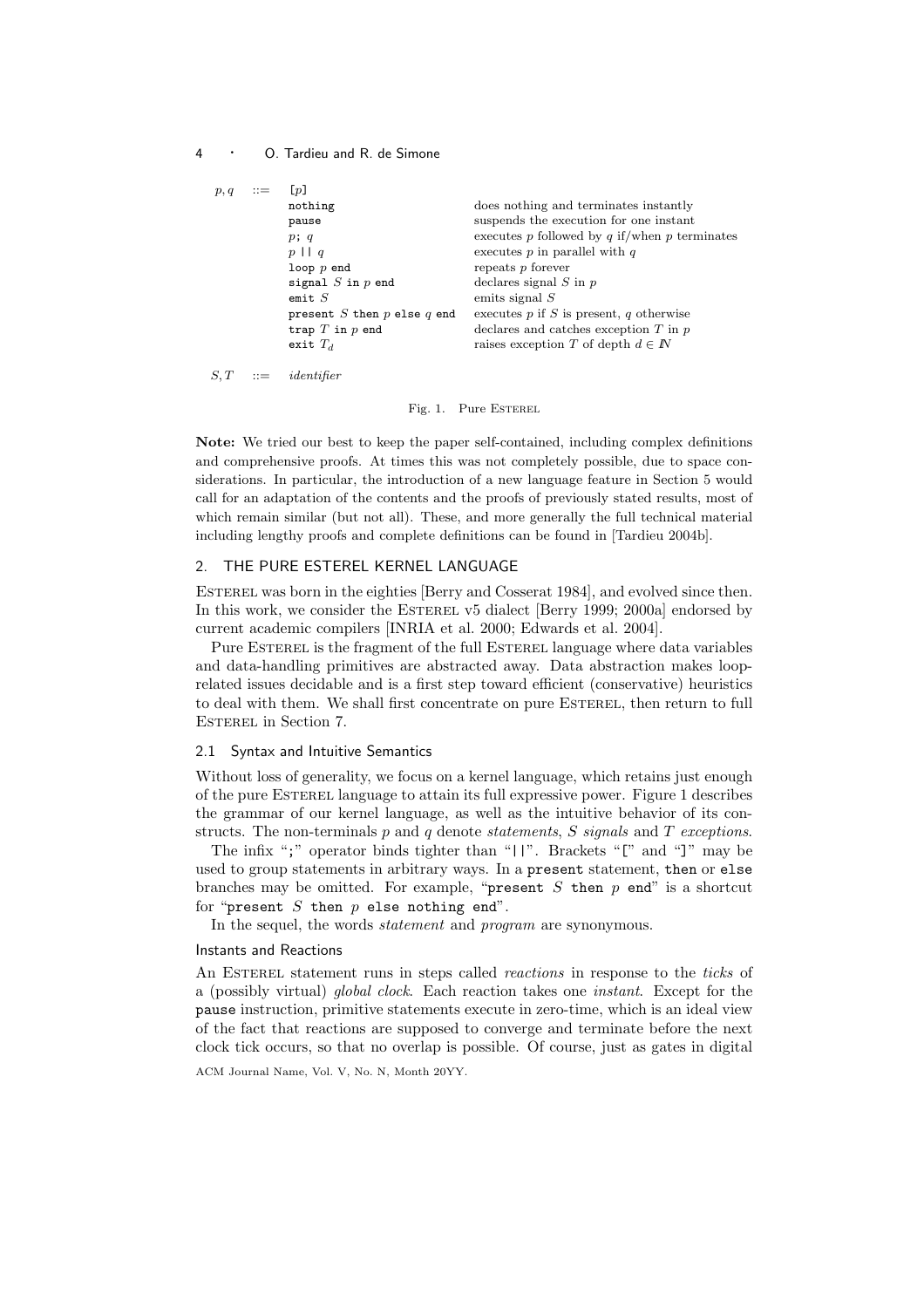circuits have delays, instruction in Esterel take physical time to execute. But at the formal semantics level, only "logical" time matters, that is to say instructions behave as if instantaneous<sup>1</sup>.

When the clock ticks, a reaction occurs. It may either finish the execution instantly or delay part of it till the next instant, because it reached at least one pause instruction. In the latter case, the execution is resumed when the clock ticks again, and so on.

The statement "emit A; pause; emit B; emit C; pause; emit D" emits the signal A in the first instant of its execution, then emits B and C in the second instant, finally emits D and terminates in the third instant. It takes three instants to complete, i.e. proceeds by three reactions.

## Synchronous Concurrency

Concurrency in ESTEREL is synchronous and deterministic. One reaction of "p  $|| q$ " is made of exactly one reaction of each branch, until the termination of all branches. The statement "pause; emit A; pause; emit B || emit C; pause; emit D" emits C in the first instant of its execution, then emits A and D in the second instant, then emits B and terminates in the third instant.

## Exceptions

Exceptions are lexically scoped, declared and caught by the " $\text{trap } T$  in p end" construct, and raised by the "exit  $T_d$ " instruction. The integer d encodes the depth of "exit  $T$ ":

—if "exit  $T_d$ " is enclosed in a declaration of T then d must be the number of exception declarations that have to be traversed before reaching that of  $T$ ;

—if "exit  $T_d$ " is not enclosed in a declaration of T then d must be greater or equal to the number of exception declarations enclosing this exit statement.

|               | trap T in   |                                             |
|---------------|-------------|---------------------------------------------|
|               | trap U in   |                                             |
|               | $ext$ $T_1$ | has depth 1 because of the declaration of U |
|               | Ħ           |                                             |
|               |             | exit $U_0$ has depth 0                      |
| For instance, |             |                                             |
|               | $ext V_3$   | could have any depth greater or equal to 2  |
|               | end;        |                                             |
|               | exit $T_0$  | has depth 0                                 |
|               | end         |                                             |

Such a "De Bruijn" encoding of exceptions for ESTEREL was first advocated for in [Gonthier 1988]. In a complete program all exceptions are declared so that depths are unambiguously inferred from scoping information by a traversal of the program. But depths are required to state the semantics of terms in general (i.e. incomplete pieces of programs). In the sequel, we shall only make depths explicit when necessary.

 $1<sub>As a result</sub>$ , the main goal of an ESTEREL compiler is to ensure by a proper scheduling of instructions in each instant that the implemented behavior complies with the idealized semantics.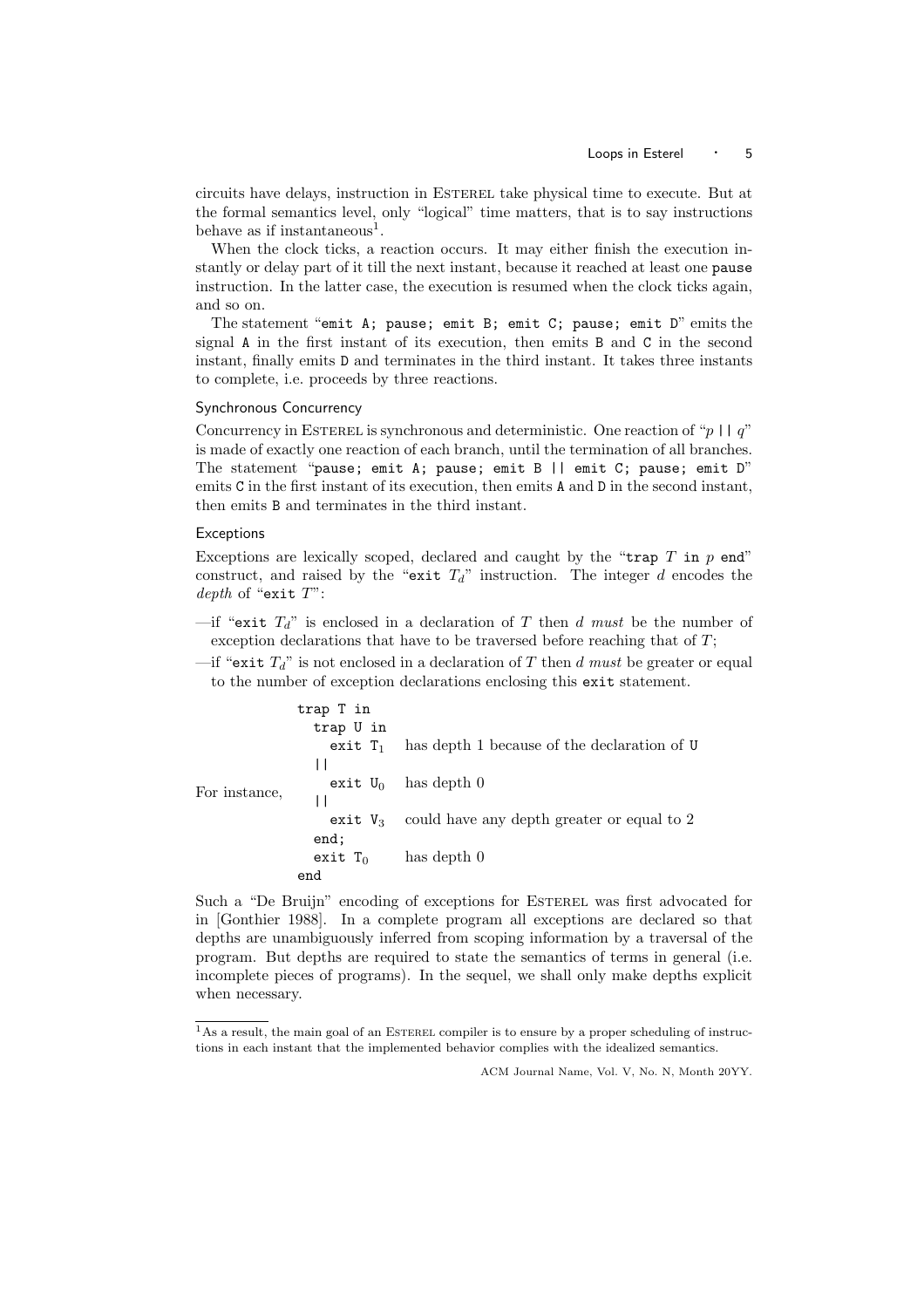In sequential code, the exit statement behaves as a goto to the end of the matching trap block. For example,

```
trap T in
  emit A; pause; emit B; exit T; emit C
end;
emit D
```
emits A in the first instant, then B and D and terminates in the second instant. The statement "emit C" is never executed.

An exception occurring in a parallel context causes it to terminate instantly. In

```
trap T in
  emit A; pause; emit B; pause; emit C
||emit D; pause; exit T
end;
emit E
```
A and D are emitted in the first instant, then B and E in the second and final one. Again, "emit C" is never executed. Exceptions implement weak preemption: "exit T" in the second branch does not prevent B to be simultaneously emitted in the first one.

Exception declarations may be nested. In the following program, A is never emitted. The outermost exception T has priority over U. In general, the exception of greater depth  $(T_1)$  has priority over the exception of lower depth  $(U_0)$ .

```
trap T in
  trap U in
    exit T_1||exit U_0end;
  emit A
end
```
#### Loops

The statement "loop emit S; pause end" emits S at each instant and never terminates. Finitely iterated loops may be obtained by combining loop, trap and exit statements, as in the kernel expansions<sup>2</sup> of "await  $S$ " and "await\_not  $S$ ":

```
await S
            \stackrel{def}{=}trap T in
                    loop
                      pause;
                      present S then exit T end
                    end
                 end
```
<sup>2</sup>Since the pause and present statements are sequentially executed in this order, the status of S in the first instant of execution of "await  $S$ " or "await\_not  $S$ " is ignored. This is true as well of suspension and abortion instructions (defined below).

ACM Journal Name, Vol. V, No. N, Month 20YY.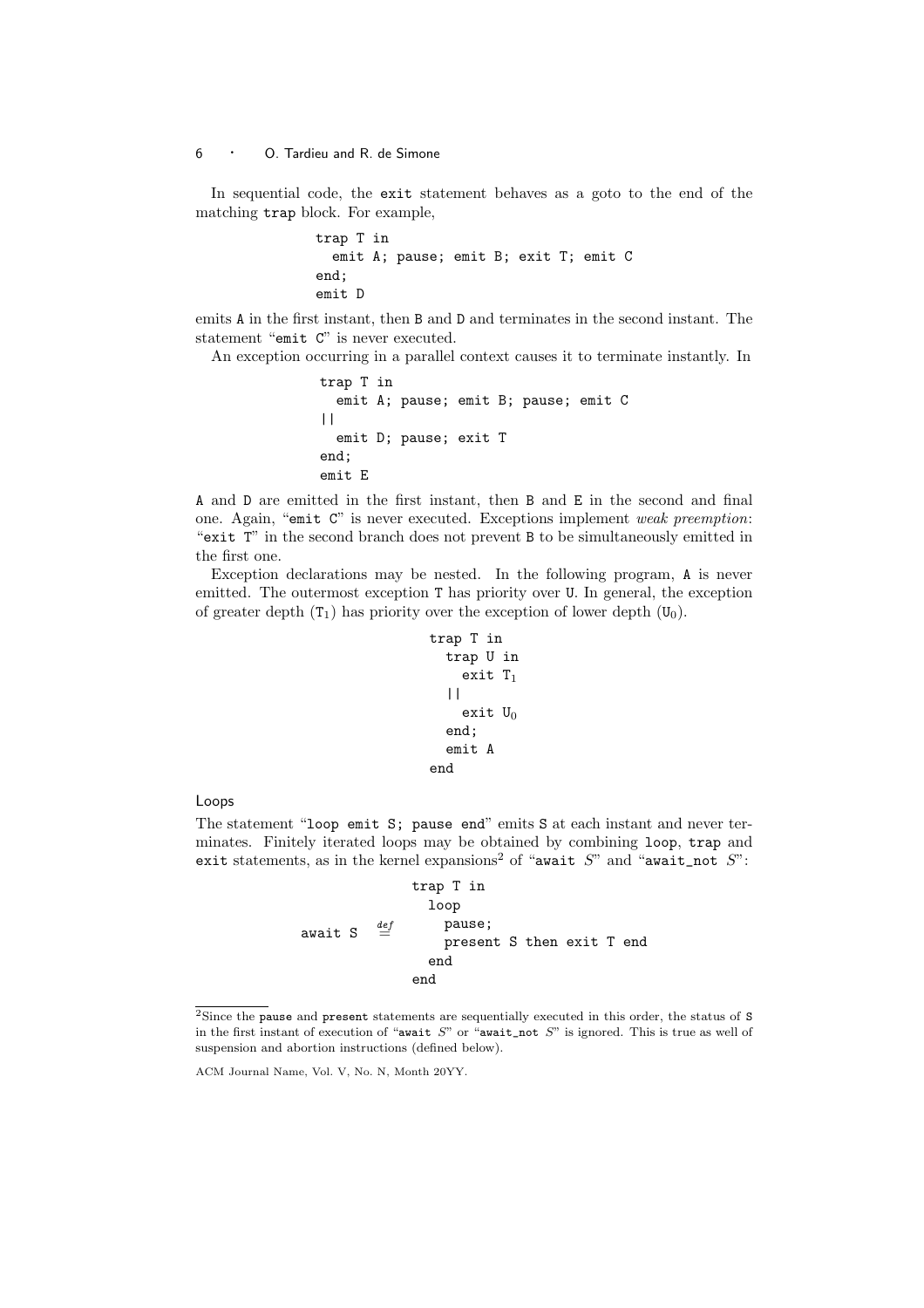```
await not S
                 \stackrel{def}{=}trap T in
                         loop
                           pause;
                           present S else exit T end
                         end
                      end
```
Loop bodies may not be *instantaneous*. For example "loop emit S end" is not a correct program. As explained before, such a pattern would prevent the reaction to reach completion. Therefore, loop bodies are required to raise an exception or retain the control for at least one instant, i.e. execute a pause or an exit statement.

## Signals

The instruction "signal S in p end" declares the local signal S in p. The free signals of a statement are said to be interface signals for this statement. Full Es-TEREL defines modules and distinguishes input, output and inputoutput signals. In this work however, we have no need for such definitions. Basically, all interface signals are "input output" signals.

In an instant, the *status* of a signal  $S$  is either *present* or *absent*. If  $S$  is present then all "present  $S$  then  $p$  else  $q$  end" statements executed in this instant, execute their "then  $p$ " branch in this instant; if S is absent they all execute their "else  $q$ " branch. A local signal S is present iff it is explicitly emitted in this instant by some "emit S" statement, absent otherwise. Its status is not maintained for the next instant. Interface signals are present iff locally emitted or generated by the environment. For example,

- $\text{---}\text{In}$  "signal S in emit S; pause; present S then emit 0 end end", signal S is present in the first instant of execution only, thus 0 is not emitted by this statement, as S is absent at the time of the "present S" test.
- $\text{---}\text{In}$  "present A then emit B end || emit A", both A and B are emitted.
- —In "signal S in present I then emit S end end", the status of I depends on the environment, and the status of S follows from that of I.

## Suspension and Abortion

Our kernel instructions are those of [Berry 1999] except for its "suspend p when  $S$ " statement. It can nevertheless be encoded by substituting all pause instructions of  $p$  by "await\_not  $S$ " instructions:

$$
suspend\ p\ when\ S\ \stackrel{def}{=} p[\text{pulse}\to\text{await\_not}\ S]
$$

Thanks to trap and suspend statements, we can encode weak and strong abortion (described in [Berry 1999]):

$$
\begin{array}{cc}\n & \text{trap } T \text{ in} \\
 & p; \\
 & \text{exit } T \\
 & \text{wait } S; \\
 & & \text{exit } T \\
 & & & \text{wait } S; \\
 & & & \text{exit } T \\
 & & & \text{end}\n\end{array}
$$
\n(where T is a fresh exception name)

\n
$$
\begin{array}{cc}\n & \text{axait } S; \\
 & \text{exit } T\n\end{array}
$$
\n(where T is a fresh exception name)

\n
$$
\begin{array}{cc}\n & \text{axait } S; \\
 & \text{exit } T\n\end{array}
$$
\nACM Journal Name, Vol. V, No. N, Month 20YY.\n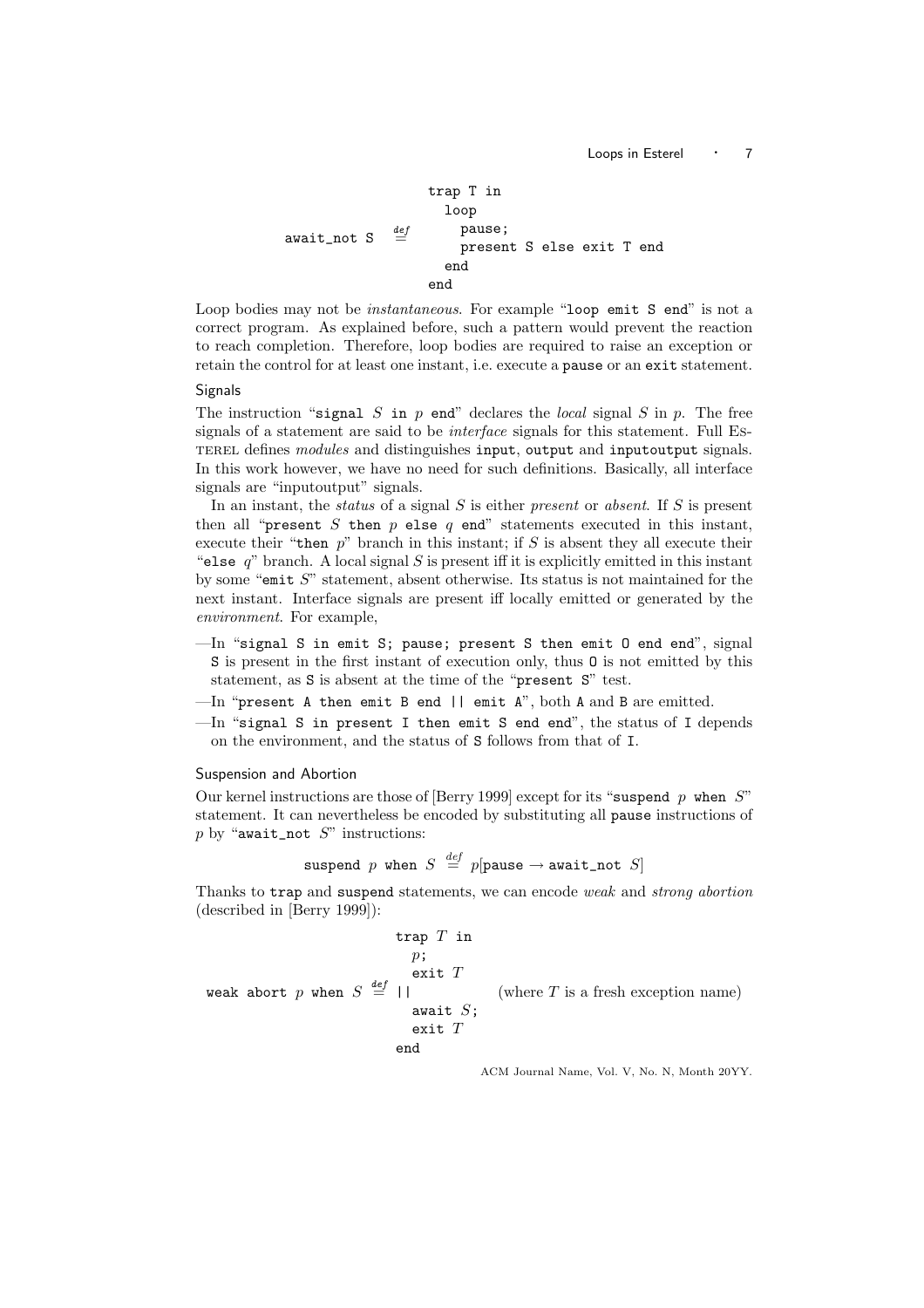$$
\begin{array}{rcl}\text{abort} & \text{p when} & S \stackrel{\text{def}}{=} & \text{suspend} & p \text{ when} & S \\ \text{when} & S & \end{array}
$$

## 2.2 Logical Behavioral Semantics

The *logical behavioral semantics* of ESTEREL [Gonthier 1988; Berry 1999] defines the reactions of a statement  $p$  via a labeled transition system:

$$
p \xrightarrow{E',\, k} p'
$$

where:

—the set  $E$  is the set of *present signals*,

—the set  $E'$  is the set of *emitted signals*,

—the integer  $k$  is the *completion code of the reaction*,

—the statement  $p'$  is the *residual* of the reaction.

Each transition represents one possible reaction of  $p$  (i.e. one instant of execution). Figure 2 expresses the logical behavioral semantics of ESTEREL as a set of facts and deduction rules in a structural operational style [Plotkin 1981]. We now comment on the use of the various rule ingredients, in their most interesting cases.

Signals

The sets  $E$  of present signals and  $E'$  of emitted signals are meant to encode the I/Os of the reaction. By construction, all reactions defined by this semantics are such that  $E' \subset E$ . The statement p reacts to *inputs I* with *outputs O* iff:

$$
p \xrightarrow[I\cup O]{O,k} p'
$$

By construction, the set  $E'$  is a subset of the set of interface signals of  $p$ . In addition, one can prove by structural induction on  $p$  that if  $S$  is not an interface signal of  $p$ then:

$$
p \xrightarrow{E', k} p' \Leftrightarrow p \xrightarrow{E', k} p'
$$

The *signal coherence law* (a signal is present iff emitted or generated by the environment for an interface signal) is enforced by the form of the following rules, from Figure 2:

(present +) if S is present then execute p in "present S then p else q end".

(present-) if S is absent then execute q in "present S then p else q end".

(emit) if  $S$  is emitted then  $S$  is present.

p

(signal+) if the local signal S is present then S is emitted.

As a consequence, the two rules for "signal  $S$  in  $p$  end" encode:

- (signal+) S is present in p and emitted by p.
- (signal–) S is absent in p and not emitted by p.

Remark that these rules are in general neither exclusive, nor complementary, without further requirements (see below, Section 2.3).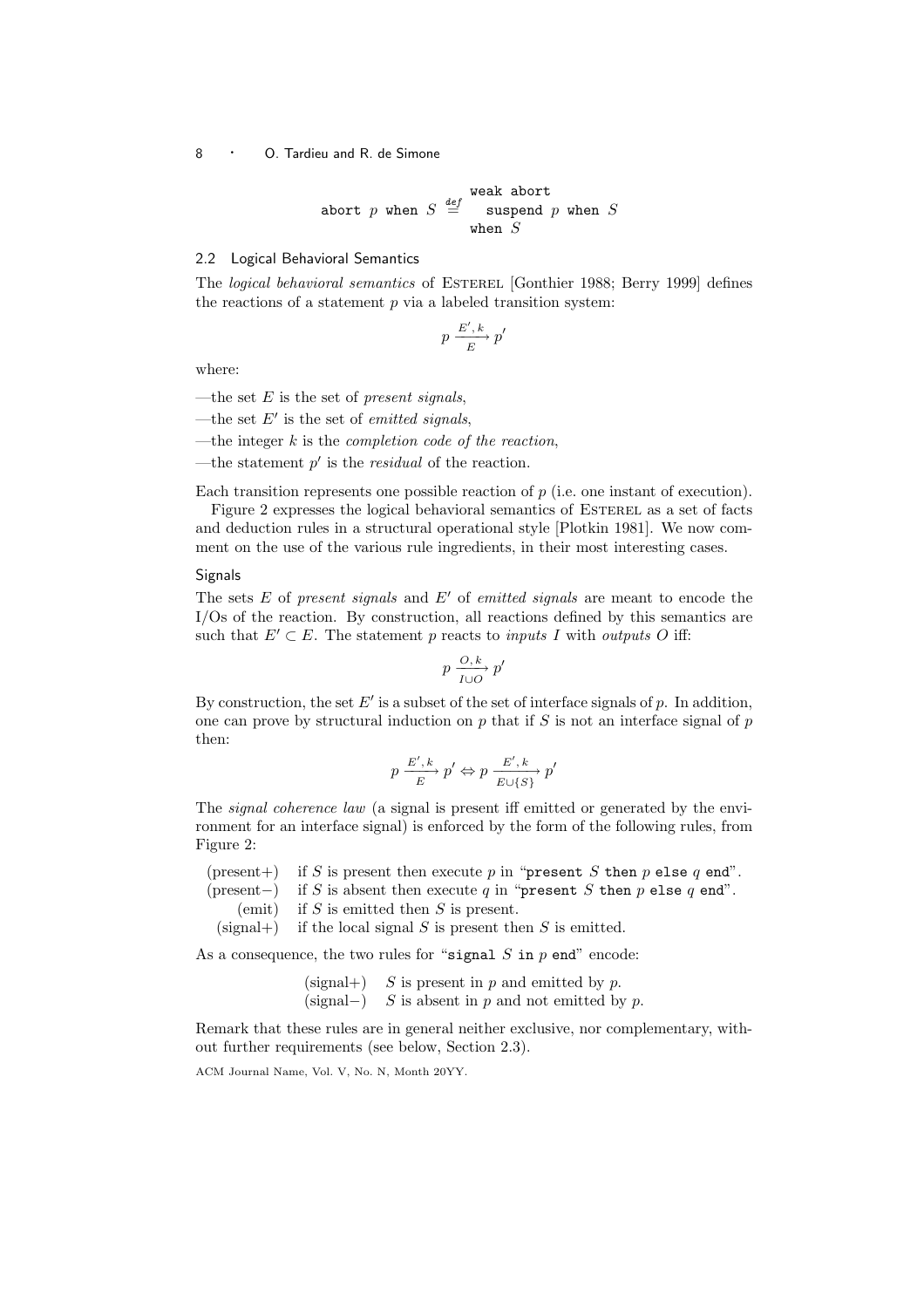## Completion Code and Residual

The completion code  $k$  and the residual  $p'$  encode the status of the execution:

- —If  $k = 1$  then this reaction does not complete the execution of p.
- It has to be continued by the execution of  $p'$  in the next instant.
- $\text{If } k \neq 1 \text{ then this reaction ends the execution of } p \text{, and the residual } p' \text{ is nothing:}$
- $-k = 0$  if the execution completes *normally*, that is to say without exception;
- $-k = d + 2$  if an exception of depth d escapes from p.

In particular, the completion code of "exit  $T_d$ " is "2 + d". If p terminates with completion code k and q with completion code l then "p ||  $q$ " terminates with code "max $(k, l)$ ", hence the encoding of exceptions.

In order to compute the completion code " $\downarrow k$ " of "trap T in p end" from the completion  $k$  of  $p$ , we define:

$$
\downarrow k = \begin{cases} 0 & \text{if } k = 0 \text{ or } k = 2 \\ 1 & \text{if } k = 1 \\ k - 1 & \text{if } k > 2 \end{cases}
$$

For example,

trap T in trap U in exit  $T_1$  || exit  $V_5$  end end  $\frac{\emptyset, 3}{\emptyset}$  nothing

In order to normalize the residual  $p'$  when k is not 1, we define:

$$
\delta^k(p') = \begin{cases} \text{nothing} & \text{if } k \neq 1 \\ p' & \text{if } k = 1 \end{cases}
$$

Execution

An execution of the statement  $p$  is a potentially infinite chain of reactions, such that all completion codes are equal to 1, except for the last one in the finite case:

$$
\begin{aligned}\n\text{—finite execution: } p & \xrightarrow{O_1, 1} p_1 \xrightarrow{O_2, 1} \dots \xrightarrow{O_n, k} p_n \text{ with } k \neq 1 \\
\text{—infinite execution: } p & \xrightarrow{O_1, 1} p_1 \xrightarrow{O_2, 1} \dots \xrightarrow{O_n, 1} \dots \\
\text{---infinite execution: } p & \xrightarrow{I_1 \cup O_1} p_1 \xrightarrow{O_2, 1} \dots \xrightarrow{O_n, 1} \dots\n\end{aligned}
$$

For example, the statement "emit A; pause; emit B" with input I emits A and does not terminate instantly  $(k = 1)$ , with the residual "nothing; emit B" remaining to be executed. In the second and final instant of execution, B is emitted.

emit A; pause; emit B 
$$
\frac{\{A\}, 1}{\{I, A\}}
$$
 nothing; emit B  $\frac{\{B\}, 0}{\{J, B\}}$  nothing

We say that the statement q derives from the statement p, and note  $p \rightarrow q$ , if q may be generated in the course of the execution of  $p$ , that is to say iff there exits  $n \geq 0$  and  $(p_k, E_k, E'_k)_{0 \leq k \leq n}$  such that:

$$
p=p_0, q=p_n, \forall k \in \mathbb{N}: 0 < k \leq n \Rightarrow p_{k-1} \xrightarrow{E'_k, 1} p_k
$$

By definition, the  $\rightarrow$  relation is reflexive:  $\forall p : p \rightarrow p$ .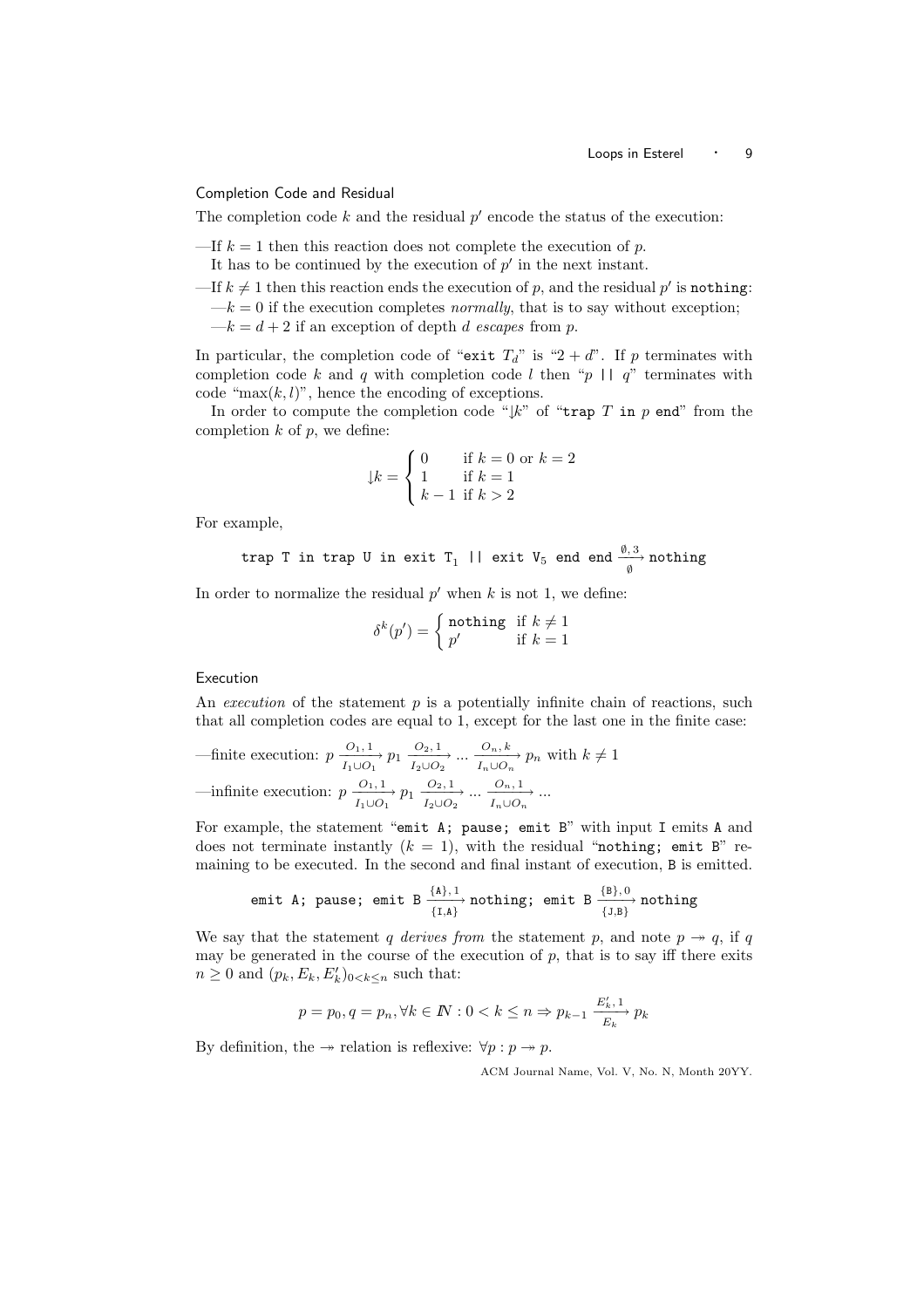$$
\begin{array}{ll}\n\text{nothing} & \xrightarrow{\emptyset, 0} \\
\hline\nE & \xrightarrow{\emptyset, 1}\n\end{array}\n\tag{nothing}
$$

$$
\text{pulse } \frac{\emptyset, 1}{E} \text{ nothing} \tag{pause}
$$

$$
\begin{aligned}\n\text{exit } T_d \xrightarrow{ \emptyset, \, d+2 \, } & \text{nothing} \\
 & S \in E\n\end{aligned}\n\tag{exit}
$$

$$
\overline{\text{emit } S \xrightarrow{\{S\}, 0 \atop E} \text{nothing}} \qquad \qquad \text{(emit)}
$$

$$
p \xrightarrow{E', k} p' \qquad k \neq 0
$$
  
\n
$$
E', k \xrightarrow{E', k} \mathbb{C}^k \qquad (loop)
$$

loop *p* end 
$$
\frac{E^T, E}{E}
$$
  $\delta^k(p')$ ; loop *p* end)  
 $E^{\prime}, k$ ,  $F^{\prime}, l$ 

$$
\frac{p \frac{E', k}{E} p' \quad q \frac{F', l}{E} q' \quad m = \max(k, l)}{p \mid q \frac{E' \cup F', m}{E} \delta^m(p' \mid q')}
$$
 (parallel)

$$
S \in E \quad p \xrightarrow{E', k} p'
$$
  
present S then p else q end  $\xrightarrow{E', k} p'$  (present+)

$$
S \notin E \quad q \xrightarrow{E', k} q'
$$
  
present S then p else q end  $\xrightarrow{E', k} q'$  (present-)

$$
p \xrightarrow{E', k} p'
$$
\n
$$
p \xrightarrow{L'} p'
$$
\n
$$
(trap)
$$

trap *T* in *p* end 
$$
\xrightarrow{E', k} \delta^k
$$
(trap *T* in *p'* end)  

$$
\xrightarrow{E', k} \xrightarrow{n'} k \neq 0
$$

$$
\frac{p \frac{E', k}{E} p' \quad k \neq 0}{p; \ q \frac{E', k}{E} \delta^k(p'; q)}
$$
 (sequence-p)

$$
\frac{p \frac{E', 0}{E}, p' \ q \frac{F', k}{E} q'}{p; q \frac{E' \cup F', k}{E} q'}
$$
 (sequence-q)

$$
\cfrac{p\xrightarrow{E',k}\t p'}{E\cup\{S\}}\cdot p'\quad S\in E' \\
 \cfrac{p'\cdot\{S\},k}{E'}\delta^k(\text{signal }S\text{ in }p'\text{ end})\n \qquad \qquad (\text{signal}+)
$$

$$
\frac{p \xrightarrow{E \ , k} p'}{E \setminus \{S\}} p' \qquad (signal -)
$$
  
signal *S* in *p* end  $\xrightarrow{E', k} \delta^k$  (signal *S* in *p'* end)

Fig. 2. Logical Behavioral Semantics

ACM Journal Name, Vol. V, No. N, Month 20YY.

 $\overline{a}$ 

 $\overline{a}$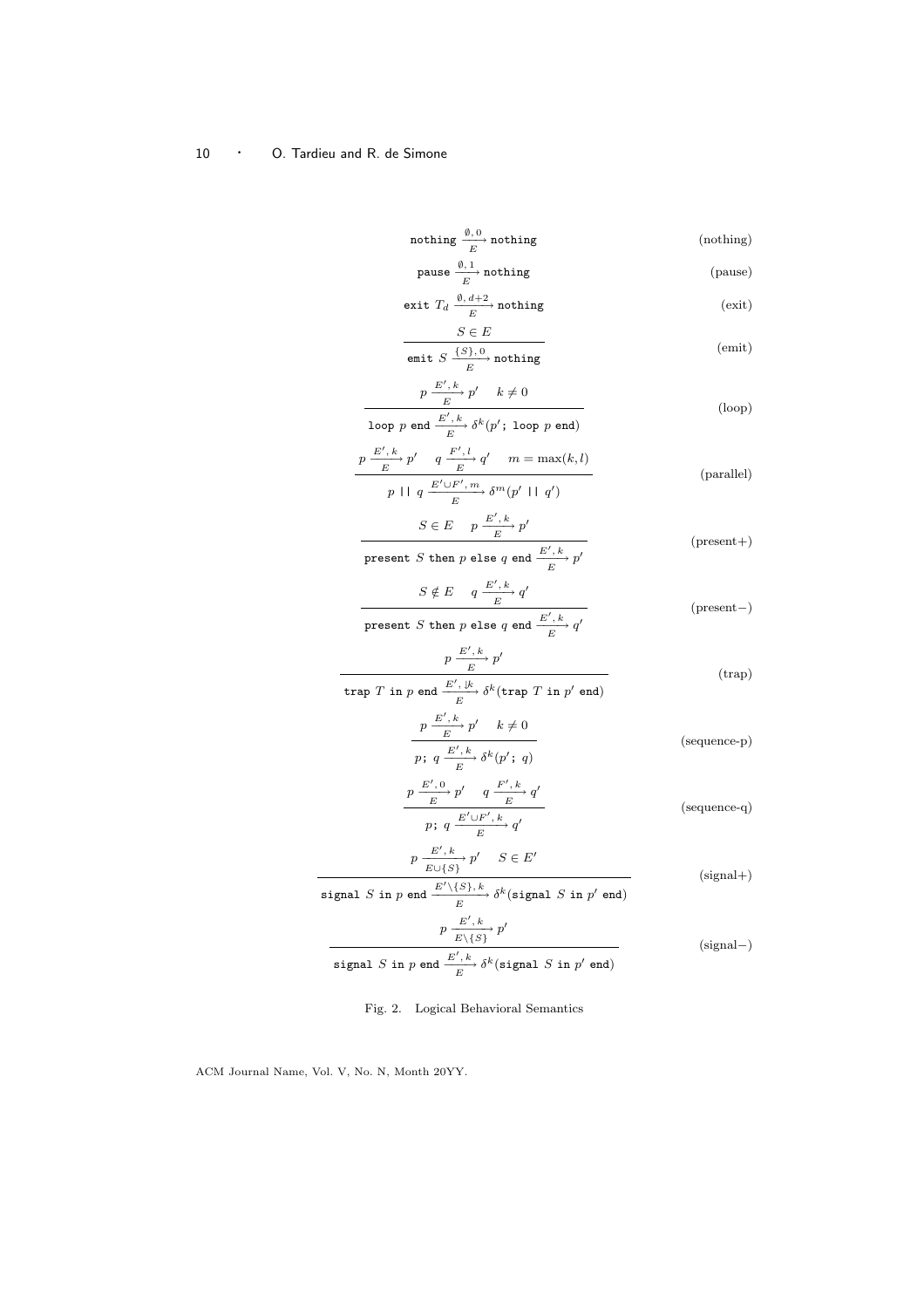## 2.3 Logical Correctness

A statement  $p$  is said to be *logically correct* iff the logical behavioral semantics defines a unique reaction for it at any stage of any execution (that is to say after any number of reactions and for any sequence of inputs):

$$
p \text{ is logically correct iff } \forall q, \forall I: p \twoheadrightarrow q \Rightarrow \Big[\exists ! O, \exists ! k, \exists ! q': q\stackrel{O, \, k}{\xrightarrow{I \cup O}} q' \Big]
$$

This is not always so. For example,

- (1) "loop nothing end" is not logically correct as no reaction is defined.
- (2) "present S else emit S end" is not logically correct since no reaction is defined in the absence of inputs. On the one hand (signal−), if we suppose S absent for the duration of the reaction then it is emitted, which contradicts the hypothesis. On the other hand (signal+), if we suppose S present then it has no emitter.
- (3) "present S then emit S end" is not logically correct. The signal S may be both present or absent in the absence of inputs. For the empty set of inputs there exist two possible sets of outputs:  $\emptyset$  and  $\{S\}$ :

present S then emit S end 
$$
\frac{\emptyset, 0}{\emptyset \cup \emptyset}
$$
 nothing  
present S then emit S end  $\frac{\{S\}, 0}{\emptyset \cup \{S\}}$  nothing

Logical correctness characterizes programs that have reactive (at least one possible behavior), and deterministic (at most one possible behavior) reactions. These are the minimal requirements that any ESTEREL compiler must enforce.

#### 2.4 Causality

Logical correctness does not take into account causality. The following program, while being logically correct (S can only be present), is not *causal*, since the emission of S depends on a test on S:

## present S then emit S else emit S end

The logical behavioral semantics of ESTEREL can be refined into various semantics formalizing causal dependencies, such as the constructive semantics [Berry 1999]. This semantics is based on a notion of constructive causality, and heavily relies on causality analysis techniques, that have been extensively studied in the context of digital circuit description at gate netlist level in order to allow descriptions that are safe but might contain static combinatorial dependency cycles between wires [Malik 1993; Shiple et al. 1996; Namjoshi and Kurshan 1999].

In ESTEREL constructive issues are typically dealt with in compilers after the loop related issues considered in the present paper. The formulation of constructiveness as semantic rules across statements is rather involved, requiring recursive application of auxiliary functions. Its match against the simpler and more direct formulation at circuit level is also a delicate matter. Altogether this strongly suggests to deal with loops independently from causality considerations, which we shall leave for "further work". As a consequence, we shall study loops in the single framework of the logical semantics.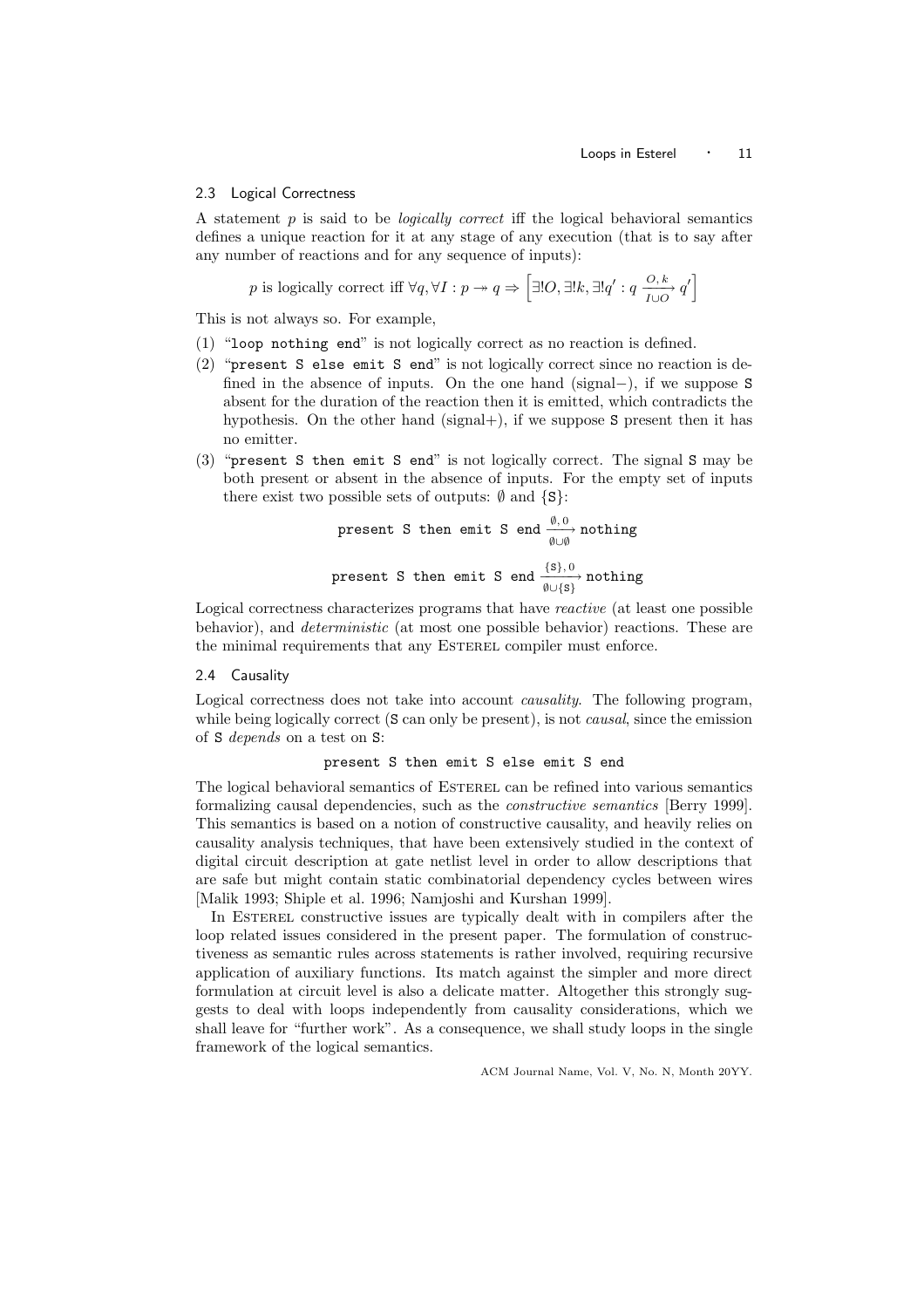## 3. INSTANTANEOUS LOOPS

The logical behavioral semantics provides a unique rule for loop statements:

$$
\frac{p \xrightarrow{E', k} p' \quad k \neq 0}{\text{loop } p \text{ end } \xrightarrow{E', k} \delta^k(p'; \text{ loop } p \text{ end})}
$$
 (loop)

As expected, the side condition  $k \neq 0$  disallows loop bodies to terminate instantly without raising an exception, making programs such as "loop nothing end" logically incorrect. This requirement is of dynamic nature, as it is enforced in each reaction, and may be responsible for runtime errors at any instant. For example, "await I; loop nothing end" fails upon the reception of the signal I.

In the context of embedded systems however, runtime errors cannot be tolerated. As a consequence, ESTEREL compilers have to prevent them. Intuitively, they may only compile safe programs, that is to say programs for which the runtime check  $k \neq 0$  can be safely ignored, because it cannot fail (under any circumstances). Reciprocally, unsafe programs must be rejected.

Compilers must replace a runtime check by a compile time analysis of programs. As already mentioned in the introduction, we believe that this issue is a typical example of a well known complexity of ESTEREL, already solved by existing implementations, but not yet fully understood. For example, depending on the compiler, the following program may be (correctly) compiled or rejected:

```
loop
  trap T in
    trap U in
      trap V in
        exit U || exit V
      end;
      exit T
    end;
    pause
  end
end
```
Intuitively, establishing the logical correctness of this program requires to take into account the relative priority of U over V, which shows that "exit T" is unreachable, which in turn implies that "pause" is executed in each instant [Tardieu and de Simone 2003]. Several implementations, such as SAXO-RT [Closse et al. 2002], do lack this power of analysis.

Our goal in this section is to specify such a conservative filtering of programs:

—in a formal, provably correct fashion,

—of reasonable computational complexity,

—while keeping the user's satisfaction in mind.

We shall formalize the algorithm implemented in the ESTEREL compiler of [INRIA] et al. 2000], which, in our view, provides a reasonable trade off between these ACM Journal Name, Vol. V, No. N, Month 20YY.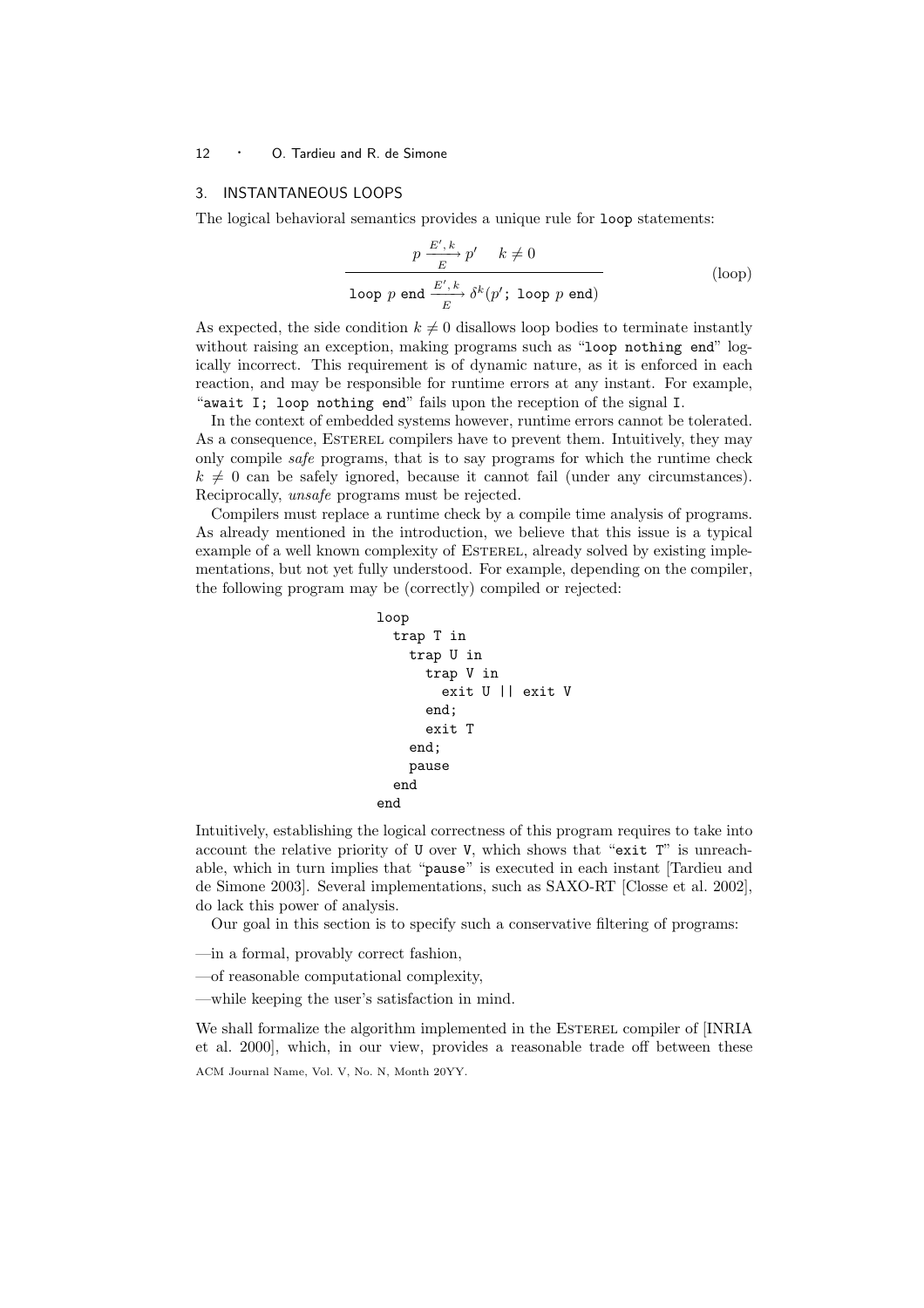last two points. In particular, it handles the above example. To the best of our knowledge, no available Esterel compiler achieves a more powerful analysis, that is to say accepts more programs than the algorithm we shall formalize.

#### 3.1 (Non-)Instantaneous Loops and (Un)safe Programs

We define for a statement  $p$ :

(1) p may be instantaneous, in other words p is potentially instantaneous iff:

$$
\exists E, \exists E', \exists p' : p \xrightarrow{E', 0} p'
$$

(2) p cannot be instantaneous, in other words p is non-instantaneous iff:

$$
\forall E, \forall E', \forall k, \forall p' : p \xrightarrow{E', k} p' \Rightarrow k \neq 0
$$

(3) p is safe iff every loop body of p cannot be instantaneous, unsafe otherwise.

THEOREM 1. If p is safe and q derives from p  $(p \rightarrow q)$  then q is safe.

PROOF. If a reaction of the statement  $p$  produces the residual  $p'$  then the bodies of the loops of  $p'$  occur in  $p$ , by definition of the (loop) rule.

Removing the runtime check  $k \neq 0$  for loop bodies means replacing the (loop) rule of the logical behavioral semantics with the following (unsafe-loop) rule:

$$
\frac{p\xrightarrow{E',k}p'}{p}
$$
\nloop  $p$  end  $\xrightarrow{E',k} \delta^k(p'; \text{loop } p \text{ end})$  (unsafe-loop)

THEOREM 2. If p is safe then the reference and revised semantics define the same executions for p.

**PROOF.** If  $p$  is safe then all subterms of  $p$  are safe. Structural induction makes sense here. A simple induction on p shows that  $p \frac{E', k}{E} p'$  in the revised semantics iff  $p \frac{E', k}{E} p'$  in the reference semantics. Hence, the two semantics define the same reactions for p, thus same executions, thanks to Theorem 1.  $\Box$ 

As a consequence, rejecting unsafe programs, that is to say potentially instantaneous loop bodies, removes the need for runtime check of completion codes of loop bodies, thus the risk of corresponding runtime errors.

Unsafe programs may nevertheless be logically correct as illustrated by the program "loop emit S; pause end || loop present S then pause end end" in which the left loop enforces the correct execution of the right one, through the continuous emission of S. Similarly, "trap T in exit T; loop nothing end end" is unsafe but logically correct, since the potentially instantaneous loop is unreachable.

But these intricate patterns serve no purpose. Rejecting such programs is not an issue; it even enforces a good coding style. Indeed, the subterms of a safe program are all safe, whereas the subterms of a logically correct program may well be logically incorrect, as shown by the above examples. As a result, as far as instantaneous loops are concerned, safe programs may be arbitrarily (de)composed safely, whereas, in general, programs with non-instantaneous loops cannot be.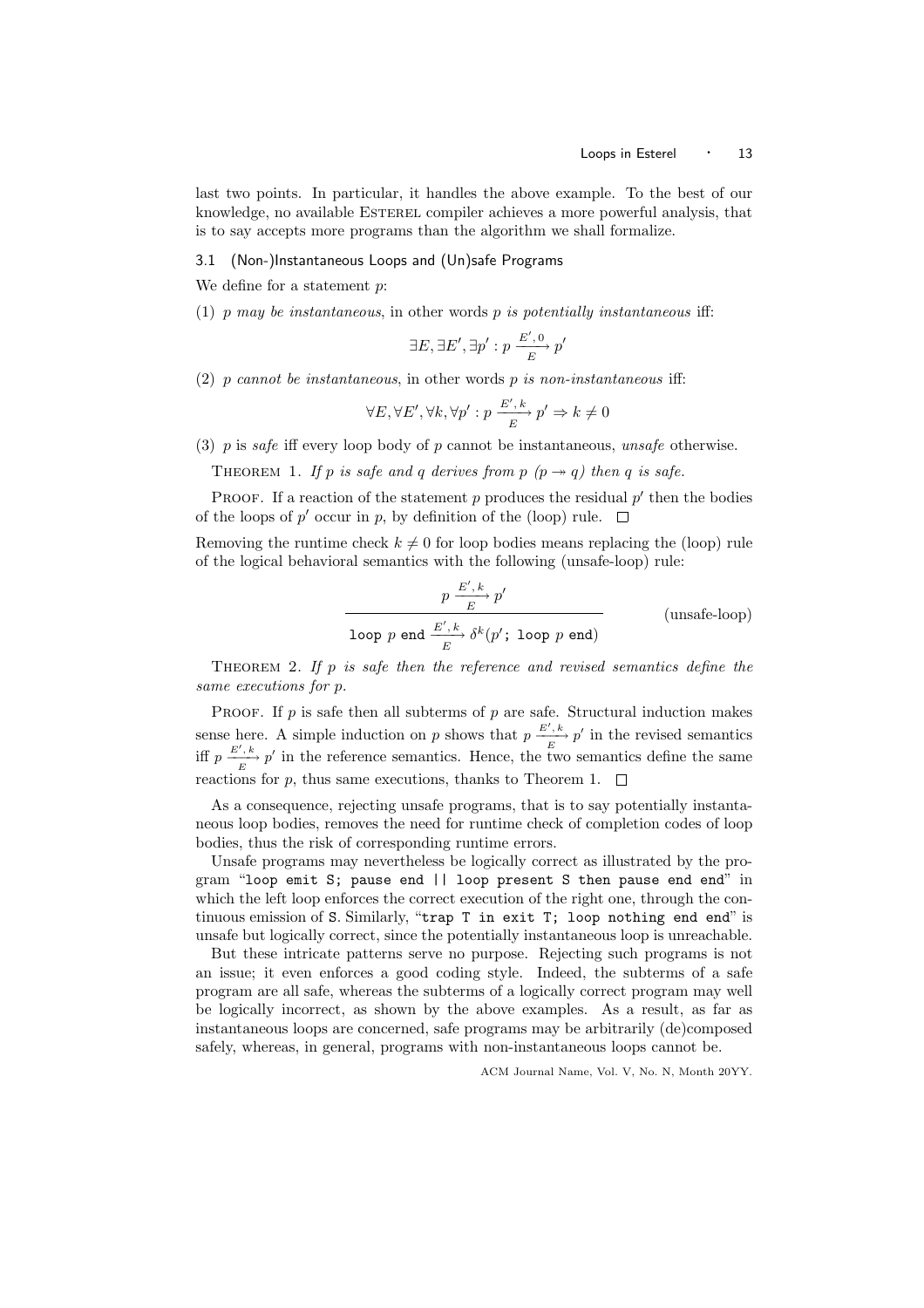Therefore, the restriction to safe programs is a conservative approach which makes sense both from the compiler's and from the user's perspective.

#### 3.2 Exact Analysis

Deciding whether a statement may be instantaneous requires to take into account all its possible executions, thus  $2^n$  possible valuations of its n interface signals, which is unreasonable in practice. In fact, SAT (boolean satisfiability in propositional logic) can be expressed in term of instantaneous termination in ESTEREL, via a polynomial reduction, as shown by the example of Figure 3. Therefore, compilers rely on conservative static analysis techniques, such as the one formalized below.

> $(A \vee \neg B \vee C) \wedge (\neg A \vee C \vee \neg D) \wedge (\neg B \vee \neg C \vee D)$  is satisfiable  $\textcolor{black}{\textcolor{black}{\textbf{0}}}$ present A else present B then present C else pause end end end; present A then present C else present D then pause end end end; present B then present C then present D else pause end end end may be instantaneous

Fig. 3. Reducing SAT to Instantaneous Termination

| nothing $\hookrightarrow 0$                           | (nothing)       |
|-------------------------------------------------------|-----------------|
| pause $\hookrightarrow$ 1                             | (pause)         |
| exit $T_d \hookrightarrow d+2$                        | (exit)          |
| emit $S \hookrightarrow 0$                            | (emit)          |
| $p \hookrightarrow k \quad k \neq 0$                  | $\text{(loop)}$ |
| loop p end $\hookrightarrow k$                        |                 |
| $p \hookrightarrow k \quad q \hookrightarrow l$       | (parallel)      |
| $p \mid \mid q \hookrightarrow \max(k, l)$            |                 |
| $p \hookrightarrow k$                                 | $(present+)$    |
| present $S$ then $p$ else $q$ end $\hookrightarrow k$ |                 |
| $q \hookrightarrow k$                                 | $(present-)$    |
| present $S$ then $p$ else $q$ end $\hookrightarrow k$ |                 |
| $p \hookrightarrow k$                                 | $(\text{trap})$ |
| trap T in p end $\hookrightarrow \downarrow k$        |                 |
| $p \hookrightarrow k \quad k \neq 0$                  | (sequence-p)    |
| $p: q \hookrightarrow k$                              |                 |
| $p\hookrightarrow 0 \hspace{.5cm} q\hookrightarrow k$ | $(sequence-q)$  |
| $p; q \hookrightarrow k$                              |                 |
| $p \hookrightarrow k$                                 | $(signal+)$     |
| signal S in p end $\hookrightarrow k$                 |                 |
| $p \hookrightarrow k$                                 | $(signal-)$     |
| signal S in p end $\hookrightarrow k$                 |                 |
|                                                       |                 |

## Fig. 4. Abstract Semantics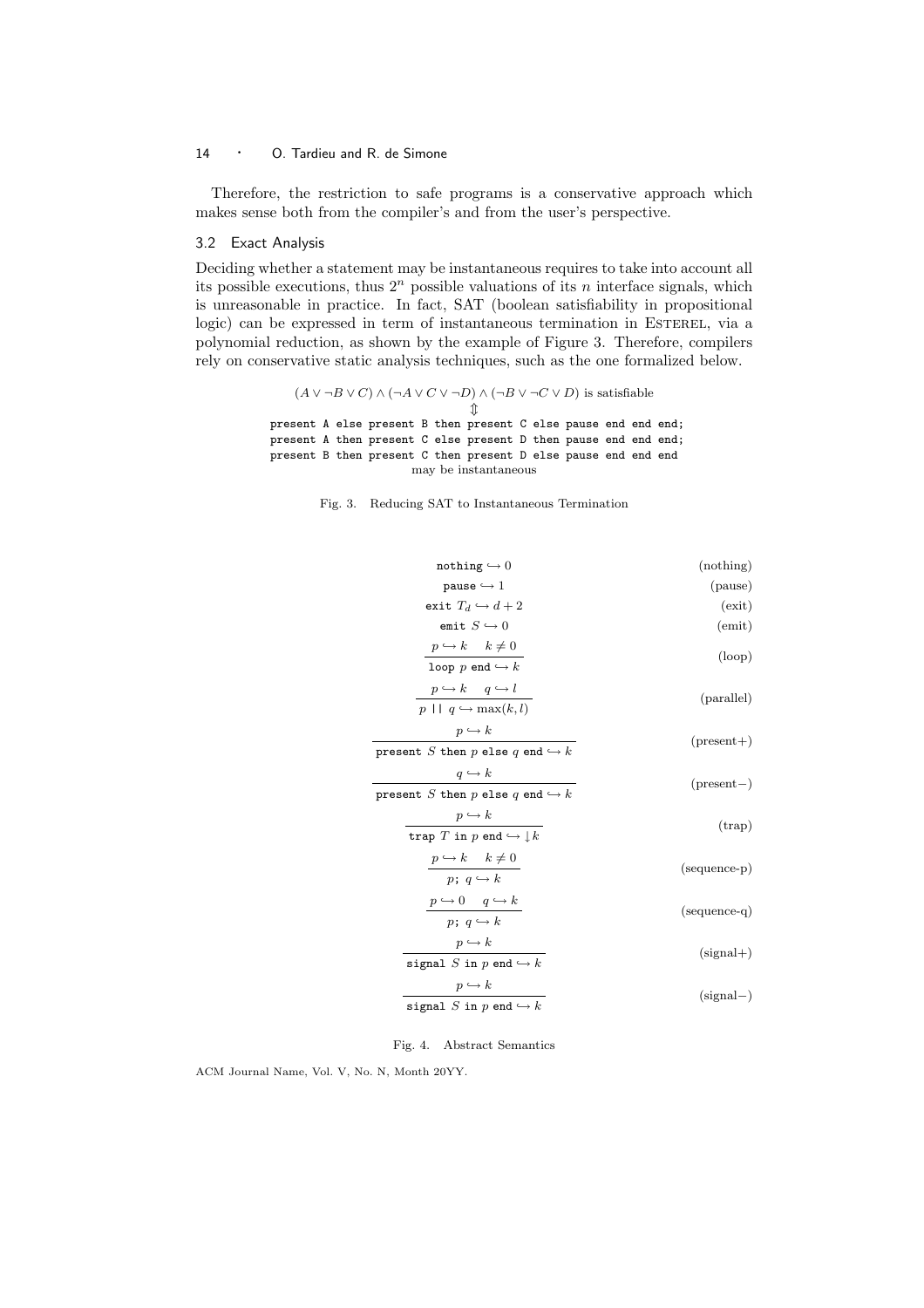| $\boldsymbol{p}$                                     | $\Gamma_p$                                                                                                                 |
|------------------------------------------------------|----------------------------------------------------------------------------------------------------------------------------|
| nothing                                              | ${0}$                                                                                                                      |
| pause                                                | ${1}$                                                                                                                      |
| exit $T_d$                                           | ${d+2}$                                                                                                                    |
| emit $S$                                             | {0}                                                                                                                        |
| loop $p$ end                                         | $\Gamma_n \backslash \{0\}$                                                                                                |
| $p \mid q$                                           | ${m \in \mathbb{N} \ s.t. \exists k \in \Gamma_p, \exists l \in \Gamma_q, m = \max(k, l)}$ i.e. $\max(\Gamma_p, \Gamma_q)$ |
| present S then p else q end $\Gamma_p \cup \Gamma_q$ |                                                                                                                            |
| trap $T$ in $p$ end                                  | $\{l \in I\!\!N \ s.t. \ \exists k \in \Gamma_p, l = \downarrow\!\!k\}$ i.e. $\downarrow\!\! \Gamma_p$                     |
| p; q                                                 | if $0 \in \Gamma_n$ then $(\Gamma_n \backslash \{0\}) \cup \Gamma_a$ else $\Gamma_n$                                       |
| signal $S$ in $p$ end                                | $\Gamma_p$                                                                                                                 |

Fig. 5. Potential Completion Codes of Reactions

#### 3.3 Static Analysis

By making abstraction of signals  $(E \text{ and } E')$  and residuals  $(p')$  in the logical behavioral semantics of ESTEREL we obtain the abstract semantics of Figure 4, where:

 $p \xrightarrow{E', k} p'$  is abstracted into  $p \xrightarrow{+, k} \cdot$  which we note  $p \hookrightarrow k$ 

We define the set of the potential completion codes of p:  $\Gamma_p = \{k \in \mathbb{N} \text{ s.t. } p \hookrightarrow k\}.$ 

THEOREM 3. For any statement 
$$
p: \left\{ k \in \mathbb{N} \text{ s.t. } \exists E, \exists E', \exists p' : p \xrightarrow{E', k} p' \right\} \subset \Gamma_p.
$$
  
PROOF. For any completion code  $k: \left[ \exists E, \exists E', \exists p' : p \xrightarrow{E', k} p' \right] \Rightarrow p \hookrightarrow k. \square$ 

In particular, if  $0 \notin \Gamma_b$  then b cannot be instantaneous. Thus, if  $0 \notin \Gamma_b$  for each loop body  $b$  of a program  $p$  then  $p$  is safe.

#### 3.4 Algorithm

Figure 5 derives a recursive algorithm for the computation of  $\Gamma$  from the abstract semantics of Figure 4, by collecting the completion codes obtained using all deduction rules that may apply to each ESTEREL construct. For example, loop p end  $\hookrightarrow k$  iff  $p \hookrightarrow k$  with  $k \neq 0$ , thus  $\Gamma_{\text{loop } p \text{ end}} = \Gamma_p \setminus \{0\}$ . Similarly,  $k \in \Gamma_p$ , q iff:

—either  $k \in \Gamma_p$  and  $k \neq 0$  (sequence-p), —or  $0 \in \Gamma_p$  and  $k \in \Gamma_q$  (sequence-q).

In order to ensure that a program p is safe, one has to compute  $\Gamma_b$  for every loop body b of p, and check that none of these sets  $\Gamma_b$  contains zero. This check can be easily embedded within the computation of  $\Gamma$  itself by replacing:

$$
\Gamma_{\texttt{loop} \, p \, \texttt{end}} = \Gamma_p \backslash \{0\}
$$

with the following definition:

$$
\Gamma_{\text{loop p end}} = \text{if } 0 \in \Gamma_p \text{ then error else } \Gamma_p
$$

We shall require the explicit computation of  $\Gamma_q$  in a sequence "p; q" even if  $0 \notin \Gamma_p$ , so that the computation of  $\Gamma_p$  unconditionally traverses all subterms q of p:

$$
\Gamma_p
$$
,  $q =$ compute  $\Gamma_q$ ; if  $0 \in \Gamma_p$  then  $(\Gamma_p \setminus \{0\}) \cup \Gamma_q$  else  $\Gamma_p$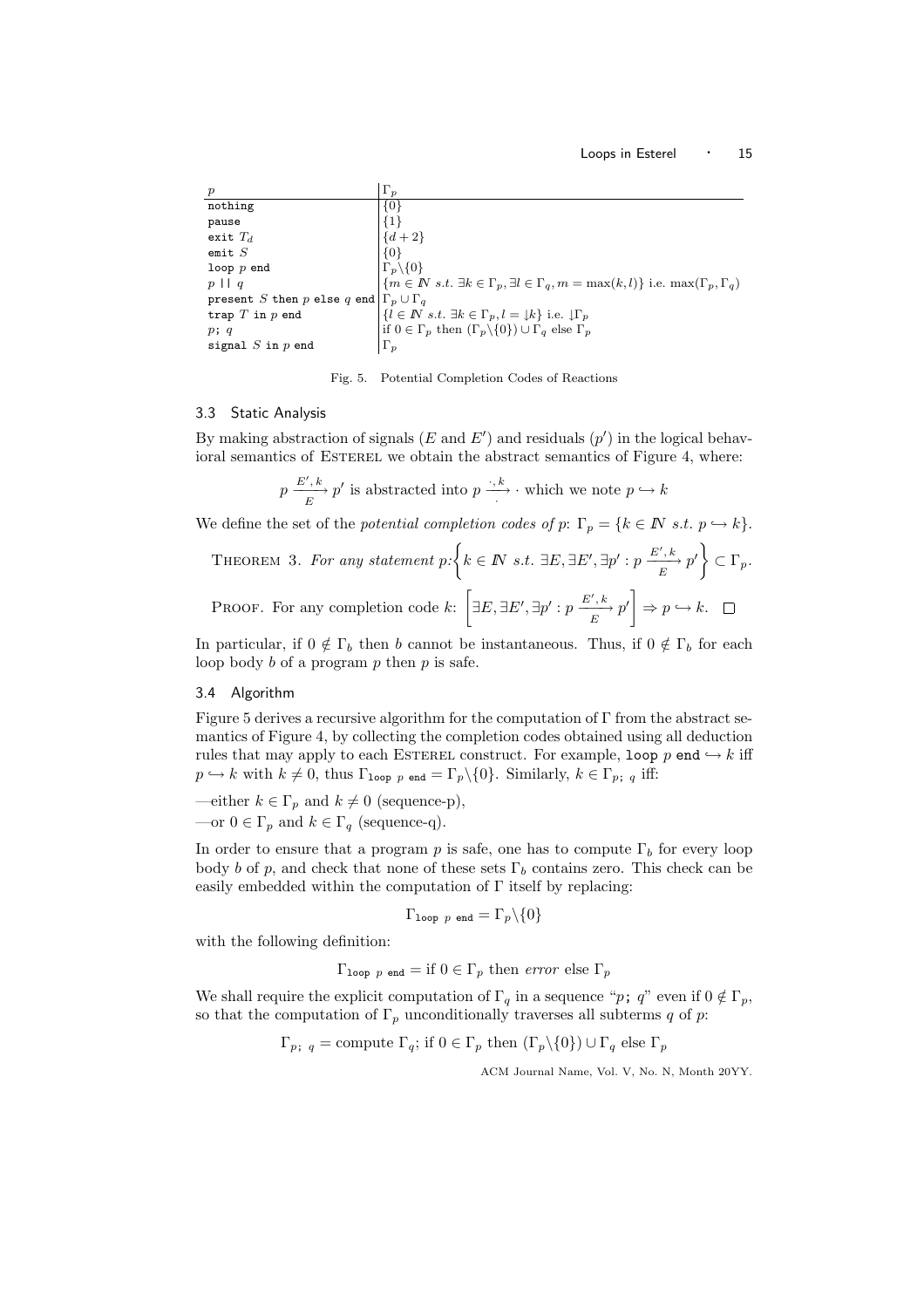THEOREM 4. If the computation of  $\Gamma_p$  completes without error then p is safe.

PROOF. If p contains a loop of body q then "loop q end" is a subterm of p so that the computation of  $\Gamma_{\text{loop q end}}$  completes without error, thus  $0 \notin \Gamma_q$ , therefore q cannot be instantaneous. As a result, p is safe.  $\square$ 

This algorithm requires a unique exhaustive traversal of the statement. It is linear in the size of the statement provided that the number of levels of nested trap statements (thus the cost of set operations) remains bounded.

From now on, we shall only consider programs for which the computation of  $\Gamma$ completed without error, therefore programs with guaranteed non-instantaneous loop bodies.

#### 4. SCHIZOPHRENIA

As already mentioned in the introduction, it is highly desirable for embedded code targets (either software or hardware) to rely on statically allocated memory space, and even further Single Static Assignment properties. As soon as every element of the description assumes only one value at each instant, important synthesis, optimization and mapping techniques become available.

The pure Esterel semantics "almost" provides this property. In a loop-free program, each statement is executed at most once. More precisely, the execution of a statement  $q$  of the loop-free program  $p$  is started or restarted at most once per instant. For example, in "pause; signal S in pause; pause end; pause", the execution of the statement "signal S in ... end" is started in the second instant of execution of p, restarted in the third and fourth instants.

In particular, local signals have to be allocated or deallocated at most once per instant. In fact, they may be allocated globally, once for all, that is to say statically allocated, provided that statuses are reset between instants. And so on, for all "components" of the program.

Intuitively, every reaction in the execution of a loop-free program  $p$  can be completely described with a set of Boolean variables, the size of which is linear in the size of  $p$ , and can be computed using at most one assignment to each of these variables per instant. Indeed, the synthesis of a Digital Sequential Circuit from a loop-free pure Esterel program can be achieved in linear time and space, for example using the so-called "naive" translation scheme of Berry (first translation described in [Berry 1999]) restricted to loop-free programs.

But going from the "dynamic" semantics of pure ESTEREL to such a "static" model of computation is not so easy, once we add (safe) loops to the picture. For instance, the naive translation scheme of Berry is incorrect in general; and the fixed version of the translation (again in [Berry 1999]) is quadratic instead of linear.

The loop construct is the only construct that allows to go back. In particular, because of loops, and only them, the residual of a reaction defined by the logical behavioral semantics, may be larger than the initial program. Of course, this is not specific to the ESTEREL language. But, as a new iteration of a loop starts in the very instant the previous one finishes, that is to say simultaneously (even if in sequence), loops are responsible for complex behaviors.

This is called *schizophrenia* in ESTEREL literature, a notion which can be grasped through the following examples: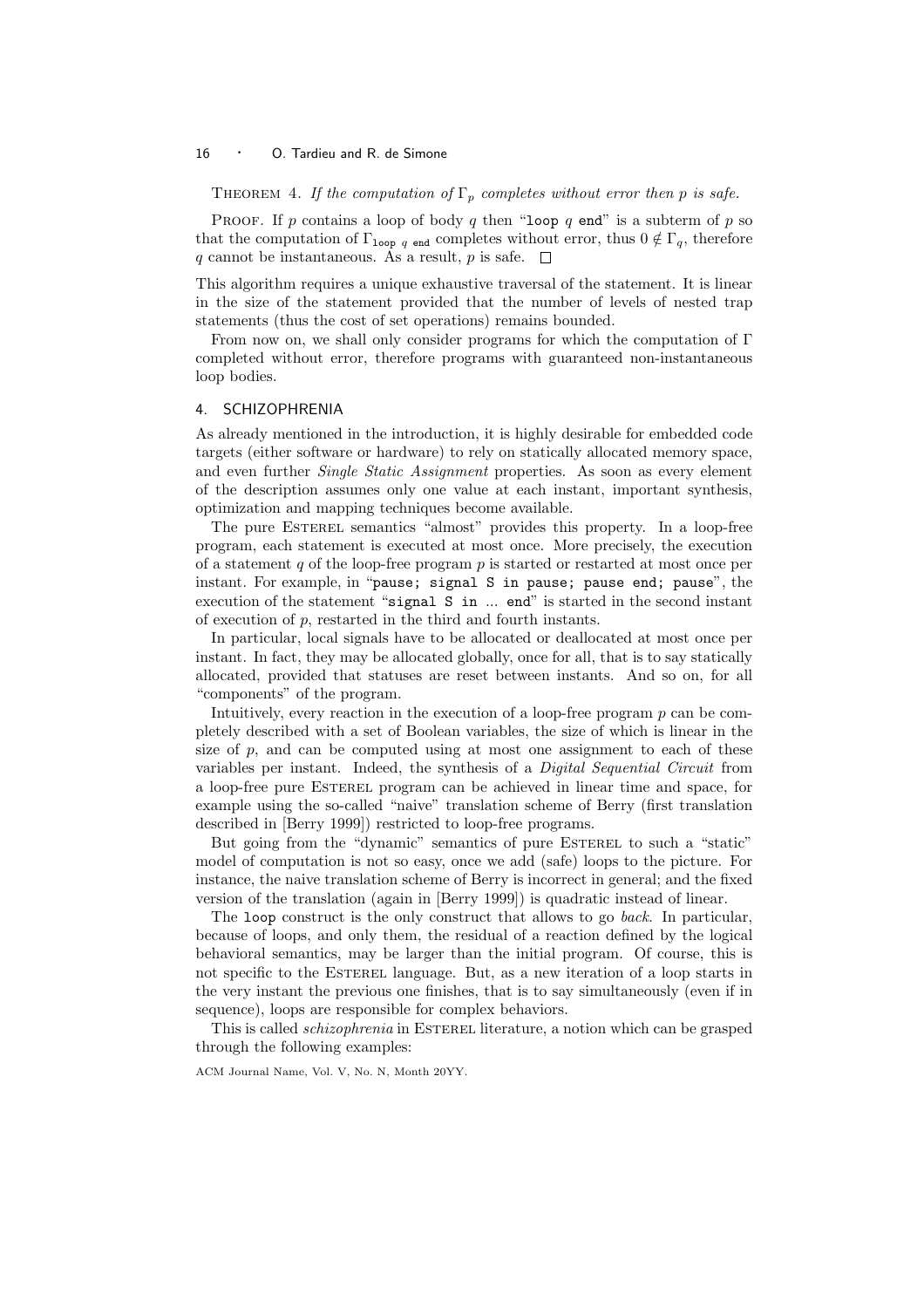(1) First, statements can be executed several times in a single reaction, even if loops are required to be non-instantaneous. Consider the program

```
loop
 present I then pause end; emit O
||pause
end
```
in which signal I is present in the first instant, and absent in the next. In the second reaction the "emit O" instruction is executed first because control had reached the previous pause statement in the first instant; then the whole parallel construct terminates instantly, and thus is immediately reentered; this time, as I is absent, the "emit O" instruction is executed again, so twice in the same reaction.

While this may seem harmless for a statement such as "emit 0", if we replace it with a "data" statement, for instance "V:=V+1", the fact that we have to pay attention to such program patterns becomes obvious.

(2) Second, distinct instances of a local signal may coexist in a single reaction, if a loop body containing its scope is exited and instantly reentered, as in:

```
loop
  signal S in
    present S then emit O end;
    pause;
    emit S
  end
end
```
From the second instant onward, an old occurrence of S (corresponding to the completed iteration of the loop), coexists with a new one (created by the iteration started in the current instant).

#### Single Static Assignment

Obviously, an encoding of such statements (respectively signals), complying with the Single Static Assignment per reaction principle, must be large, that is to say of size at least proportional to the number of possible simultaneous executions (respectively instances).

In general, if a statement is enclosed in  $n$  nested loops, it may be executed up to  $n+1$  times [Berry 1999] in an instant. A program of size  $O(n)$  (i.e.  $O(n)$  loops and  $O(n)$  "emit 0" statements) may produce up to  $O(n^2)$  simultaneous "emit 0", hence the quadratic worst-case complexity of circuit synthesis.

# Memory Allocation

The compilation of Esterel loops into less "static" frameworks, as in C code generation for example, may seem easier. In the last example, it is possible to statically allocate a unique instance of S, provided that its status is reset each time the scope of S is entered, in addition to the usual reset between instants. Thus, in this case, the memory footprint remains linear in the number of local signals.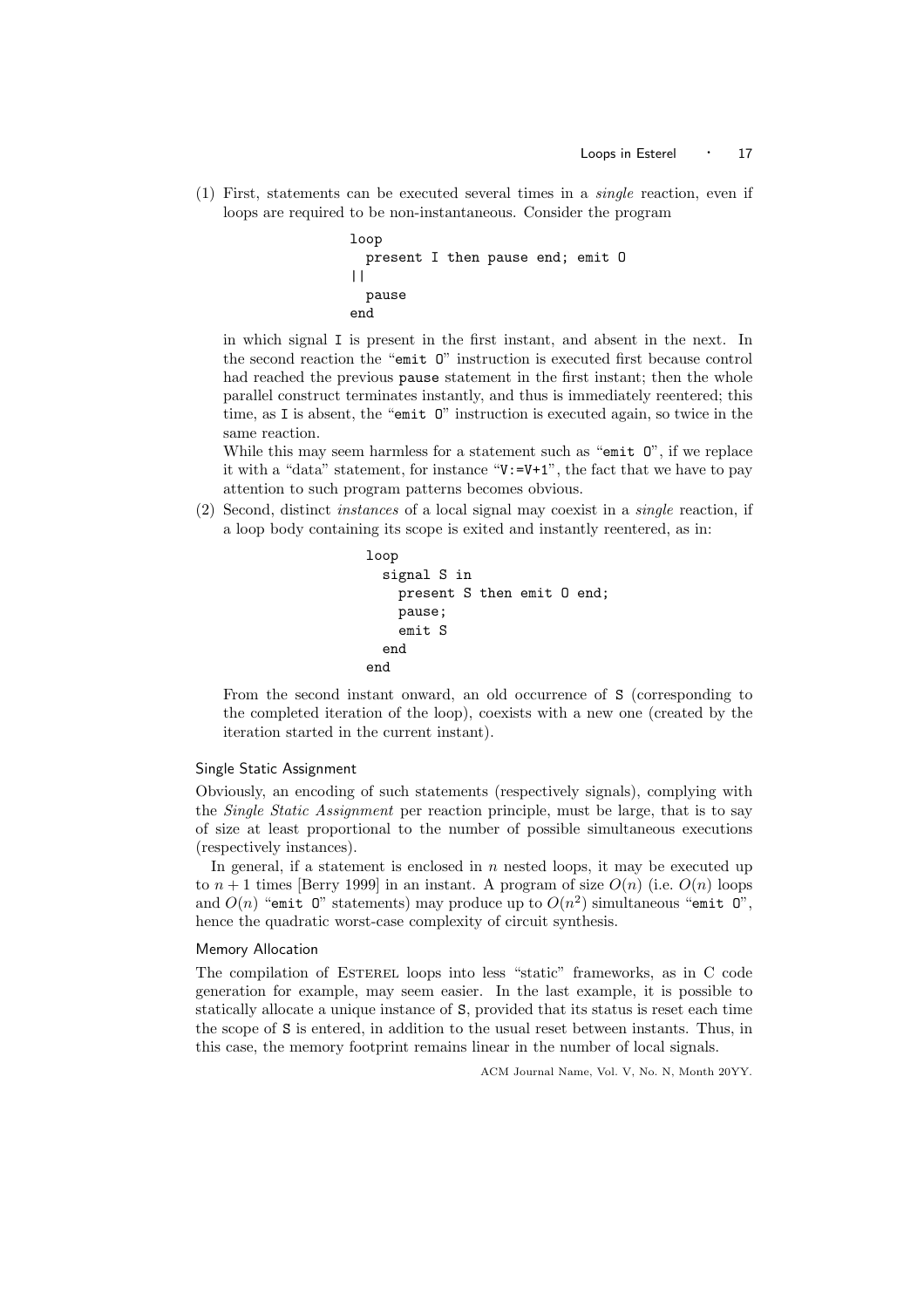Let's now consider the program<sup>3</sup>:

```
signal A in
  signal S in
    present A then emit S end
  end;
  signal T in
    present T then emit A end
  end
end
```
In this example, while T is declared in sequence with S, the status of S cannot be decided without knowing the status of A, thus without deciding the status of T. By folding this code using a loop statement, we can merge the roles of S and T and obtain a (different) program where, similarly, the status of the old incarnation of S depends on the status of its new incarnation, rather than the other way around:

```
signal A in
  loop
    signal S in
      present S then emit A end;
      pause;
      present A then emit S end
    end
  end
end
```
As a consequence, the memory allocation scheme we described is not correct in general, and simultaneous instances of the same signal cannot share a single statically allocated memory cell. In summary, a single local declaration may require the simultaneous allocation of several memory cells.

#### Schizophrenic Programs

Berry claims that ESTEREL programs with loops can be linearly translated into Digital Sequential Circuits provided that no parallel statement (Example 1) and no local signal declaration (Example 2) is ever left and instantly reentered [Berry 1999]. Therefore, we shall focus on programs with potentially instantly reentered signal declarations and parallel statements<sup>4</sup>. We call them *schizophrenic programs*. We shall formalize these definitions below.

In all cases, schizophrenia can be suppressed by single recursive unrolling of loops (called reincarnation in Esterel literature, cf. Section 6). But this has an exponential price in presence of nested loops. So we want to be more perceptive in the code duplication involved. But then the correctness of the method used becomes an issue. This means we need a formal description of schizophrenia, in order to later prove the adequacy of our transformations (i.e. removal of schizophrenia).

<sup>3</sup>The several examples of this section are constructive, that is to say not only logically correct but also correct w.r.t. the constructive semantics of ESTEREL [Berry 1999]. Therefore, the issues discussed here remain the same for constructive programs.

<sup>&</sup>lt;sup>4</sup>In [Tardieu 2004b], Chapter 5, we further illustrate the intricacies of such program patterns.

ACM Journal Name, Vol. V, No. N, Month 20YY.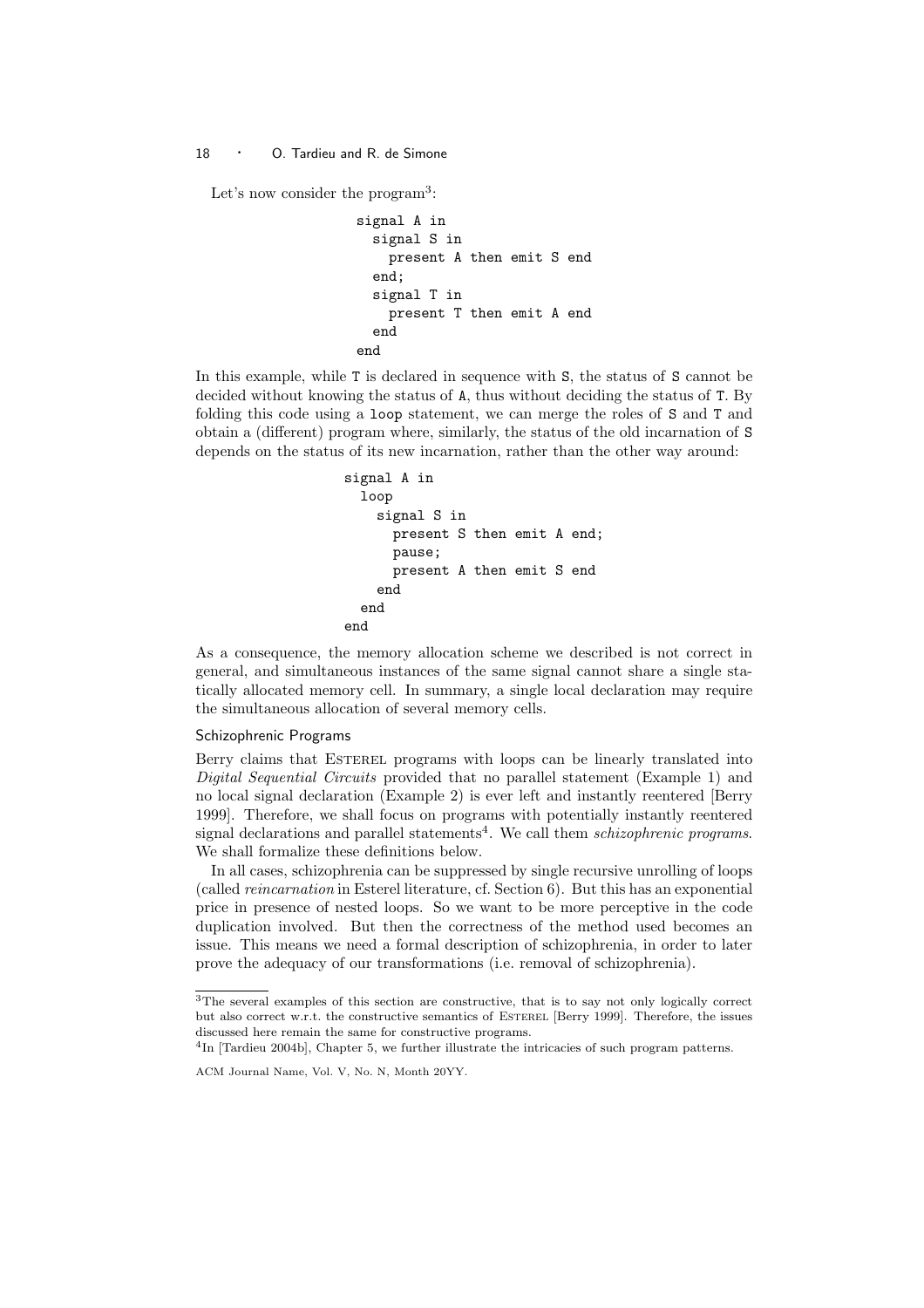$$
\operatorname{nothing}^n \xrightarrow{\emptyset, 0, \{n\}} \operatorname{nothing} \qquad \qquad \text{(nothing)}
$$
\n
$$
\xrightarrow{\emptyset, 1, \{n\}} \qquad \qquad \text{(nothing)}
$$

$$
\text{pause}^n \xrightarrow{v, 1, \{n\}} \text{nothing}^n \tag{pause}
$$
\n
$$
E \qquad (pause)
$$

$$
\begin{aligned}\n\text{exit}^n \ T_d \xrightarrow{0, \ d+2, \{n\}} \text{nothing} \\
E\n\end{aligned} \n\text{nothing} \n\tag{exit}
$$
\n
$$
S \in E
$$

$$
\overline{\text{emit}^n S \xrightarrow{S \setminus 0, \{n\}} \text{nothing}}
$$
 (emit)

$$
p \xrightarrow{E', k, M} p' \qquad k \neq 0
$$
  
\n
$$
E', k, M \oplus \{n\} \qquad k \neq 0
$$
  
\n
$$
(loop)
$$

loop<sup>n</sup> p end 
$$
\frac{E', k, M \oplus \{n\}}{E}
$$
  $\delta^k(p'; \text{loop}^n p \text{ end})$ 

$$
\frac{p \xrightarrow{E', k, M} p' \qquad q \xrightarrow{F', l, N} q' \qquad m = \max(k, l)}{p \mid \mid^{n} q \xrightarrow{E' \cup F', m, M \oplus N \oplus \{n\}} \delta^{m}(p' \mid \mid^{n} q')}
$$
 (parallel)

$$
\cfrac{S\in E \quad p\xrightarrow{E',\,k,\,M} p'}{E} p' \qquad \qquad \mbox{(present+)}\\ \text{present}^n \ S \ \text{then} \ p \ \text{else} \ q \ \text{end} \xrightarrow{E',\,k,\,M\uplus \{n\}} p' \qquad \qquad \mbox{(present+)}
$$

$$
S \notin E \quad q \xrightarrow{E', k, M} q'
$$
 (present-)

present<sup>n</sup> S then p else q end 
$$
\xrightarrow{E}
$$
,  $\xrightarrow{R} R$  or  $\xrightarrow{R} q'$ 

$$
\cfrac{p\xrightarrow{E',k,M}p'}{\cfrac{E}{\cfrac{E',\mu,\,M\uplus\{n\}}{E},\,\delta^k(\text{trap}^n\ T\text{ in }p'\text{ end})}}\qquad\qquad(\text{trap})
$$

$$
\frac{p \xrightarrow{E', k, M} p'}{E} p' \qquad k \neq 0
$$
  
\n
$$
p; \qquad q \xrightarrow{E', k, M \uplus \{n\}} \delta^k(p'; \qquad q)
$$
 (sequence-p)  
\n
$$
F' \circ M \qquad F' \circ N
$$

$$
\frac{p \xrightarrow{E', 0, M} p' \qquad q \xrightarrow{F', k, N} q'}{p; ^n q \xrightarrow{E' \cup F', k, M \oplus N \oplus \{n\}} q'}
$$
 (sequence-q)

$$
\frac{p \frac{E', k, M}{E \cup \{S\}} p' \quad S \in E'}{\text{signal}^n S \text{ in } p \text{ end}} \frac{p \frac{E' \setminus \{S\}, k, M \cup \{n\}}{E} \delta^k(\text{signal}^n S \text{ in } p' \text{ end})}{p \frac{E', k, M}{E \setminus \{S\}} p'}
$$
\n(signal+)

$$
\frac{F_{E\backslash\{S\}}}{\text{signal}^n S \text{ in } p \text{ end}} \xrightarrow{E', k, M \uplus \{n\}} \delta^k(\text{signal}^n S \text{ in } p' \text{ end})
$$
 (signal-)

Fig. 6. Rules with labels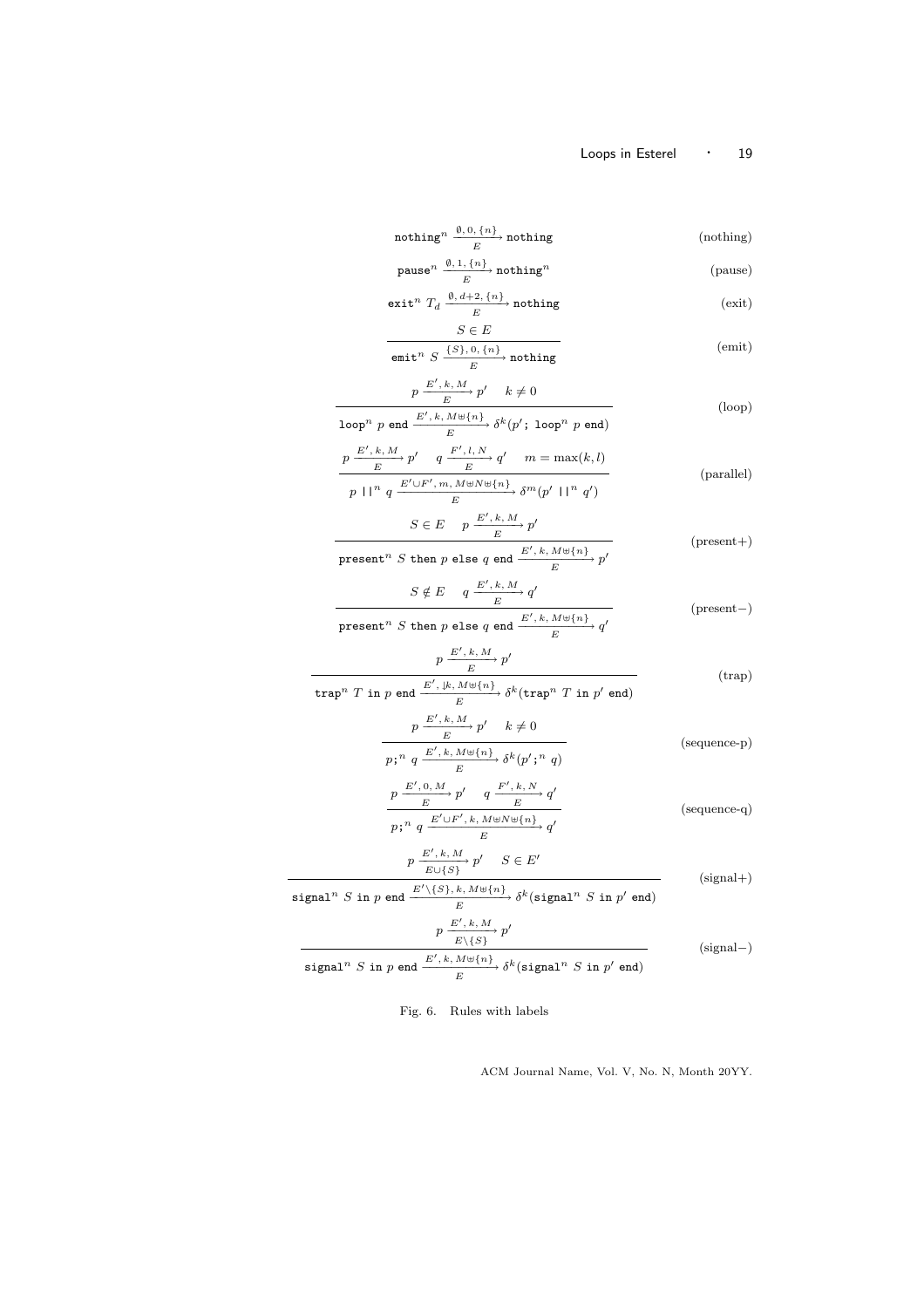#### 4.1 Formal Characterization

In this section, in order to formally characterize instantly reentered statements and schizophrenic programs, we label all pure ESTEREL constructs with integers:

 $-\text{\tt signal}^{\mathit label}$  ... in ... end

 $-\dots$  ||<sup>label</sup> ...

—etc. for all constructs of pure Esterel

Then, in Figure 6, we instrument ESTEREL logical behavioral semantics as follows:

- (1) We add an extra component M to the transitions of the logical behavioral semantics of Figure 2 (top right-most position): the multiset of labels of a reaction, obtained by collecting the labels of the statements executed during the reaction. For example, if p reacts with the multiset M and q with N then "p ||<sup>n</sup> q" produces the multiset  $M \oplus N \oplus \{n\}.$
- (2) We preserve labels in the rewriting which produces the residual of the reaction, if the execution has to be continued in the next instant  $(k=1)$ .

Loop unrolling may replicate labels as well as statements. For example,

loop<sup>1</sup> pause<sup>2</sup> end 
$$
\frac{\emptyset, 1, \{1,2\}}{\emptyset}
$$
 nothing<sup>2</sup>; loop<sup>1</sup> pause<sup>2</sup> end  $\frac{\emptyset, 1, \{1,2,2\}}{\emptyset}$  ...

Intuitively, if a label of a program initially labeled with pairwise distinct labels is encountered twice in the same instant of execution, this means that corresponding statement of the initial program is left and instantly reentered in this instant, because of some loop, whose unrolling replicated the statement in a previous reaction. In the above example, the initial pause statement of label 2 is left and instantly reentered in the second instant of execution, as both the residual nothing<sup>2</sup> and the statement  $_{\text{pause}^2}$  are executed during this instant.

Therefore, we define for a program  $p$  initially labeled with pairwise distinct labels:

—*potentially instantly reentered statement:* a statement q of label  $n$  of the program  $p$  is potentially instantly reentered iff its label  $n$  is repeated in the multiset  $M$  of one of the reaction of an execution of p:

$$
\exists r, \exists E, \exists E', \exists k, \exists M, \exists r': p \rightarrow r \land r \xrightarrow{E', k, M} r' \land \{n, n\} \subset M
$$

- —schizophrenic statement: a signal declaration or parallel statement is said to be schizophrenic iff it is potentially instantly reentered.
- *schizophrenic program:* the program p is said to be schizophrenic iff it contains a schizophrenic statement.

These definitions do not depend on the labeling, provided that labels are initially pairwise distinct. In the sequel, we shall omit unneeded labels.

Figure 7 deals with our previous example of instantly reentered signal declaration. Initially, the program contains a unique signal declaration, which we here arbitrarily label 5. The deduction tree of the first reaction considers once this signal declaration in its behavior, producing the singleton {5}. But, as part of the same reaction loop unrolling occurs, and the residual term now contains two declarations with the duplicated label 5. As the program part prior to the loop does instantly terminate,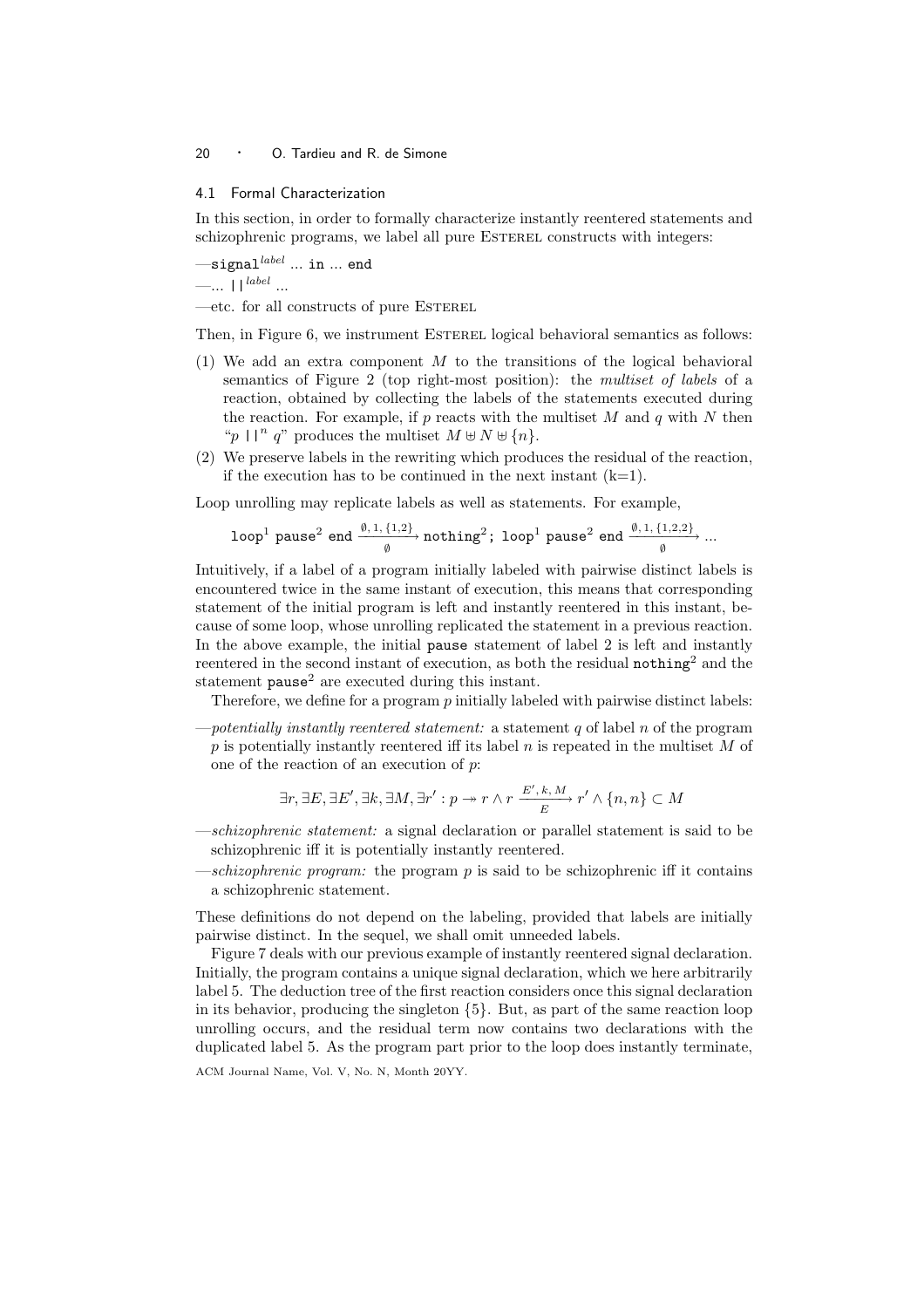```
loop
   signal<sup>5</sup> S in
      present S then
         emit O
      end;
      pause;
      emit S
   end
end
                                \emptyset, 1, {5}
                               \frac{\cdots}{\phi}signal^{5} S in
                                                 nothing;
                                                 emit S
                                              end;
                                              loop
                                                 signal<sup>5</sup> S in
                                                    present S then
                                                       emit 0
                                                     end;
                                                    pause;
                                                    emit S
                                                 end
                                              end
                                                                              \frac{\emptyset, 1, \{5,5\}}{\emptyset}· · ·
```
Fig. 7. Schizophrenic Signal Declaration

in the second instant the label 5 is collected twice in the behavior production, leading to the multiset  $\{5, 5\}$  adorning the second transition. Thus, this signal declaration is potentially run across twice, so instantly reentered, and the program is schizophrenic.

# 4.2 Static Analysis

Deciding at compile time whether a program is schizophrenic or not a priori requires to explore all possible execution paths, which is unreasonable for large programs, as mentioned earlier. We need an effective decision procedure amenable to implementation. More precisely, we would like to ensure statically that statements are not schizophrenic, so that a "naive" translation is enough. In this section, we shall build a conservative static analysis for this safety property.

## Potential Completion Codes

In Figure 5, we defined function  $\Gamma : p \mapsto \Gamma_p$  which provides an overapproximation of the set of possible completion codes of the first reaction of  $p$ . Similarly, in Figure 8, we define function  $\Omega : p \mapsto \Omega_p$  which overapproximates the set of possible completion codes of chains of reactions starting from p. The computation of  $\Omega_p$ matches that of  $\Gamma_p$  except for pause statements for which  $\Gamma_{\text{pause}} = \{1\}$  whereas  $\Omega_{\text{parse}} = \{0, 1\}.$ 

| $\boldsymbol{p}$                                     | $\Omega_n$                                                                                                                                                                                                                      |
|------------------------------------------------------|---------------------------------------------------------------------------------------------------------------------------------------------------------------------------------------------------------------------------------|
| nothing                                              | ${0}$                                                                                                                                                                                                                           |
| pause                                                | $\{0,1\}$                                                                                                                                                                                                                       |
| emit $S$                                             | ${0}$                                                                                                                                                                                                                           |
| exit $T_d$                                           | $\{d+2\}$                                                                                                                                                                                                                       |
| $p \mid q$                                           | ${m \in \mathbb{N} s.t. \exists k \in \Omega_p, \exists l \in \Omega_q, m = \max(k, l)}$ i.e. $\max(\Omega_p, \Omega_q)$                                                                                                        |
| loop $p$ end                                         | $\Omega_p \backslash \{0\}$                                                                                                                                                                                                     |
| present S then p else q end $\Omega_p \cup \Omega_q$ |                                                                                                                                                                                                                                 |
| trap $T$ in $p$ end                                  | $\left\{l \in \mathbb{N} \text{ s.t. } \exists k \in \Omega_p, l = \downarrow k\right\} \text{ i.e. } \downarrow \Omega_p$<br>if $0 \in \Omega_p \text{ then } (\Omega_p \setminus \{0\}) \cup \Omega_q \text{ else } \Omega_p$ |
| p; q                                                 |                                                                                                                                                                                                                                 |
| signal $S$ in $p$ end                                | $\Omega_p$                                                                                                                                                                                                                      |

Fig. 8. Potential Completion Codes of Chains of Reactions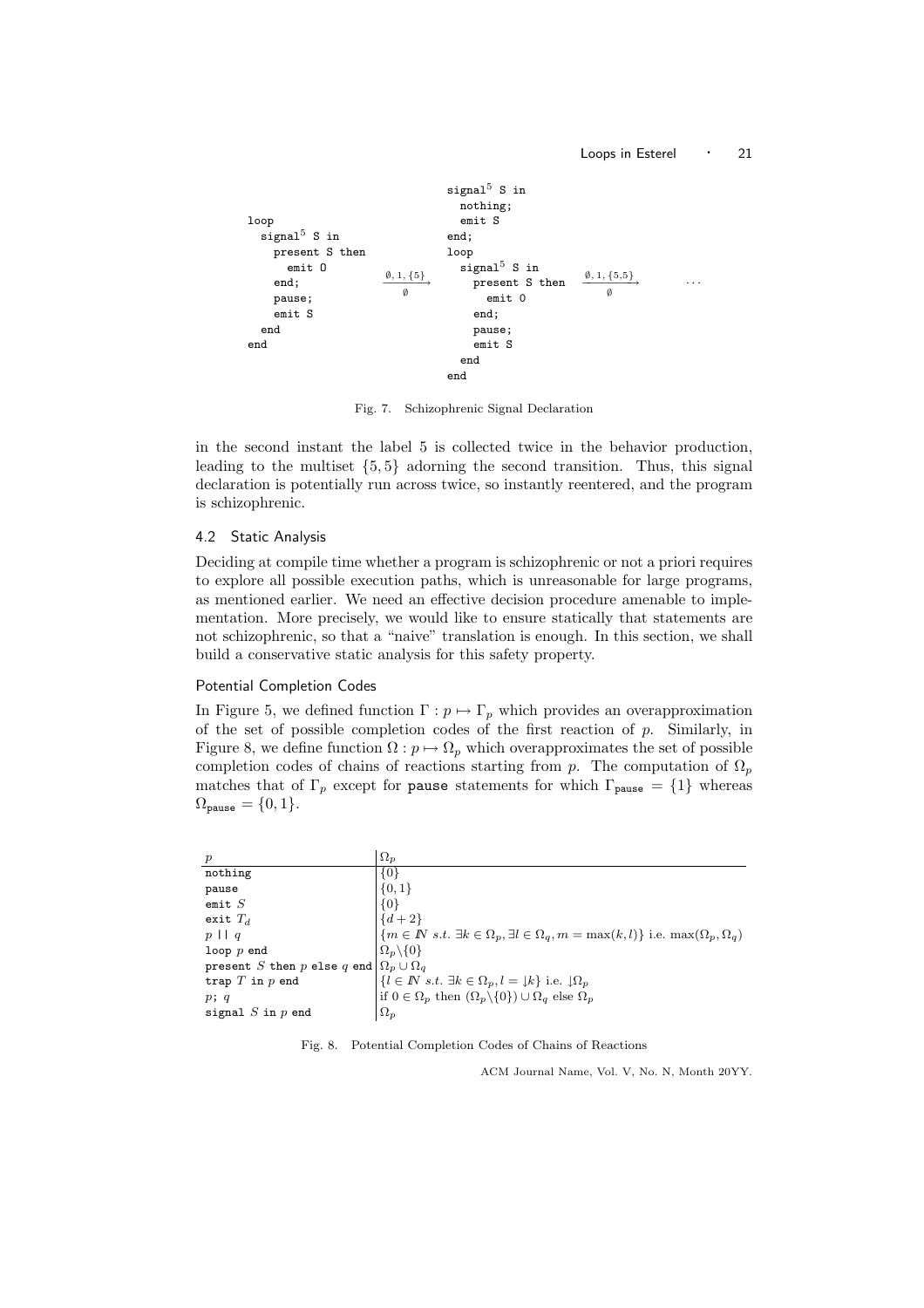The following result states that  $\Omega_p$  indeed contains all possible exit levels that may occur in the future (after any number of "normal", non-terminating reactions):

THEOREM 5. If 
$$
p \xrightarrow[E'_1, 1]{E'_1, 1}
$$
 ...  $\xrightarrow[E_n, k]{E'_n, k}$  *for some*  $n \ge 1$  *then*  $k \in \Omega_p$ .

PROOF. There are two lemmas:

 $-\forall p:\Gamma_p\subset\Omega_p$  by structural induction on p.

—Second,  $\forall p, \forall E, \forall E', \forall p' : p \xrightarrow{E', 1} p' \Rightarrow \Omega_{p'} \subset \Omega_p$  by structural induction on p. Let us for instance suppose  $p =$  "loop q end". If  $p \frac{E', 1}{E} p'$  then by rule (loop), there exists q' such that  $q \frac{E^{\prime}, 1}{E}$  q' and  $p' = \sqrt[q]{q}$ ; loop q end".  $\Omega_p=\Omega_{\texttt{loop} \enskip q \enskip \texttt{end}}.$   $\Omega_{p'}=\Omega_{q'};$  loop  $q$  end.  $\Omega_p = \Omega_q \backslash \{0\}$  by definition of  $\Omega$  for loops.  $\Omega_{p'} \subset (\Omega_{q'} \backslash \{0\}) \cup \Omega_{\text{loop } q \text{ end}}$  by definition of  $\Omega$  for sequences.  $\Omega_{p'} \subset (\Omega_{q'} \backslash \{0\}) \cup (\Omega_{q} \backslash \{0\})$  by definition of  $\Omega$  for loops.

By induction hypothesis,  $\Omega_{q'} \subset \Omega_q$ , thus  $\Omega_{p'} \subset \Omega_p$ .

Thanks to Theorem 3, we obtain:  $k \in \Gamma_{p_{n-1}} \subset \Omega_{p_{n-1}} \subset \ldots \subset \Omega_p$ .  $\square$ 

## **Contexts**

Following standard notation [Barendregt 1981], we say that  $C[\ ]$  is the context of the statement q in the program p iff  $p = C[q]$ . For example, the context of q in  $p =$ "loop pause; q end" is "loop pause;  $\lceil \cdot \rceil$  end". Contexts are statements with a single hole [ ]. They are recursively defined:

 $-$ [] is the empty context,

—if C[] is a context and q is a statement then C[present S then [] else q end] is a context,

—etc. for all constructs of pure Esterel.

As usual,  $C[x]$  denotes the statement (respectively context) obtained by substituting the hole  $\lceil \cdot \rceil$  of  $C \rceil$  by the statement (respectively context) x, without any renaming of signals or exceptions.

Risk

Of course the fact that  $p$  may terminate or exit and be instantly reentered in  $C[p]$ depends primarily on  $C[\ ]$ , but also on p. For a given context  $C[\ ]$  one can identify risky completion codes, those that may cause the phenomenon whenever produced by p. For example, if p (non-instantly) terminates with code  $k = 0$  or  $k = 2$  in either of the following examples, instantaneous reentering is as such:

| $p$ is instantly reentered?                | $k=0$ $k=2$ |         |
|--------------------------------------------|-------------|---------|
| loop trap T in $[p]$ ; pause end end $ no$ |             | $ $ yes |
| trap T in loop $[p]$ end end               | $ $ yes     | n       |

We now proceed with the definition of the risk function  $C(\ )$  associated with a context  $C[\ ]$ . It provides the exit levels which, if ever produced by the component plugged in the context hole, would cause the context to terminate and restart this ACM Journal Name, Vol. V, No. N, Month 20YY.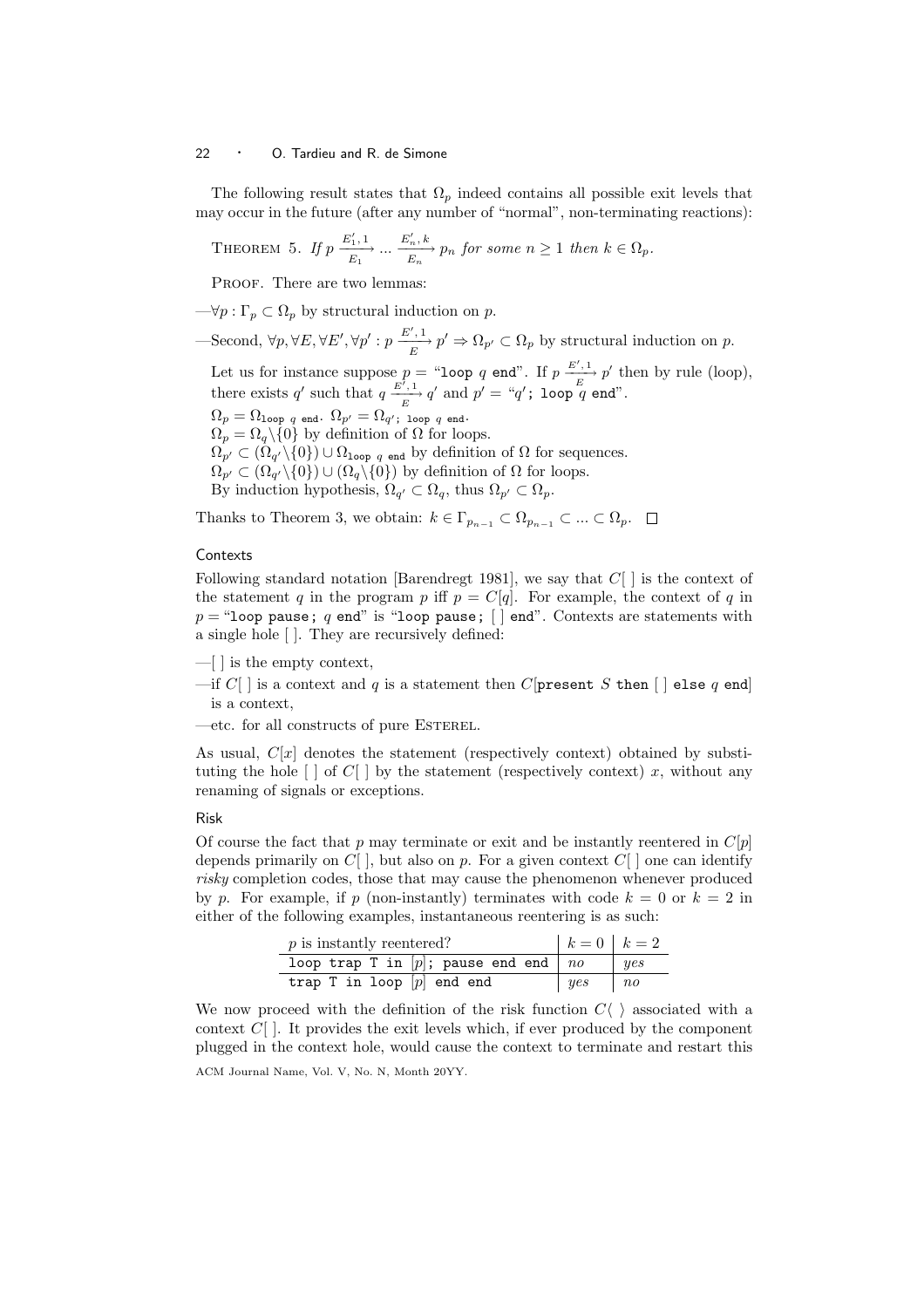$$
\langle \rangle \quad \stackrel{\text{def}}{=} \emptyset
$$
\n
$$
C[\text{present } S \text{ then } \langle \rangle \text{ else } q \text{ end}] \quad \stackrel{\text{def}}{=} \quad C \langle \rangle
$$
\n
$$
C[\text{present } S \text{ then } p \text{ else } \langle \rangle \text{ end}] \quad \stackrel{\text{def}}{=} \quad C \langle \rangle
$$
\n
$$
C[\text{loop } \langle \rangle \text{ end}] \quad \stackrel{\text{def}}{=} \quad \{0\} \cup C \langle \rangle
$$
\n
$$
C[\langle \rangle; q] \quad \stackrel{\text{def}}{=} \quad \text{if } \Gamma_q \cap C \langle \rangle = \emptyset \text{ then } C \langle \rangle \setminus \{0\} \text{ else } C \langle \rangle \cup \{0\}
$$
\n
$$
C[p; \langle \rangle] \quad \stackrel{\text{def}}{=} \quad \text{if } 0 \in \Gamma_p \text{ then } C \langle \rangle \text{ else } \emptyset
$$
\n
$$
C[\text{trap } T \text{ in } \langle \rangle \text{ end}] \quad \stackrel{\text{def}}{=} \quad \{k \in \mathbb{N}, \, \downarrow k \in C \langle \rangle\}
$$
\n
$$
C[\text{signal } S \text{ in } \langle \rangle \text{ end}] \quad \stackrel{\text{def}}{=} \emptyset
$$
\n
$$
C[\langle \rangle \mid 1 \mid q] \quad \stackrel{\text{def}}{=} \emptyset
$$
\n
$$
C[p \mid 1 \langle \rangle] \quad \stackrel{\text{def}}{=} \emptyset
$$

Fig. 9. Risk

component. The definition, provided in Figure 9, is compositional according to language constructs, and thus of course pertain to static analysis techniques. It specifies, for example, that 0 is a risky completion code for any context whose inner construct is a loop:  $\forall C \mid : 0 \in C$ [loop  $\langle \ \rangle$  end].

The goal here is to achieve the following result: if  $p$  is schizophrenic then there exists  $C[ ]$  and q such that  $p = C[q]$  and  $\Omega_q \cap C \langle \ \rangle \neq \emptyset$  for some  $q =$  "signal ... end" or  $q =$  "....||...". In other words, if p is schizophrenic then there exists a signal declaration or parallel construct in  $p$  whose execution may complete with a risky completion code. Rather than formally establishing this property now, we shall directly prove in Section 6 that an optimized program transformation based on risk analysis successfully cures schizophrenia.

## 5. GOTOPAUSE

In this section, we extend the ESTEREL language with a new gotopause construct, which acts as a non-instantaneous jump instruction compatible with ESTEREL synchronous concurrency. Both pause and gotopause instructions use integer labels, with the following syntax:

"gotopause  $label$ " and " $label$ : pause"

These labels should not be confused with those of the previous section. From now on, we shall only consider labels of this new kind.

We want gotopause to behave as follows:

- —When the control reaches a "gotopause  $label"$ " instruction, it stops for the current instant, as if it had reached a regular pause instruction.
- —At the next instant, execution is resumed out of and past the corresponding pause instruction (the one with identical label), as if this pause was indeed reached in the previous reaction.

For example, the execution of "gotopause 1;emit S;1:pause" should not emit S.

There are several reasons for this extension [Tardieu 2004a]. For instance, state machines (automata) can be easily encoded with conditional jumps, as illustrated by the example of Figure 10. In the current paper, we are interested in using gotopause to efficiently compile schizophrenic programs (cf. Section 6).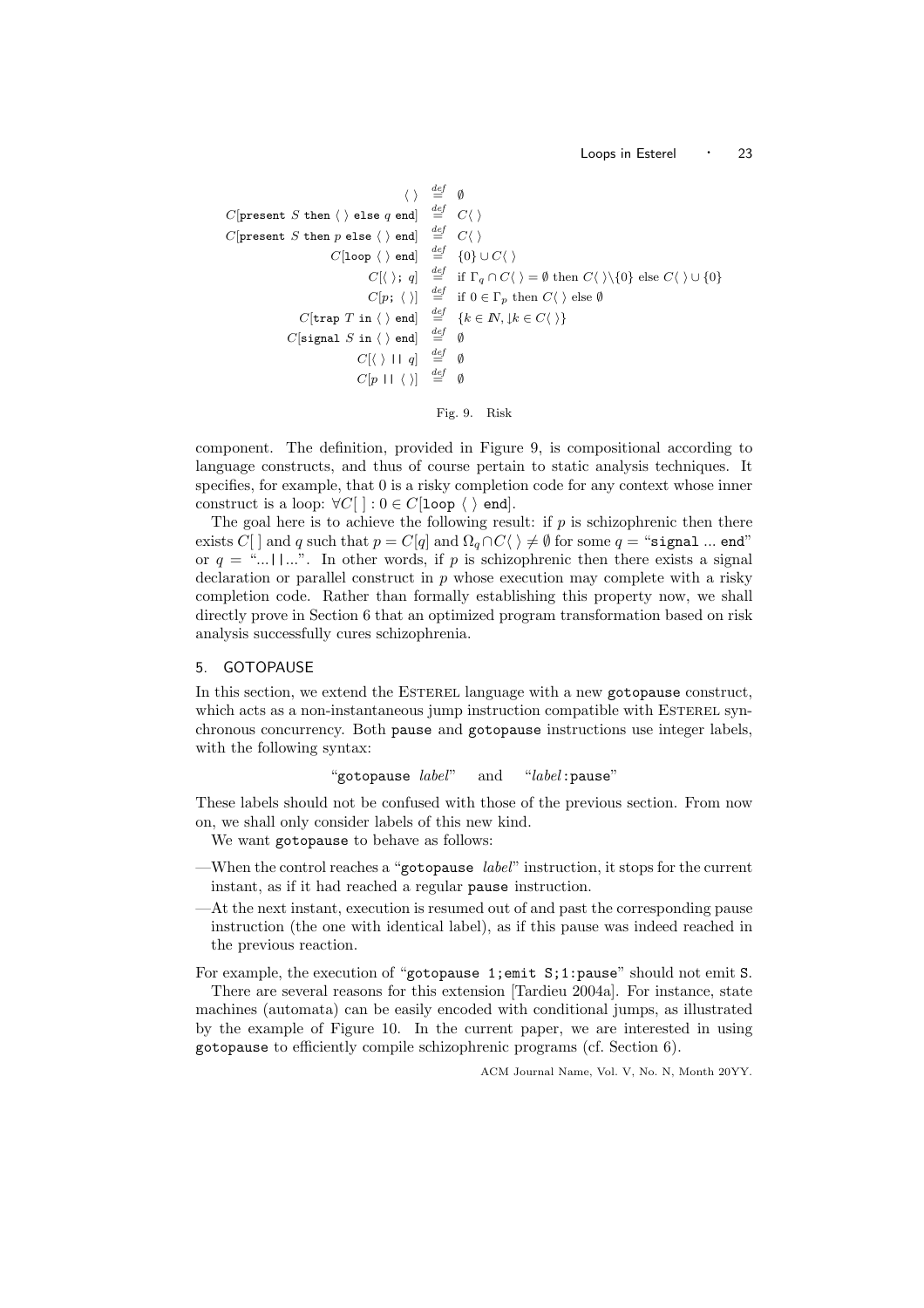

Fig. 10. Automata in ESTEREL<sup>\*</sup>

Because of the non-locality of branching, such an extension usually requires some kind of continuation-passing style semantics. In the case of ESTEREL, we first have to reformulate the standard logical behavioral semantics of Section 2 in the form of a state semantics, that we prove equivalent to the former in the sense of bisimulation [Park 1981]. Then, we introduce and formalize gotopause and the semantics of the extended language, which we call  $ESTEREL^*$ .

#### 5.1 Labeled Behavioral Semantics

In the sequel, we consider ESTEREL programs with labeled pause instructions, unless otherwise stated. The function unlabel removes the labels of statements. We do not require labels to be unique yet. We call  $\mathcal{L}(p)$  the set of labels of p, for example  $\mathcal{L}(1: \text{parse}; \text{ emit } S; 2: \text{parse}; 1: \text{parse}) = \{1, 2\}.$ 

In Figure 11, we introduce a labeled behavioral semantics  $(\rightarrow)$  for ESTEREL by replacing the residual  $p'$  of the logical behavioral semantics  $(\rightarrow)$  with a set of labels L:

$$
p \xrightarrow{E', k} L
$$

This set collects the labels of the active pause instructions of the statement, that is to say those that will retain the control at the end of the reaction. For example, "present S then 1:pause else 2:pause end" in the presence of S produces the set {1}. In particular, for the (parallel) rule, the computed set of labels is:

$$
\gamma^m(L \cup L') = \begin{cases} L \cup L' & \text{if } m = 1 \\ \emptyset & \text{if } m \neq 1 \end{cases} \text{ so that if } p \xrightarrow{E', k} L \text{ then } k \neq 1 \Leftrightarrow L = \emptyset
$$
  
THEOREM 6.  $\forall (p, E, E', k) : \left[ \exists p' : unlabel(p) \xrightarrow{E', k} unlabel(p') \Leftrightarrow \exists L : p \xrightarrow{E', k} L \right].$ 

Proof. Possible deductions in these semantics do not depend on the values of residuals ( $\rightarrow$ ) or active labels ( $\rightarrow$ ), hence the result by structural induction on p.  $\square$ 

Intuitively, provided that the labeling is non-ambiguous, it should be possible to reconstruct  $p'$  from  $L$  and  $p$ , and precisely relate these two semantics. We formalize the correspondence below, with the definition of states and their expansion.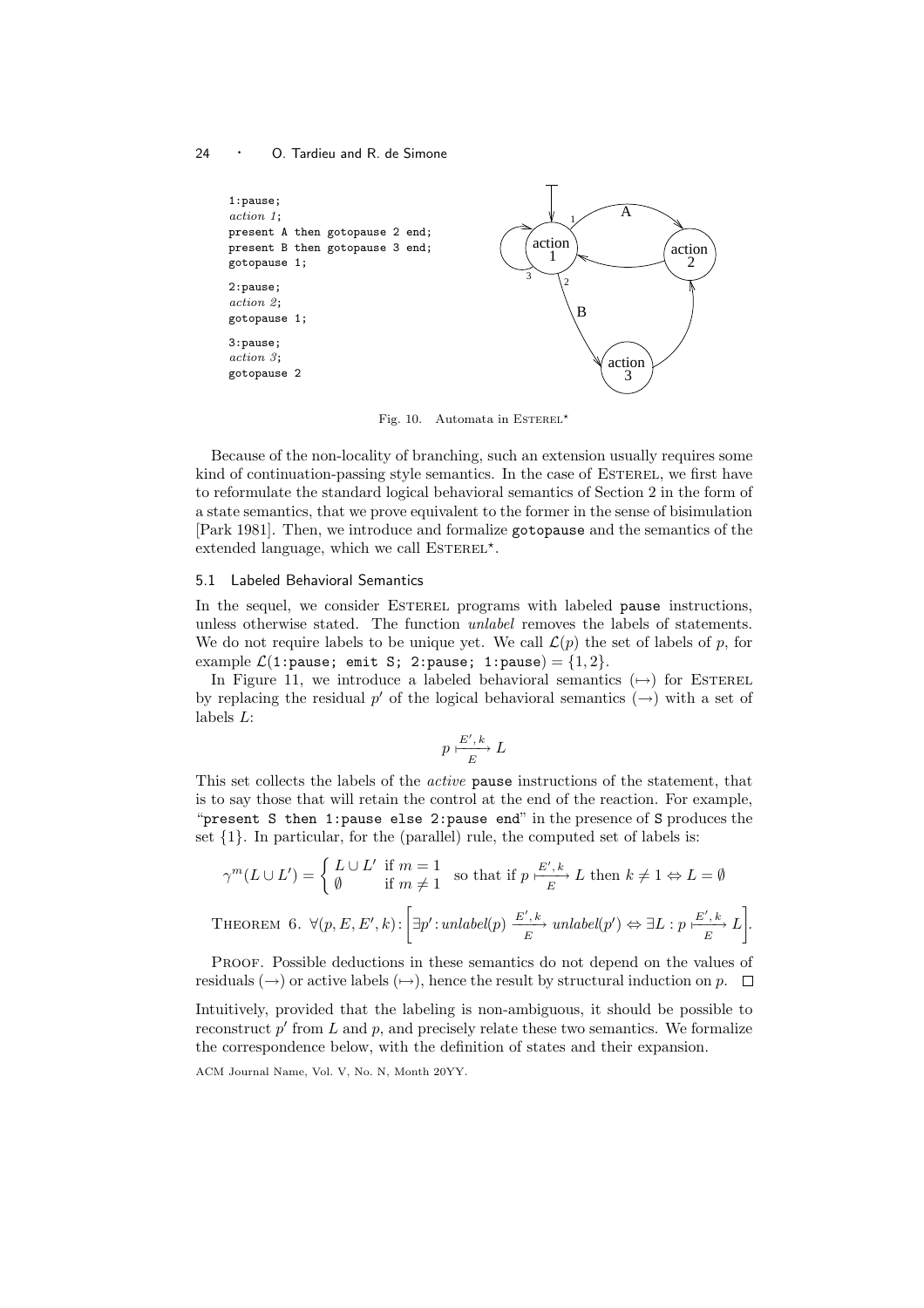$$
\begin{array}{ll}\n\text{nothing} & \xrightarrow{\emptyset, 0} \\
\downarrow{\mathbb{R}} & \xrightarrow{\emptyset} \\
l : \text{pulse} & \xrightarrow{\emptyset, 1} \{l\}\n\end{array} \tag{nothing}
$$
\n
$$
(pause)
$$

$$
\begin{aligned}\n\text{exit } T_d & \xrightarrow{\emptyset, d+2} \emptyset \\
S \in E\n\end{aligned} \tag{exit}
$$

$$
\frac{S \in E}{\text{emit } S \xrightarrow{\{S\}, 0} \emptyset} \tag{emit}
$$

$$
\frac{p \xrightarrow{E', k} L \quad k \neq 0}{\text{loop } p \text{ end } \xrightarrow{E', k} L}
$$
 (loop)

$$
\frac{p \xrightarrow{E',k} L \quad q \xrightarrow{F',l} L' \quad m = \max(k,l)}{E \quad p \mid q \xrightarrow{E' \cup F', m} \gamma^m(L \cup L')}
$$
 (parallel)  
\n
$$
S \in E \quad p \xrightarrow{E',k} L
$$
  
\npresent *S* then *p* else *q* end  $\xrightarrow{E',k} L$   
\n
$$
F', k
$$
 (present+)

$$
\cfrac{S \notin E \quad q \xrightarrow{E', k} L}{\mathbf{present} \ S \ \mathbf{then} \ p \ \mathbf{else} \ q \ \mathbf{end} \xrightarrow{E', k} L} \qquad (\text{present-})
$$

$$
p \xrightarrow{E', k} L
$$
  
trap *T* in *p* end  $\xrightarrow{E', \mu_k} L$   

$$
p \xrightarrow{E', k} L \qquad k \neq 0
$$
 (trap)

$$
\frac{p \xrightarrow{E \to K} L \quad k \neq 0}{E}
$$
 (sequence-p)  

$$
p; q \xrightarrow{E', k} L
$$

$$
\frac{p \vDash^{E', 0}_{E} L_0 \quad q \vDash^{F', k}_{E} L}{p; \quad q \vDash^{E' \cup F', k}_{E} L'}
$$
 (sequence-q)

$$
\frac{p \xleftarrow{E', k} L \quad S \in E'}{\mathop{\text{signal}} S \text{ in } p \text{ end}} \xrightarrow{E' \setminus \{S\}, k} L
$$
 (signal+)

$$
\frac{p \xrightarrow{E', k} L}{\text{signal } S \text{ in } p \text{ end } \xrightarrow{E', k} L}
$$
 (signal–)

Fig. 11. Labeled Behavioral Semantics

 $\overline{a}$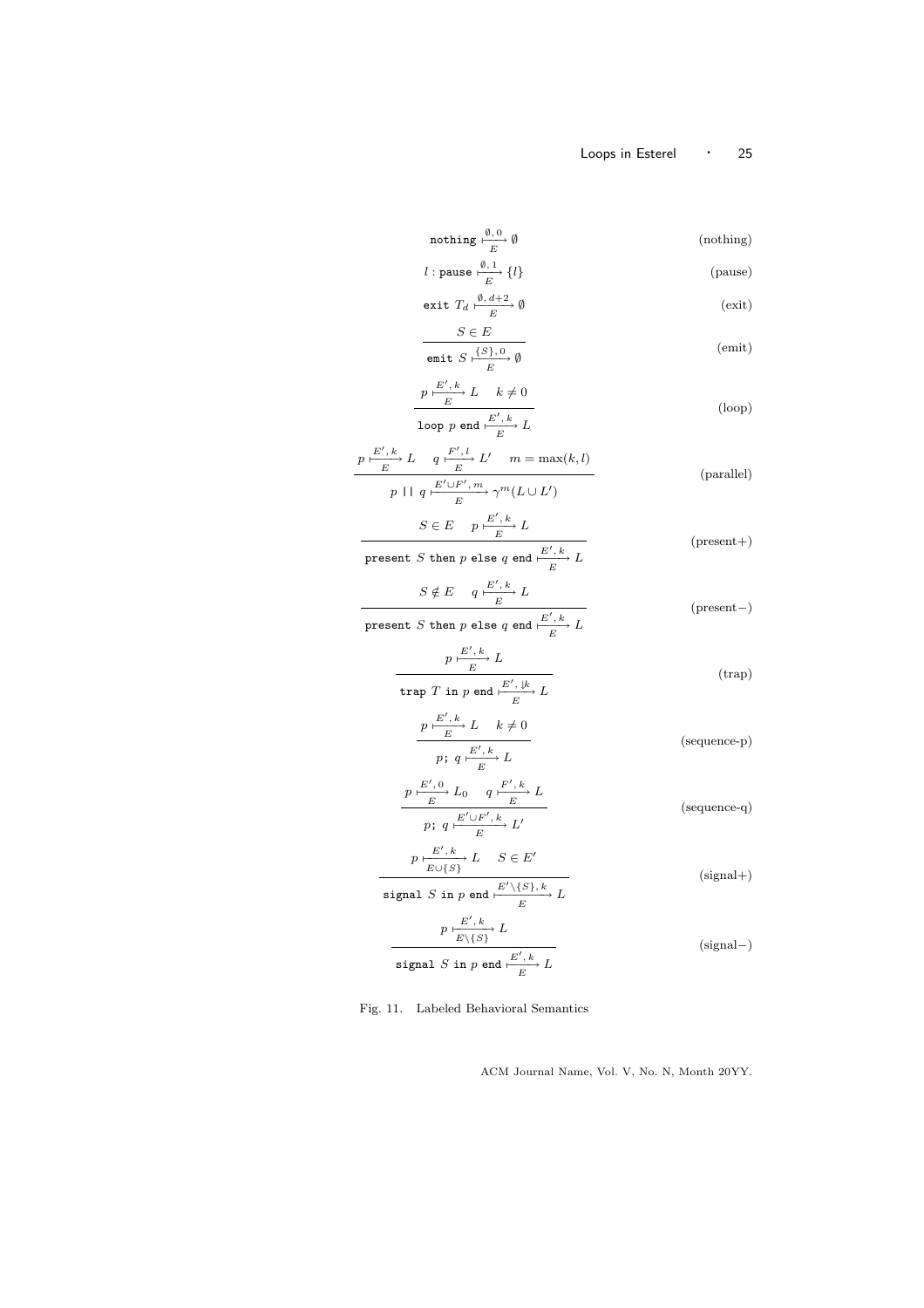## 5.2 States

We say that a statement is *well labeled* iff the labels of its pause instructions are pairwise distinct. From the combination of the well-labeled statement p and the set of labels  $L \subset \mathcal{L}(p)$ , we build the *state*  $[p|L]$ . We say that a **pause** statement of label *l* is selected in  $[p|L]$  if  $l \subset L$ .

We shall use states to represents possible points<sup>5</sup> in the execution of a program. For example, the state  $[p$ resent S then 1:pause else 2:pause end  ${1} \log c$ ifies that the execution of "present S then 1:pause else 2:pause end" has to be restarted from the pause instruction of label 1. In particular, the state  $[p|\emptyset]$ means that the execution of  $p$  is over. So, we call it an *inactive state*. Reciprocally, a state with at least one selected pause is an active state. We also define an extra state, called *initial state*, and noted  $[p] * |$ , which tells that the execution of p has not started yet. Our definition of states slightly departs from the original one from [Mignard 1994], as we need to distinguish between active locations.

Not all states are useful. For example no execution of "1:pause; 2:pause" may generate the state  $[1:p$ ause;  $2:p$ ause $|{1; 2}\rangle$ , as no reaction can reach two pause statements in sequence. We formalize this idea with the definition of valid states.

We say that q and r are exclusive in p, and write  $q\#r$ , iff there exists three contexts  $C[\,], C_1[\,],$  and  $C_2[\,]$  such that one of the following holds:

 $-p = C[C_1[q]; C_2[r]]$  $-p = C[C_1[r]; C_2[q]]$  $-p = C[$ present S then  $[C_1[q]$  else  $C_2[r]$  end]  $-p = C$ [present S then  $[C_1[r]$  else  $C_2[q]$  end]]

For example, in "p;  $[q \mid r]^n$ , p and q are exclusive, p and r are exclusive, q and r are not exclusive, that is to say compatible.

We say that a state of p is valid iff it is the initial state  $\lceil p|* \rceil$  of some state  $\lceil p|L \rceil$ such that selected pause statements are pairwise compatible. In other words, in a valid state, no two pause statements are selected in both parts of a sequence or both branches of a present statement

Invalid states are states that cannot be reached in the execution of the program<sup>6</sup>.

THEOREM 7. If p is well labeled and  $p \xrightarrow{E', k} L'$  then  $\lceil p|L' \rceil$  is valid.

PROOF. By structural induction on p. For instance, if  $p = 'q$ ; r" then

—either q  $\frac{E', k}{E}$  L with  $k \neq 0$ : [q|L] is valid by induction hypothesis, moreover  $L \subset \mathcal{L}(q)$  and  $\mathcal{L}(q) \cap \mathcal{L}(r) = \emptyset$ , thus  $[q; r | L]$  is valid;

 $\pi$  or  $q \xrightarrow{A, 0 \atop E} L_0$  and  $r \xrightarrow{B, k \atop E} L$  for some  $A, B$ , and  $L_0$ :  $\lceil r | L \rceil$  is valid by induction hypothesis, hence  $[q; r|L|$  is valid.  $\Box$ 

<sup>5</sup>We shall use states to represent starting and ending points of reactions, that is to say macro-steps. However, micro-steps within a reaction cannot be represented by such states.

<sup>6</sup>The set of valid states contains the set of reachable states. But there still are unreachable valid states. For example,  $\lceil 1$ :pause  $\lceil 1 \rceil$  2:pause $\lceil \{1\} \rceil$  is both valid and unreachable in the execution of "1:pause || 2:pause".

ACM Journal Name, Vol. V, No. N, Month 20YY.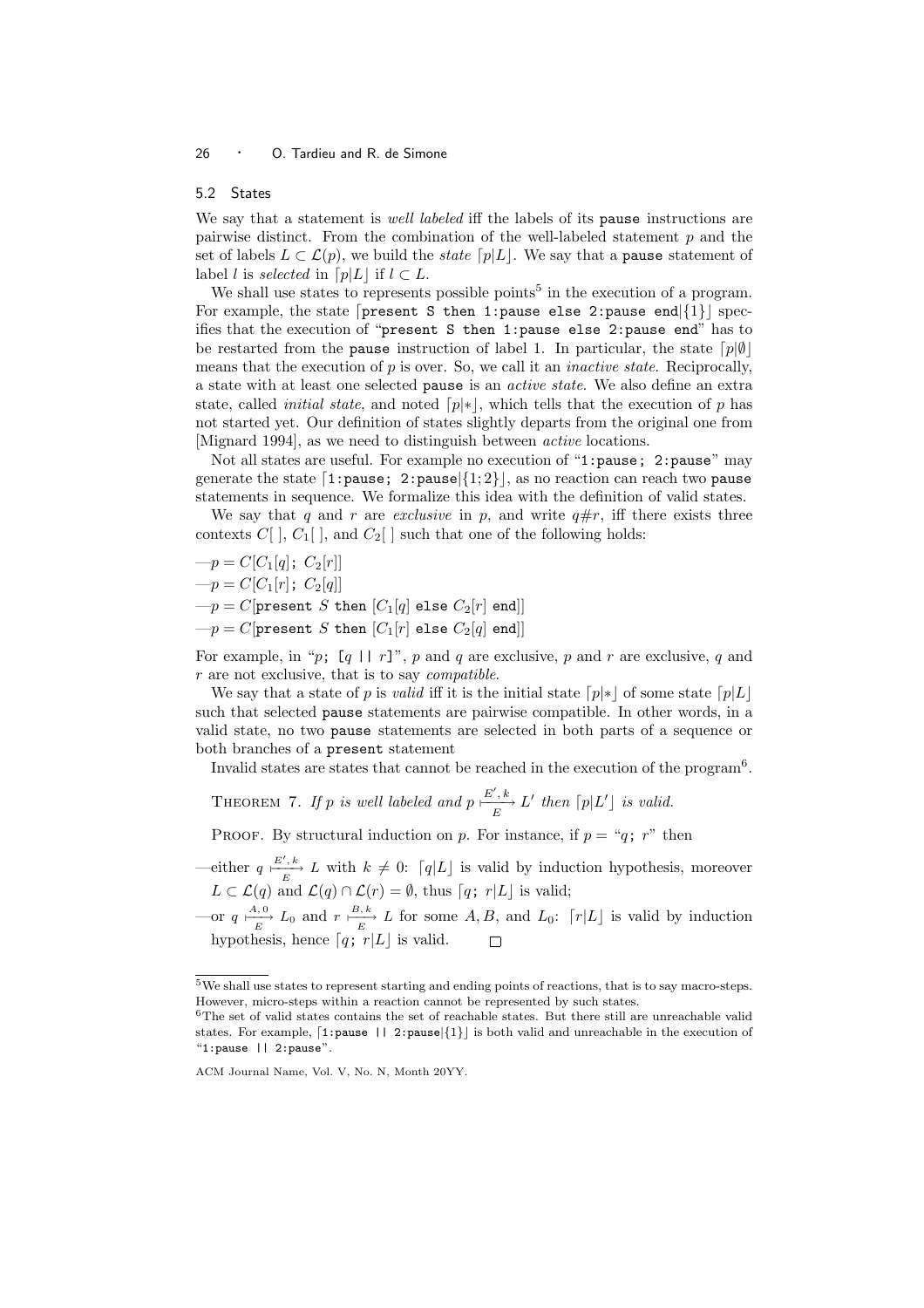| <i>initial state</i> : $\epsilon  p * $          |                                                                  | $\stackrel{def}{=}$   | $\boldsymbol{p}$                                                                                                                 |                               |
|--------------------------------------------------|------------------------------------------------------------------|-----------------------|----------------------------------------------------------------------------------------------------------------------------------|-------------------------------|
| <i>inactive state</i> : $\epsilon  p \emptyset $ |                                                                  | $\stackrel{def}{=}$   | nothing                                                                                                                          |                               |
|                                                  | $active \; states: \; \epsilon   l : \texttt{pause}   \{ l \}  $ | $\stackrel{def}{=}$   | nothing                                                                                                                          |                               |
| $(L \neq \emptyset)$ $\epsilon[p; q L]$          |                                                                  | $\stackrel{def}{=}$   | $\epsilon[p L]; q$                                                                                                               | if $L \subset \mathcal{L}(p)$ |
|                                                  | $\epsilon[p; q L]$                                               | $\stackrel {def} {=}$ | $\epsilon \lceil q L $                                                                                                           | if $L \subset \mathcal{L}(q)$ |
|                                                  | $\epsilon$ [present S then p else q end $ L $ ]                  |                       | $\stackrel{def}{=} \epsilon[p L]$                                                                                                | if $L \subset \mathcal{L}(p)$ |
|                                                  | $\epsilon$ [present S then p else q end $ L $ ]                  |                       | $\stackrel{def}{=} \epsilon \lceil q L $                                                                                         | if $L \subset \mathcal{L}(q)$ |
|                                                  | $\epsilon$ [trap T in p end $ L $                                |                       | $\stackrel{def}{=} \; \; \texttt{trap} \; T \; \texttt{in} \; \epsilon \lceil p   L \rfloor$ end                                 |                               |
|                                                  | $\epsilon  p   q L $                                             |                       | $\stackrel{def}{=} \epsilon \lceil p L \cap \mathcal{L}(p) \rceil \mid \text{I} \epsilon \lceil q L \cap \mathcal{L}(q) \rfloor$ |                               |
|                                                  | $\epsilon$ [loop p end $ L $                                     |                       | $\stackrel {def} {=} \epsilon \lceil p L \rfloor$ ; loop $p$ end                                                                 |                               |
|                                                  | $\epsilon$ [signal S in p end L                                  | $\stackrel{def}{=}$   | signal S in $\epsilon[p L]$ end                                                                                                  |                               |
|                                                  |                                                                  |                       |                                                                                                                                  |                               |

 $def$ 

Fig. 12. State Expansion

# 5.3 State Expansion

In Figure 12, we recursively define a *state expansion function*  $\epsilon$ . It derives a statement from a valid state. Remark that the rule for the empty set  $L$  has priority over the other rules. For example,  $\epsilon$ [trap T in p end|Ø| is nothing rather than "trap  $T$  in nothing end".

Basically, this  $\epsilon$  function expands a valid state into a statement of equal "meaning". For example, if a **pause** is selected in the left component  $p$  of a sequence "p;  $q$ ", then the execution of the sequence has to be continued by the end of this left component, which is exactly the expansion of the state of  $p$ , followed by the right component q of the sequence. Therefore, if  $L \subset \mathcal{L}(p)$  then  $\epsilon[p; q|L] = \epsilon[p|L|; q$ .

The expansion retains labels (in the right-hand side of sequences and loop bodies). We observe that even if  $[p|L]$  is a valid state of the well-labeled statement p, the labeled statement  $\epsilon[p|L]$  is not necessarily well labeled, as loop unrolling may occur. For example,

 $\epsilon$ [loop 1:pause;2:pause end $|\{1\}]$  = nothing;2:pause;loop 1:pause;2:pause end

This is not an issue, as we shall not build states out of such statements. Moreover, validity is a stable property:

THEOREM 8. If  $\lceil p|L \rceil$  is valid and  $\epsilon \lceil p|L| \xrightarrow{E',k} L'$  then  $\lceil p|L' \rceil$  is valid.

PROOF. Structural induction on p. Similar to Theorem 7.  $\Box$ 

Thanks to this state expansion function, we can now express the fact that the logical and labeled semantics define the same reactions.

THEOREM 9. If  $p$  is well labeled:

$$
-If \ p \xrightarrow{E', k} L \ then \ unlabeled(p) \xrightarrow{E', k} unlabeled(\epsilon[p|L]).
$$
  
\n
$$
-If \ unlabeled(p) \xrightarrow{E', k} p' \ then \ there \ exists \ L \ s.t. \ p \xrightarrow{E', k} L \ and \ unlabeled(\epsilon[p|L]) = p'.
$$
  
\nPROOF. Structural induction on p. Let us for instance suppose that  $p = \text{``}q \mid |r\text{''}:$   
\nACM Journal Name, Vol. V, No. N. Month 20YY.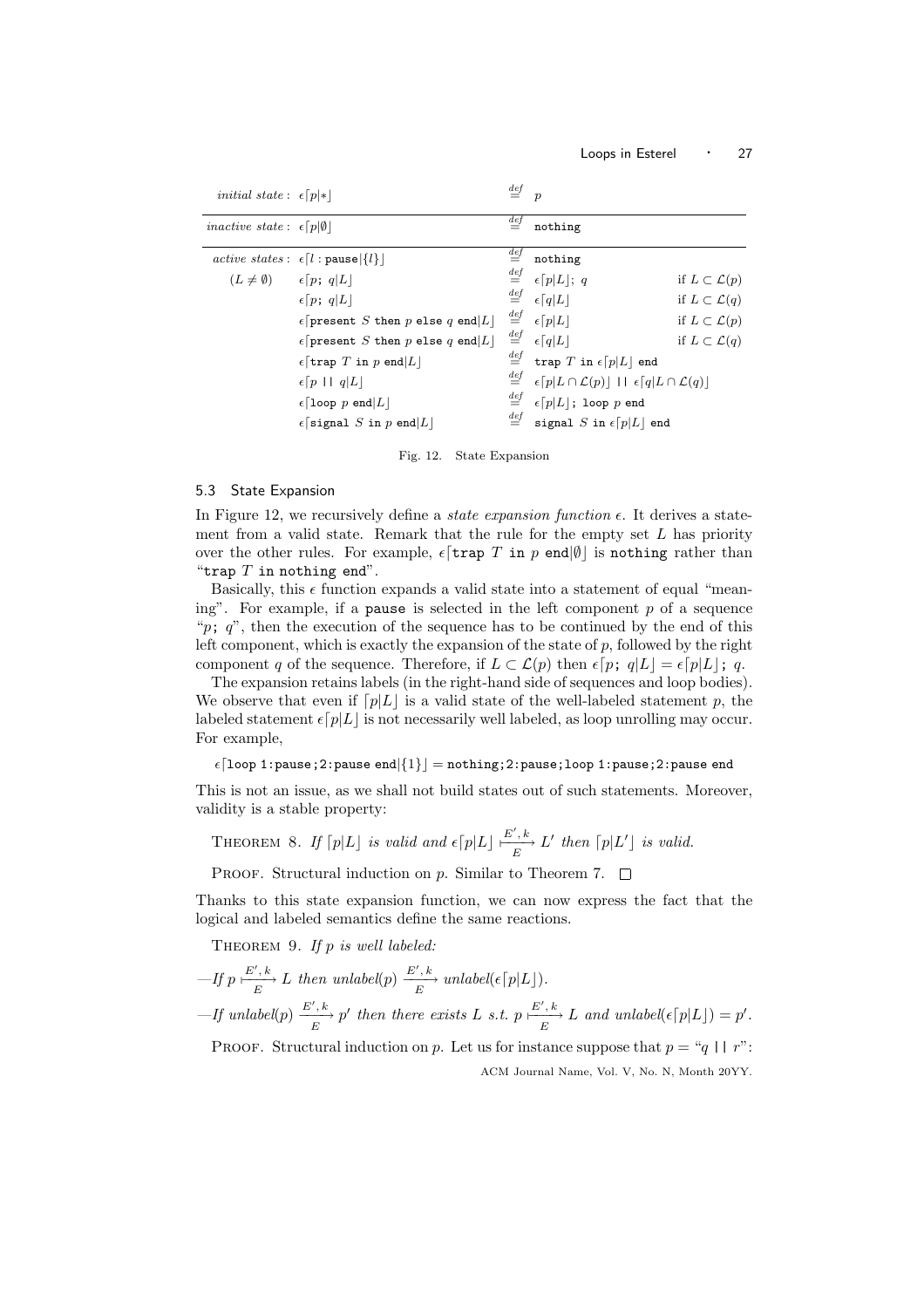$-$ If  $p \xrightarrow{E', k \atop E} L$  then  $q \xrightarrow{E'_q, k_q \atop E} k_q$  and  $r \xrightarrow{E'_r, k_r \atop E} L_r$  for some  $E'_q, k_q, k_q, E'_r, k_r, k_r$  such that  $E' = E'_{q} \cup E'_{r}$ ,  $k = \max(k_q, k_r)$ , and  $L = L_q \cup L_r$ , by definition of rule (parallel) in the labeled behavioral semantics.

By induction hypothesis, 
$$
\begin{cases} unlabel(q) \xrightarrow{E_q', k_q} unlabel(\epsilon[q|L_q]) \text{ with } L_q \subset \mathcal{L}(q) \\ unlabel(r) \xrightarrow{E_r', k_r} unlabel(\epsilon[r|L_r]) \text{ with } L_r \subset \mathcal{L}(r) \end{cases}
$$

As a consequence, by definition of rule (parallel) in the logical behavioral semantics, unlabel(q)  $\prod_{p}$  unlabel(r)  $\frac{E', k}{E}$  unlabel( $\epsilon \lceil q|L_q \rceil$ )  $\prod$  unlabel( $\epsilon \lceil r|L_r \rceil$ ). Therefore, unlabel(p)  $\frac{E', k}{E}$  unlabel( $\epsilon[p|L]$ ), by definition of  $\epsilon$ .

 $-\text{If } unlabel(p) \xrightarrow{E', k} p' \text{ then there exist } E'_q, k_q, q', L_q \text{ such that } unlabel(q) \xrightarrow{E'_q, k_q} q'$ and  $q \xrightarrow{E'_q, k_q \to E' \atop E} L_q$  and  $unlabel(\epsilon[q|L_q]) = q'$  and similarly for r, with  $p \xrightarrow{E', k \to E \atop E} L_q \cup L_r$ . By definition of  $\epsilon$ , unlabel( $\epsilon[p|L_q \cup L_r]$ ) = q' ||  $r' = p'$ .

And so on for all constructs of pure ESTEREL.  $\Box$ 

This proves that  $p'$  can be obtained from  $[p|L]$  and vice versa. The result of a reaction is equivalently characterized by either the residual  $p'$  or the set of active labels L we have just introduced. This is the key that enables the definition of a state behavioral semantics for ESTEREL.

## 5.4 State Behavioral Semantics

We define a state behavioral semantics  $(\circ \rightarrow)$  for ESTEREL as follows:

$$
\lceil p|L \rfloor \stackrel{E',\,k}{\longrightarrow} \lceil p|L' \rfloor \text{ iff } \epsilon \lceil p|L \rfloor \stackrel{E',\,k}{\longmapsto} L'
$$

One reaction of the well-labeled statement p in the valid state  $[p|L]$  produces the valid state  $[p|L']$  iff L' is the set of active labels computed by the labeled semantics for the statement  $\epsilon$ [ $p|L$ ].

Theorem 10. The logical and state semantics are equivalent, in the sense of bisimulation [Park 1981].

PROOF. We construct a candidate bisimulation "∼" between valid states and non-labeled statements (i.e. original ESTEREL statements) as follows:

for all valid state s, s  $\sim$  unlabel( $\epsilon(s)$ )

By construction of the relation (for details see [Tardieu 2004b], pages 99–100),

- —For each valid state s there exists a statement  $p = unlabeled(\epsilon(s))$  such that  $s \sim p$ . —For each statement p there exists a valid state  $s = \lfloor p \rfloor * |$  such that  $s \sim p$ .
- $\text{If } s \sim p \text{ and } s \xrightarrow{E', k} s' \text{ then there exists } p' \text{ such that } p \xrightarrow{E', k} p' \text{ and } s' \sim p'.$  $\text{If } s \sim p \text{ and } p \xrightarrow{E', k} p' \text{ then there exists } s' \text{ such that } s \xrightarrow{E', k} s' \text{ and } s' \sim p'.$

As a consequence, this relation is a bisimulation between the two semantics.  $\Box$ In particular, this confirms that pure ESTEREL programs are *finite state*. ACM Journal Name, Vol. V, No. N, Month 20YY.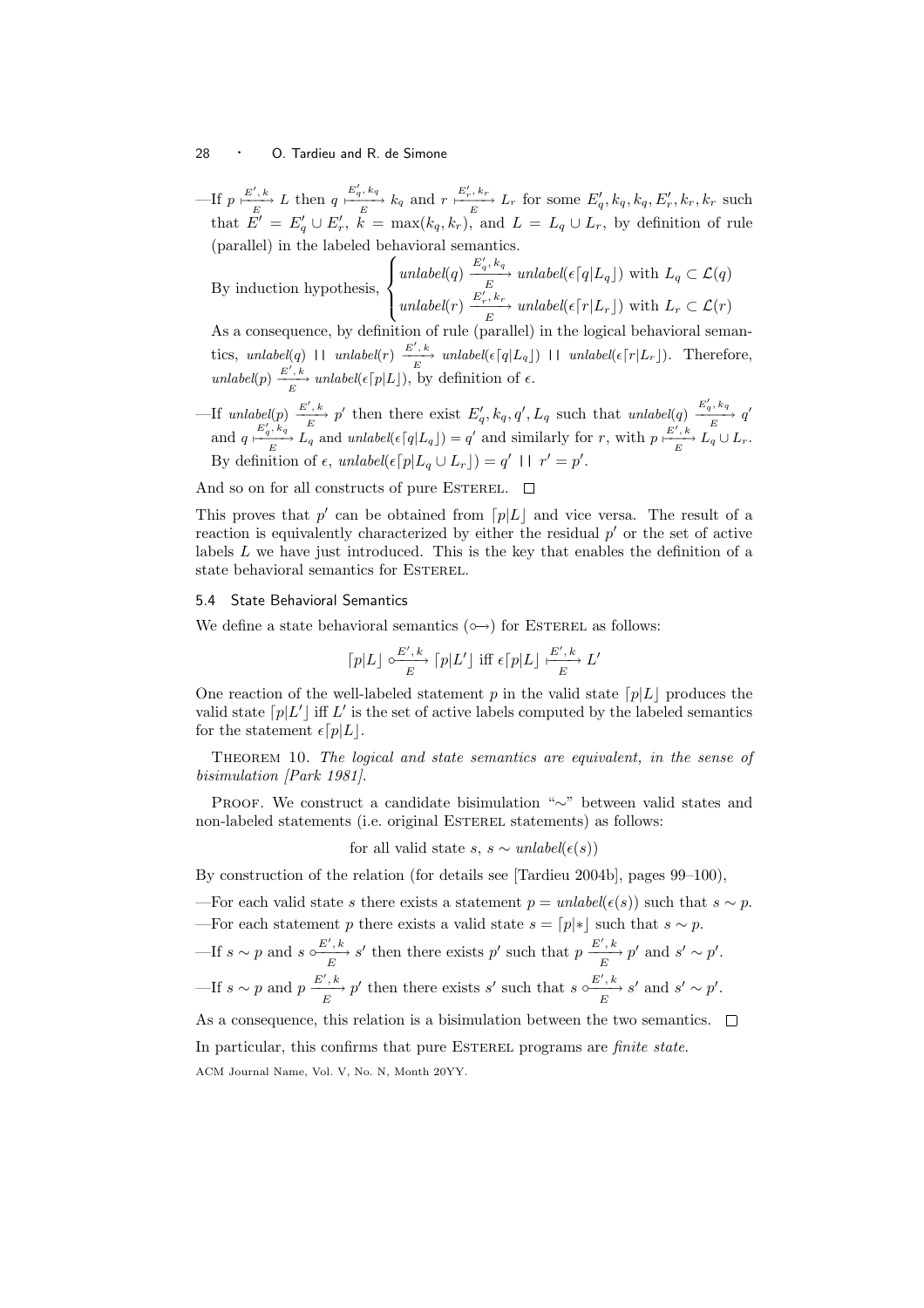## 5.5 Labeled Behavioral Semantics of ESTEREL\*

The "gotopause label" instruction can be introduced in the labeled behavioral semantics using a simple rule:

$$
\text{gotopause } l \xrightarrow{0, 1} \{l\} \tag{gotopause}
$$

It specifies, that "gotopause  $l$ " activates the label  $l$ . For example,

 $\lceil$ gotopause 1; emit S; 1:pause|\* $\rfloor \circ \frac{\emptyset, 1}{E}$   $\lceil$ gotopause 1; emit S; 1:pause|{1}]

For simplicity, we suppose that, in a program, there is no gotopause without target, that is to say pause instruction of equal label. We do not suppose however that gotopause statements have pairwise distinct labels. Simultaneous jumps to the same target make sense.

#### 5.6 Well-formedness

Arbitrary simultaneous jumps are not always harmless, however. In fact, validity is no longer preserved by the extended semantics:

# $\lceil$ [gotopause 1||2:pause];1:pause|\* $\rfloor \circ \frac{\emptyset, 1}{\emptyset}$   $\lceil$  [gotopause 1||2:pause];1:pause| $\{1, 2\}$ ]

The expansion of  $\lceil$  [gotopause 1||2:pause];1:pause $\lceil$ {1,2} $\rceil$  is undefined as two pause instructions are selected in sequence. Such a state does not make sense, as the activity status of locations contradict the structural shape of the program. Therefore, the initial state  $\lceil$ [gotopause 1||2:pause];1:pause|\*| cannot be considered to be correct, and the program "[gotopause 1||2:pause];1:pause" has to be rejected. This is dealt with through a proper definition (and compile time analysis) of well-formedness, which ensures that gotopause is compatible with Es-TEREL concurrency, as well as other language constructs<sup>7</sup>.

If "k:pause" and "l:pause" are exclusive, i.e. cannot be executed simultaneously, then we shall ensure that they are never activated simultaneously.

Formally, we say that a well-labeled program  $p$  is well formed iff:

$$
\forall k, \forall l: k: \texttt{pause} \; \# \; l: \texttt{pause} \Rightarrow \left\{ \begin{array}{l} \texttt{gotopause} \; k \; \# \; \texttt{gotopause} \; l \\ \texttt{gotopause} \; k \; \# \; l: \texttt{pause} \; l \\ \; k: \texttt{pause} \; \# \; \texttt{gotopause} \; l \end{array} \right.
$$

Thanks to well-formedness, we can now recover the stability of validity as follows:

THEOREM 11. If p is well formed,  $\lceil p|L \rceil$  valid, and  $\epsilon \lceil p|L| \xrightarrow[E',k]{} L'$  then  $\lceil p|L' \rceil$ is valid.

PROOF. Similar to Theorem 8. A reaction of  $\epsilon[p|L]$  producing the set of active labels  $L'$  may reach at most one element of any pair of exclusive  $\mathsf{pause}/\mathsf{gotopause}$ instructions. Thus, by definition of well-formedness, the pause statements selected in  $[p|L']$  are exclusive.

<sup>&</sup>lt;sup>7</sup>In principle, checking that no invalid state can be reached in the execution of an ESTEREL<sup>\*</sup> program requires a complete state space exploration. The aim of well-formedness is to avoid such a prohibitive computation. We provide a simple conservative soundness criterion, amenable to efficient implementation, which nevertheless allows for the program patterns we are interested in.

ACM Journal Name, Vol. V, No. N, Month 20YY.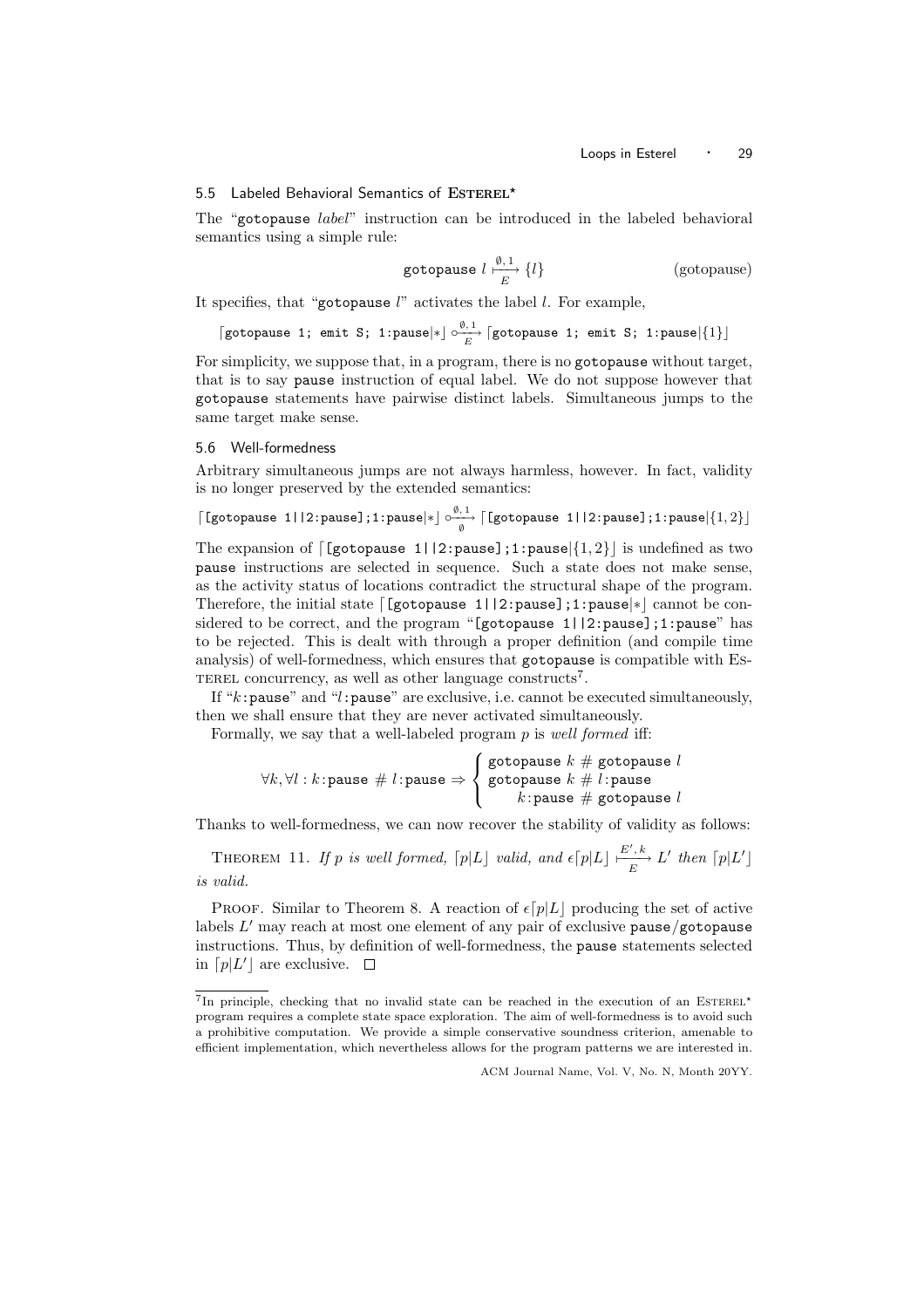Well-formedness is a static semantic condition. It can be checked easily while building the abstract syntax tree of a program. Compatible/exclusive pause instructions are already identified for optimization purposes.

The gotopause construct is compatible with concurrency in the sense that, for instance, well-formedness let us compose any set of well-formed programs in parallel.

Of course, every well-labeled ESTEREL program is a well-formed  $\text{ESTEREL}^{\star}$  program. In the sequel, we shall only generate well-formed  $\text{ESTEREL}^{\star}$  programs.

# 5.7 State Behavioral Semantics of ESTEREL\*

We define a state behavioral semantics  $(\circ \rightarrow)$  for ESTEREL<sup>\*</sup> as follows:

$$
\lceil p|L \rfloor \circ \xrightarrow[E',k]{E',k} \lceil p|L' \rfloor \text{ iff } \epsilon \lceil p|L \rfloor \xrightarrow[E',k]{E',k} L'
$$

One reaction of the well-formed statement p in the valid state  $[p|L]$  produces the valid state  $[p|L']$  iff L' is the set of active labels computed by the labeled semantics (including the (gotopause) rule) for the statement  $\epsilon[p|L]$ .

The state semantics of ESTEREL<sup>\*</sup> restricted to ESTEREL programs is exactly the state semantics of Section 5.4, which we have shown to be equivalent to the initial logical behavioral semantics. Therefore, ESTEREL<sup>\*</sup> is truly an extension of the original pure ESTEREL language.

# 6. REWRITING LOOPS

The programming style advocated by ESTEREL (local declarations plus local concurrency plus imperative loops) naturally leads to schizophrenic specifications [Clement and Incerpi 1989]. So, compilers cannot afford to ignore or reject such program patterns, and let the user deal with schizophrenia all by himself.

The idea of automatically rewriting schizophrenic programs into equivalent nonschizophrenic programs is thus a natural one. It has been proposed by Mignard [Mignard 1994]. His method consists in recursively duplicating loop bodies:

$$
\begin{array}{rcl} \mathit{dup}(\texttt{nothing}) & \stackrel{\mathit{def}}{=} & \texttt{nothing} \\ \mathit{dup}(\texttt{signal} \; S \; \texttt{in} \; p \; \texttt{end}) & \stackrel{\mathit{def}}{=} & \texttt{signal} \; S \; \texttt{in} \; \mathit{dup}(p) \; \texttt{end} \\ \cdots \\ \mathit{dup}(\texttt{loop} \; p \; \texttt{end}) & \stackrel{\mathit{def}}{=} \; \texttt{loop} \; \mathit{dup}(p) \; ; \; \mathit{dup}(p) \; \texttt{end} \end{array}
$$

This program transformation is called reincarnation as it explicitly distributes the several incarnations (simultaneous instances) of a single statement into several distinct "bodies". In other words, one statement having several incarnations is changed into several statements, each of them having a unique incarnation.

First, if p is safe, it can be shown that p and  $dup(p)$  behave the same in all contexts. Technically, they are strongly bisimilar with respect to ESTEREL logical semantics<sup>8</sup>. In particular, if p cannot terminate instantly then  $dup(p)$  cannot either. As a consequence, each loop body of a rewritten safe program consists of a sequence of two identical non-instantaneous blocks. Neither block can be instantly left and reentered. Therefore,  $dup(p)$  is not schizophrenic.

<sup>8</sup>Due to the form of Esterel semantics, strong bisimulation relations are congruence relations.

ACM Journal Name, Vol. V, No. N, Month 20YY.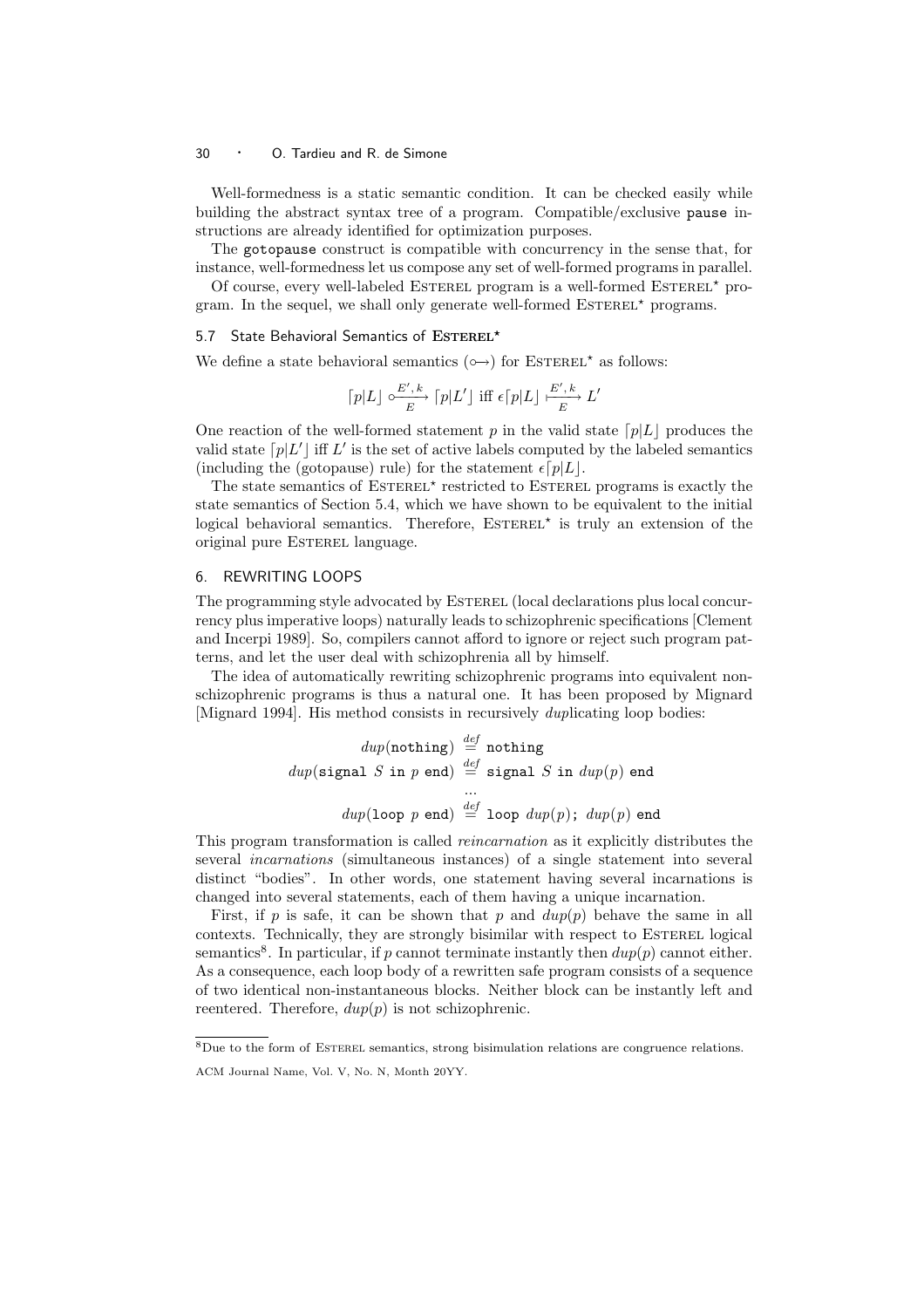| $\text{surf}(\text{nothing}) \stackrel{\text{def}}{=} \text{nothing}$                                                       |                                                                                                |
|-----------------------------------------------------------------------------------------------------------------------------|------------------------------------------------------------------------------------------------|
| $\textit{surf}(\textsf{exit}\,\;T)\ \stackrel{\textit{def}}{=}$ exit $T$                                                    |                                                                                                |
| $surf(\text{emit }S) \stackrel{def}{=}$ emit S                                                                              |                                                                                                |
|                                                                                                                             | $surf(p \mid \mid q) \stackrel{def}{=} surf(p) \mid \mid surf(q)$                              |
|                                                                                                                             | surf (present S then p else q end) $\stackrel{def}{=}$ present S then surf(p) else surf(q) end |
| $surf(\texttt{trap }T \texttt{ in } p \texttt{ end}) \stackrel{def}{=} \texttt{trap }T \texttt{ in } surf(p) \texttt{ end}$ |                                                                                                |
| surf(signal S in p end) $\stackrel{def}{=}$ signal S in surf(p) end                                                         |                                                                                                |
| $surf(\text{loop } p \text{ end}) \stackrel{def}{=} surf(p)$                                                                |                                                                                                |
|                                                                                                                             | surf(p; q) $\stackrel{def}{=}$ if $0 \in \Gamma_p$ then surf(p); surf(q) else surf(p)          |
| $\textit{surf}(label;\texttt{pause}) \triangleq$ gotopause label                                                            |                                                                                                |

Fig. 13. Surface of Statements

This would once and for all take care of schizophrenic programs if the transformation was efficient enough. It is not the case:  $dup(p)$  may be exponentially larger than p because of nested unfoldings (cf. example in Section 6.3).

## 6.1 Replacing loop with gotopause

In the sequel, we shall always consider *safe* and *well-labeled* ESTEREL programs (pairwise distinct labels). Thanks to gotopause, we can partially unfold loop bodies as follows:

$$
unfold(\text{nothing}) \stackrel{def}{=} \text{nothing}
$$
\n
$$
unfold(\text{signal } S \text{ in } p \text{ end}) \stackrel{def}{=} \text{signal } S \text{ in } unfold(p) \text{ end}
$$
\n
$$
...
$$
\n
$$
unfold(\text{loop } p \text{ end}) \stackrel{def}{=} unfold(p); surf(p)
$$

Intuitively, we shall only duplicate the *surface* of  $p$ , that is to say the part of  $p$  which is instantly reachable, and jump back from the surface to the "regular" copy of  $p$ , using gotopause statements. Again, this unfolding has to be recursive because of nested loops.

Function  $surf$ , for surface, is recursively defined in Figure 13. The three nonelementary rules are boxed:

—A loop cannot be taken instantly, so it may be removed from the surface.

—If p in "p;  $q$ " cannot be instantaneous then q cannot be reached instantly.

—pause statements are changed into gotopause statements, thus effectively replacing the initial loop instruction by a bunch of non-instantaneous jumps.

For example,

#### $surf$ (emit S;1:pause) = emit S;gotopause 1

 $unfold($ loop emit S;1:pause end) = emit S;1:pause;emit S;gotopause 1

THEOREM 12. If p is well labeled then "p; surf  $(p)$ " is well formed.

PROOF. Let  $k$  and  $l$  be two labels of pause or gotopause instructions occurring in compatible locations in "p;  $surf(p)$ ". Since p and  $surf(p)$  are composed in sequence, k and l must both occur in p or both in  $\text{surf}(p)$  in compatible locations.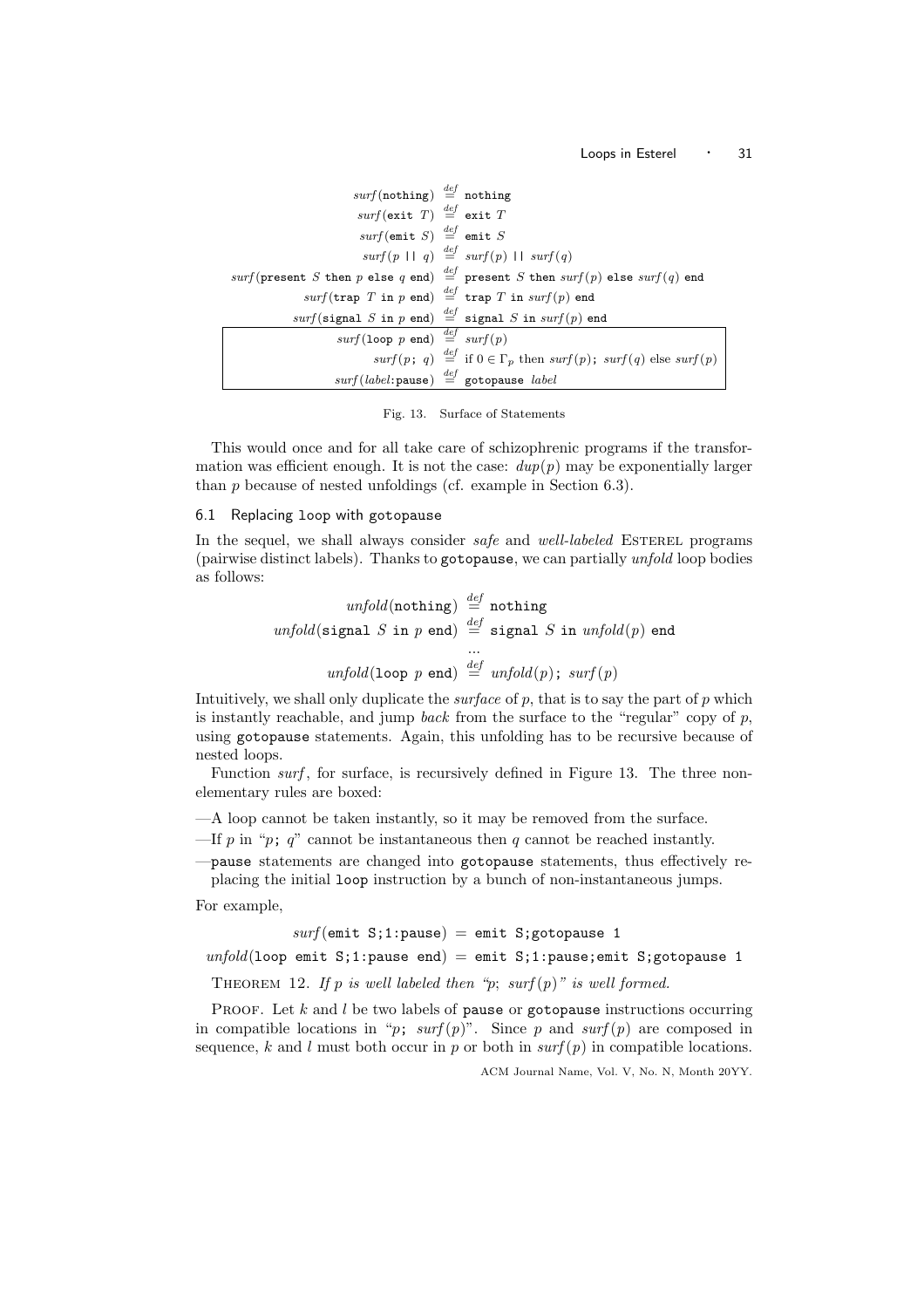In the second case, by definition of  $surf$ , there exists q and r such that k occurs in  $surf(q)$  and l occurs in  $surf(r)$  and "q || r" is a subterm of p. Therefore, k occurs in q and l occurs in r, so that k and l occurs in p in compatible locations. In summary, if k and l occur in "p;  $\text{surf}(p)$ " in compatible locations, then they occur in p in compatible locations. Since  $p$  contains no gotopause instructions, the " $k$ : pause" and "l : pause" instructions of p are compatible. So "p;  $surf(p)$ " is well formed.  $\Box$ 

THEOREM 13. If p is non-instantaneous then "p; surf(p)" and "loop p end" behave the same in all contexts, that is to say are strongly bisimilar.

PROOF. There are several lemmas:

 $-\forall q \text{ safe}, \forall E, \forall E', \forall k, \forall L : q \xrightarrow{E', k} L \Leftrightarrow \text{surf}(q) \xrightarrow{E', k} L \text{ by induction on } q.$ 

 $-\forall L : [p; \; surf(p)|L| \; \text{is valid iff } [\text{loop } p \; \text{end}|L| \; \text{is valid.}$ 

 $-\forall L$ : [loop p end|L| and [p; surf(p)|L| are strongly bisimilar (if valid).

— [loop p end|\*| and  $[p; surf(p)]*|$  are strongly bisimilar,

Their proofs are given in [Tardieu 2004b].  $\Box$ 

THEOREM 14. If p is well labeled then unfold $(p)$  is well formed. Moreover, if p is safe then  $p$  and unfold $(p)$  behave the same.

PROOF. By induction on nested loops, using the previous two theorems.  $\Box$ 

In summary, we have successfully replaced loop statements with gotopause statements, with very limited code replication, as we discard non-instantly reachable pieces of code in the generated copy of the statement. Of course, the resulting program no longer contains potentially instantaneous loops or potentially schizophrenic statements, since no statement may be left and instantly reentered without loops.

THEOREM 15. If p is safe then unfold $(p)$  is not schizophrenic.

#### 6.2 Alternate Rewriting

Even if the previous transformation is the obvious one, it is not the one we work with. Rather than putting  $surf(p)$  in sequence after the regular copy of p, we shall put it in sequence *before* this regular copy. We recursively define function *unfold'* as follows, surf being unchanged:

$$
unfold'(\text{nothing}) \stackrel{def}{=} \text{nothing}
$$
\n
$$
unfold'(\text{signal } S \text{ in } p \text{ end}) \stackrel{def}{=} \text{signal } S \text{ in } unfold'(p) \text{ end}
$$
\n
$$
\cdots
$$
\n
$$
unfold'(\text{loop } p \text{ end}) \stackrel{def}{=} \text{loop } surf(p); unfold'(p) \text{ end}
$$

We can no longer get rid of the loop statement; but this new transformation is again provably correct. First, it preserves the behavior of programs:

THEOREM 16. If p is well labeled then "surf(p); p" is well formed.

THEOREM 17. If p is non-instantaneous then p and "surf(p);  $p$ " behave the same in all contexts.

THEOREM 18. If p is well labeled then unfold $'(p)$  is well formed. Moreover, if p is safe then  $p$  and unfold $'(p)$  behave the same.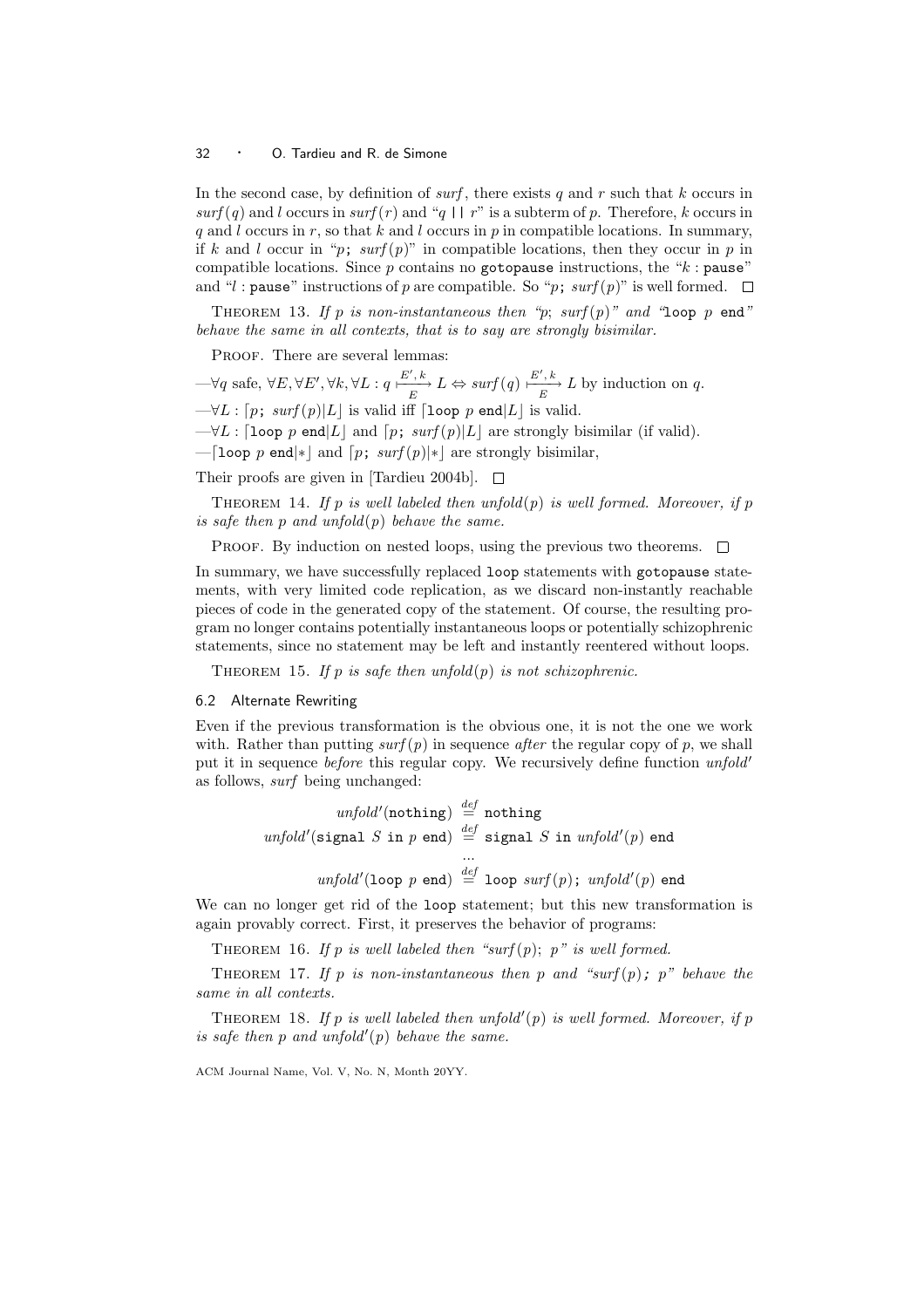PROOF. Similar to the proofs of Theorems 12, 13, and 14.  $\Box$ 

Second, this new transformation cures schizophrenia as well.

THEOREM 19. If p is safe then unfold $'(p)$  is not schizophrenic.

PROOF. By structural induction on p. Let us consider the case:  $p = \text{loop } q$  end.  $\epsilon(\lceil \texttt{loop}\>\> surf(q); \>\> unfold'(q) \>\> \texttt{end}|\ L \rceil) \> = \> \epsilon(\lceil \texttt{unfold}'(q) | L \rceil); \>\> \texttt{loop}\>\> surf(q); \>\> unfold'(q) \>\> \texttt{end}$ Since  $surf(p)$  cannot be instantaneous, any reaction of the above statement can involve at most one copy of  $unfold'(p)$  (left occurrence) and  $surf(p)$ . By induction hypothesis,  $unfold'(q)$  is not schizophrenic, thus no two copies of the same signal declaration or parallel constructs of  $unfold'(q)$  in the expansion  $\epsilon([unfold'(q)|L])$ can be reached in one reaction. Therefore, no two copies of the same signal declaration or parallel constructs of "loop  $\text{surf}(q)$ ;  $\text{unfold}^{\prime}(q)$  end" can be reached in a single reaction of its expansion " $\epsilon(\lceil \mathit{unfold}'(q)|L \rceil)$ ; loop  $\mathit{surf}(q)$ ;  $\mathit{unfold}'(q)$  end". As a result, p is not schizophrenic.  $\square$ 

While it may seem worse than the previous one, this new rewriting scheme is a much better starting point for improvements because of Theorem 17. In comparison with Theorem 13, it provides an unfolded equivalent for all non-instantaneous statements rather than loops only. In the current definition of unfold', we systematically replace loop bodies p, by their unfolding "surf(p); unfold'(p)". In the sequel, we shall consider doing such substitutions in a much more selective fashion.

## 6.3 Algorithm

At this point, we can define a first original reincarnation algorithm that rewrites any safe ESTEREL program  $p$  into a non-schizophrenic equivalent ESTEREL<sup>\*</sup> program  $unfold'(\hat{p})$ :

- —We first label the pause statements of the program  $p$  with pairwise distinct labels. We denote the result with  $\hat{p}$ .
- —We then compute the image of  $\hat{p}$  by function unfold'.

The rewriting of p into  $surf(\hat{p})$  is linear, and  $unfold'(\hat{p})$  is at most quadratically larger than p. For example,

• loop  $[p \mid \cdot]$  loop q end] end

 $\xrightarrow{dup}$ loop  $[dup(p)$  || loop  $dup(q);dup(q)$  end];  $[dup(p)$  || loop  $dup(q);dup(q)$  end]; end  $\stackrel{unfold'}{\Longrightarrow}$ loop  $\lceil \textit{surf}(p) \rceil \mid \textit{surf}(q) \rceil$ ;  $\lceil \n{unfold'(p) \mid l \text{ loop } surf(q); \n{unfold'(q) \text{ end}} \rceil}$ end

• loop  $[p \mid \cdot]$  loop  $[p \mid \cdot]$  loop  $p$  end] end] end

| $\stackrel{dup}{\Longrightarrow}$ | $2+4+8=14$ times p <i>(exponential growth)</i>        |                                              |
|-----------------------------------|-------------------------------------------------------|----------------------------------------------|
|                                   | $\stackrel{unfold'}{\Longrightarrow}$ 2+3+4=9 times p | $\{(quadratic\ growth)\}$                    |
|                                   |                                                       | ACM Journal Name, Vol. V, No. N, Month 20YY. |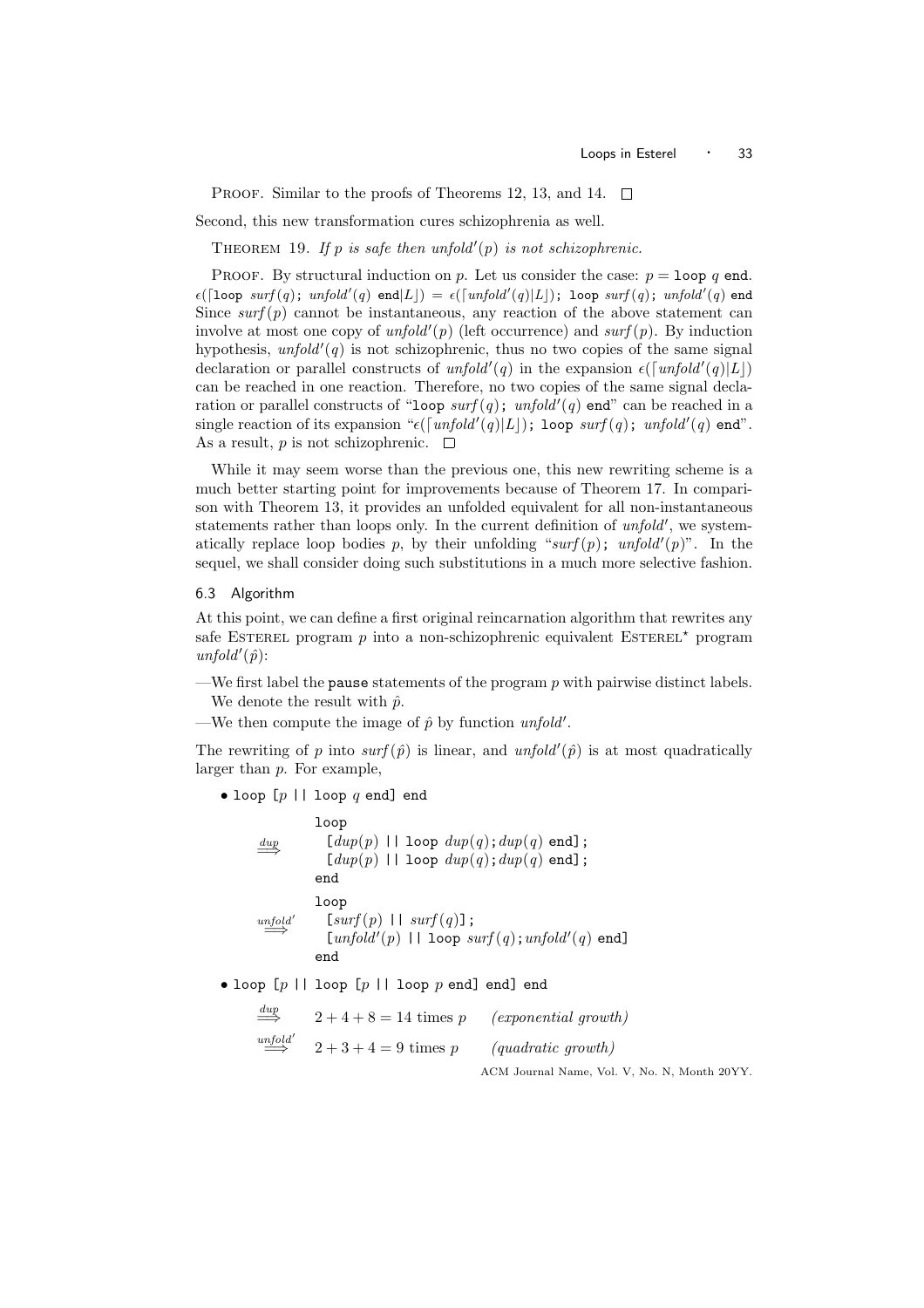| $\boldsymbol{p}$    | $unfold^{\star}(p, C\langle \ \rangle)$                                                                                          |
|---------------------|----------------------------------------------------------------------------------------------------------------------------------|
| nothing             | nothing                                                                                                                          |
|                     |                                                                                                                                  |
| $ext{}T$            | $ext{ext}$                                                                                                                       |
| emit $S$            | emit $S$                                                                                                                         |
|                     |                                                                                                                                  |
| present $S$ then    | present $S$ then                                                                                                                 |
| $\boldsymbol{p}$    | $unfold^*(p, C[present S then \langle \rangle)$ else q end                                                                       |
| else                | else                                                                                                                             |
| q                   | unfold*(q, C   present S then p else $\langle \ \rangle$ end   $\rangle$                                                         |
| end                 | end                                                                                                                              |
|                     |                                                                                                                                  |
| loop $p$ end        | loop $unfold^*(p, C[loop \langle) end])$ end                                                                                     |
|                     |                                                                                                                                  |
| trap $T$ in $p$ end | trap T in $unfold^*(p, C $ trap T in $\langle \ \rangle$ end $ $ end                                                             |
|                     |                                                                                                                                  |
| p; q                | $unfold^*(p, C[\langle \ \rangle; q])$ ; $unfold^*(q, C[p; \ \langle \ \rangle])$                                                |
|                     |                                                                                                                                  |
|                     | signal S in p end if $C(\ ) \cap \Omega_p = \emptyset$ then signal S in $unfold^*(p, \emptyset)$ end                             |
|                     | else signal S in $surf(p)$ end; $skip(\text{signal }S$ in $unfold^*(p, \emptyset))$ end                                          |
|                     |                                                                                                                                  |
| $p \mid q$          | if $C \langle \ \rangle \cap \Omega_{p+1-q} = \emptyset$ then $\text{unfold}^*(p, \emptyset)$    $\text{unfold}^*(q, \emptyset)$ |
|                     | else $[surf(p) \mid surf(q)]$ ; $skip([unfold^*(p, \emptyset) \mid wnfold^*(q, \emptyset))]$                                     |

Fig. 14. Improved Rewriting using Static Analysis

But in these examples, the parallel statements cannot terminate, a fortiori be instantly restarted by the loops. Hence, their unfolding is useless. In general, less unfolding is possible, if we take into account our static analysis of schizophrenia.

#### 6.4 Improved Rewriting

Schizophrenia arises from the nesting of signal declarations or parallel statements within loops (Section 4). Instead of *systematically* unfolding *whole* loop bodies, we could  $(i)$  expand signal declarations or parallel statements only, and  $(ii)$  condition expansion on the result of our static analysis. These two ideas lead the definition of  $unfold^*$  in Figure 14, surf remaining unchanged.

Function  $unfold^*$  is now context-dependent. It takes two arguments: the statement p to rewrite and the (initially empty) set  $C\langle \ \rangle$  of risky completion codes for the current context. The recursive computation of this second argument exactly matches that of the *risk* function (cf. Figure 9). As announced, loops no longer replicate code on their own. Moreover, signal declarations and parallel statements are only expanded if potentially schizophrenic  $(C \setminus \cap \Omega_p \neq \emptyset)$ .

Up to now only non-instantaneous statements (loop bodies) where unfolded. With this new program transformation, potentially instantaneous blocks (signal declarations and parallel statements) may be unfolded. Therefore, the unfolding step:

 $p \longrightarrow surf(p); p$ 

is replaced in this last program transformation by:

 $p \longrightarrow surf(p); \; skip(p)$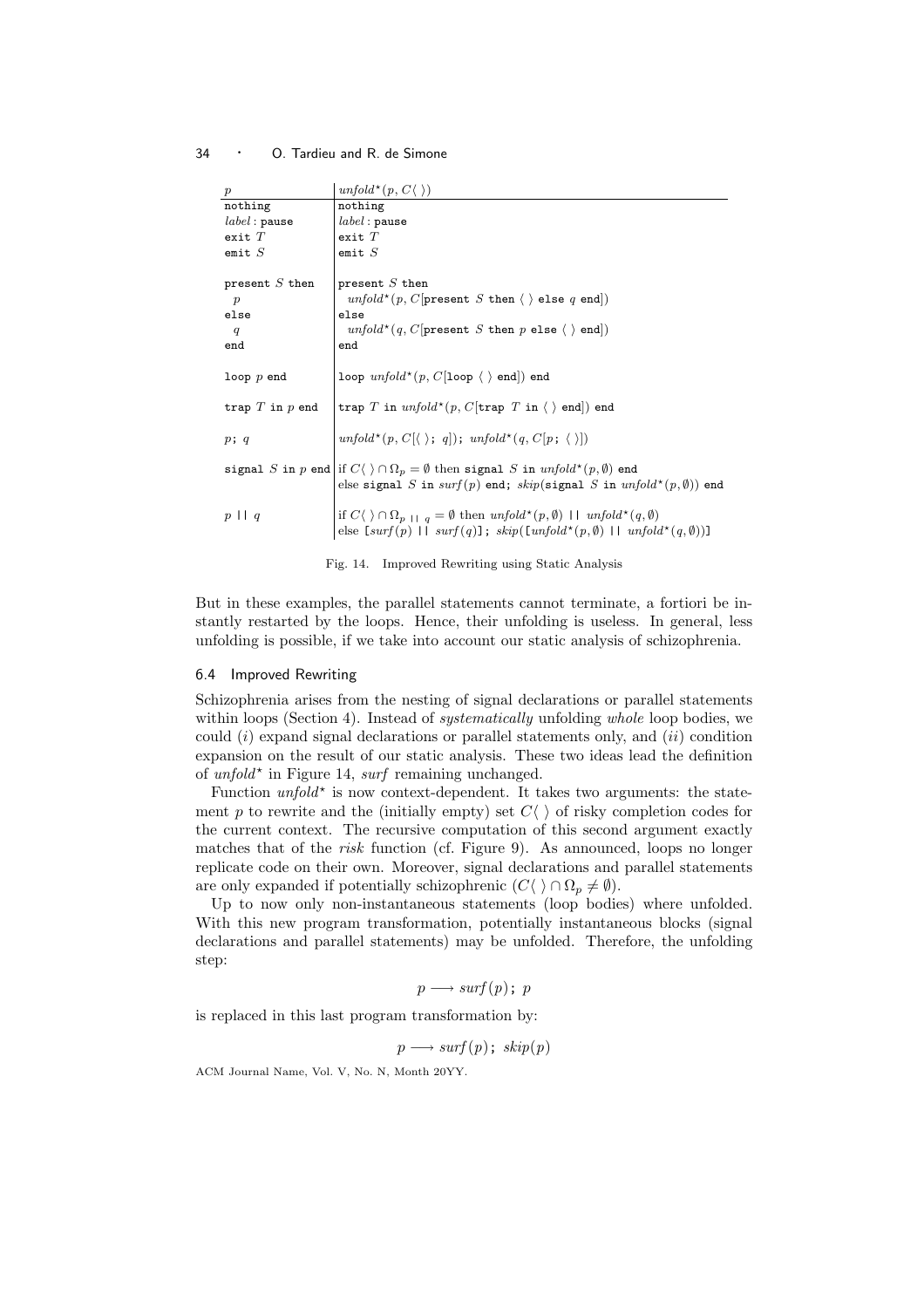where function *skip* can be defined for instance as the following:

 $skip(p) =$ **trap** T in exit T; p end (where T is a fresh exception name)

Intuitively, function *skip* let us "skip" over its argument, so that even if  $\text{surf}(p)$ in "surf(p); skip(p)" terminates instantly then p and "surf(p); skip(p)" behave the same. In other words, p in  $skip(p)$  can only be reached using gotopause instructions.

THEOREM 20. If p is well labeled then "surf $(p)$ ; skip $(p)$ " is well formed.

THEOREM 21. For all p, p and "surf $(p)$ ; skip $(p)$ " behave the same in all contexts.

THEOREM 22. If p is well labeled then unfold<sup>\*</sup> $(p, \emptyset)$  is well formed. Moreover, if p is safe then p and unfold<sup>\*</sup> $(p, \emptyset)$  behave the same.

PROOF. Similar to the proofs of Theorems 12, 13, and 14.  $\Box$ 

THEOREM 23. If p is safe then unfold<sup>\*</sup> $(p, \emptyset)$  is not schizophrenic.

PROOF. This complex proof is sketched in [Tardieu 2004b], pages 127–129.  $\Box$ 

## 6.5 Improved Algorithm

In summary, the reincarnation algorithm we propose for an ESTEREL program  $p$ consists of traversing p a first time to compute  $\Gamma$  and  $\Omega$  and label p with pairwise distinct labels, producing  $\hat{p}$ , then computing unfold<sup>\*</sup>( $\hat{p}$ , $\emptyset$ ). For example,

|                            | loop                           |
|----------------------------|--------------------------------|
|                            | signal S in                    |
| loop                       | present S then emit 0 end;     |
| signal S in                | $1:$ gotopause;                |
| present S then emit 0 end; | end;                           |
| $unfold^{\star}$<br>pause; | signal S in                    |
| emit S                     | present $S$ then emit $O$ end; |
| end;                       | $1:$ pause;                    |
| present I then emit 0 end  | emit S;                        |
| end                        | end;                           |
|                            | present I then emit 0 end      |
|                            | end                            |

Further code size reduction, such as the removal of the unreachable test (in italic) can be achieved via standard dead code elimination techniques<sup>9</sup>.

Again,  $unfold^{\star}(\emptyset, \hat{p})$  may be quadratically larger than p in the worst case. But this last algorithm is in practice quasi-linear, as we shall measure in Section 8. In particular, in the absence of potentially schizophrenic statements, there is no unfolding at all.

 $^{9}$ In our current ESTEREL<sup>\*</sup> compiler (see Section 8), we achieve dead code elimination at the circuit level by running the exact same constant propagation algorithm that was used prior to the introduction of gotopause in the source language. In other words, no new dead code elimination heuristics is required in order to compile efficiently  $E$ STEREL<sup>\*</sup> programs.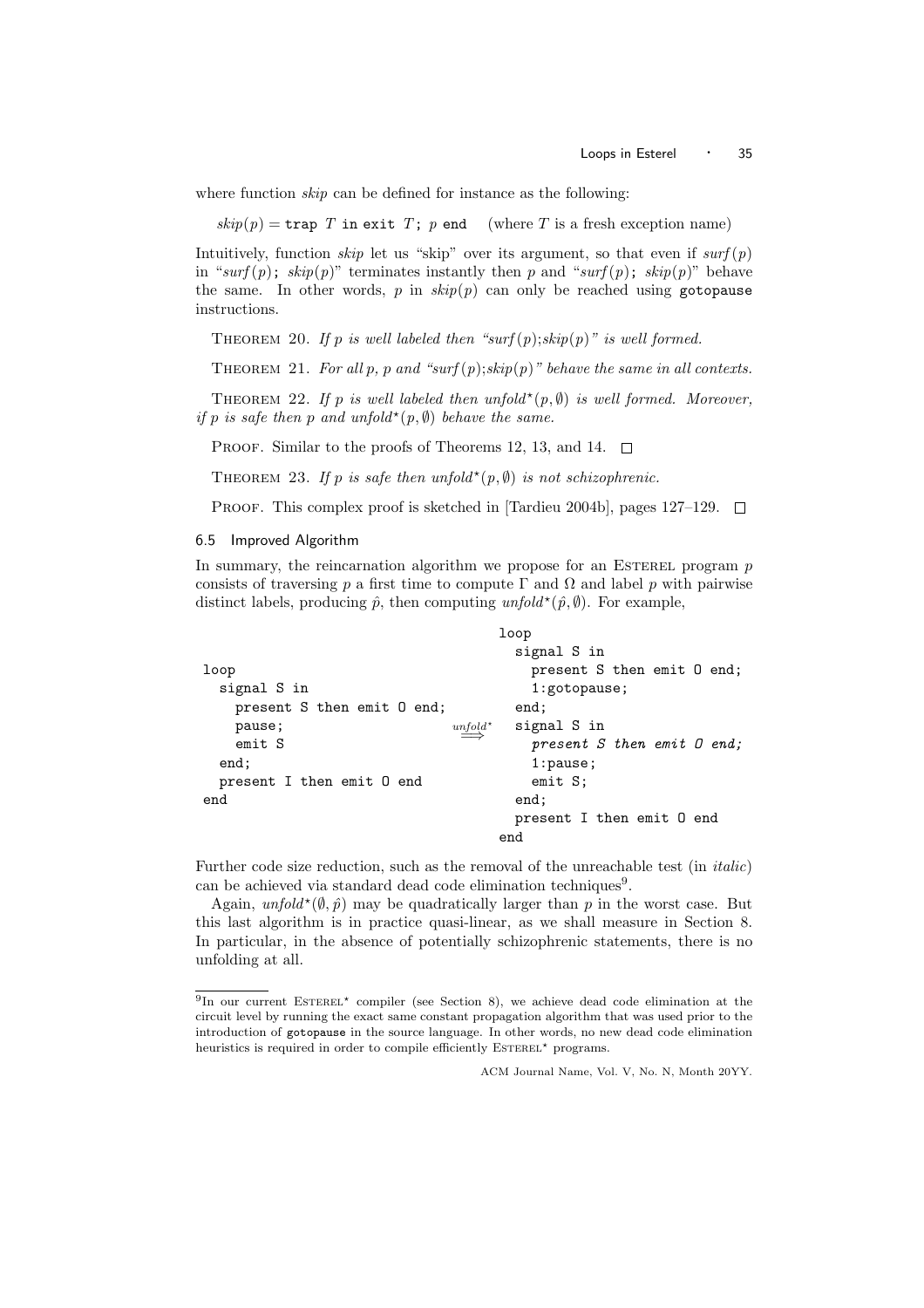## 7. REINCARNATION IN FULL ESTEREL

Full ESTEREL adds to pure ESTEREL the ability to manipulate data of various kinds: private variables, shared values, counters, registers, etc. The good news is that data do not lead to more schizophrenia problems. Therefore, extending our characterization and static analysis to full Esterel is straightforward. The bad news is it breaks our rewriting scheme. Let's consider a program where a variable is declared within a schizophrenic signal scope (var statement):

loop signal S in  $\begin{array}{l} \text{year} & \text{5 cm} \\ \text{var} & \text{V} \\ \text{in} & \ldots \\ \text{space;} & \text{end} \\ \end{array} \begin{array}{l} \text{under} \end{array}$ end end loop signal S in var V in ...; gotopause 1;... end end; signal S in var V in ...; 1:pause;... end end end

Unlike signal statuses, variables retain their values between instants. Thus, duplicating the declaration of V and jumping from one declaration to the other one, changes the semantics of the program.

There are two obvious fixes. First, we may move declarations of data (but not initializations!) up to the loop, using alpha-renaming when needed. In our example, we obtain:

```
loop
  var V in
    signal S in ...; 1:gotopause; ... end;
    signal S in ...; 1:pause;... end
  end
end
```
But this requires additional syntax for counters for instance. Moreover, much scoping information is lost in this process.

Second, we may introduce *static aliasing* in  $\text{ESTEREL}^{\star}$ , expressing that the two distinct declarations of V in the naive rewriting in fact correspond to a unique memory cell. For instance, we can index variables before expansion, thus planning memory allocation in advance:

```
loop
  signal S in
    var V@1 in ...; gotopause 1; ... end
  end;
  signal S in
    var V@1 in ...; 1:pause;... end
  end
end
```
We have chosen the latter solution in our implementation. This technique can be applied to all data defined in full ESTEREL. It solves the only problem raised by the extension of our techniques from the pure subset of ESTEREL to the full language.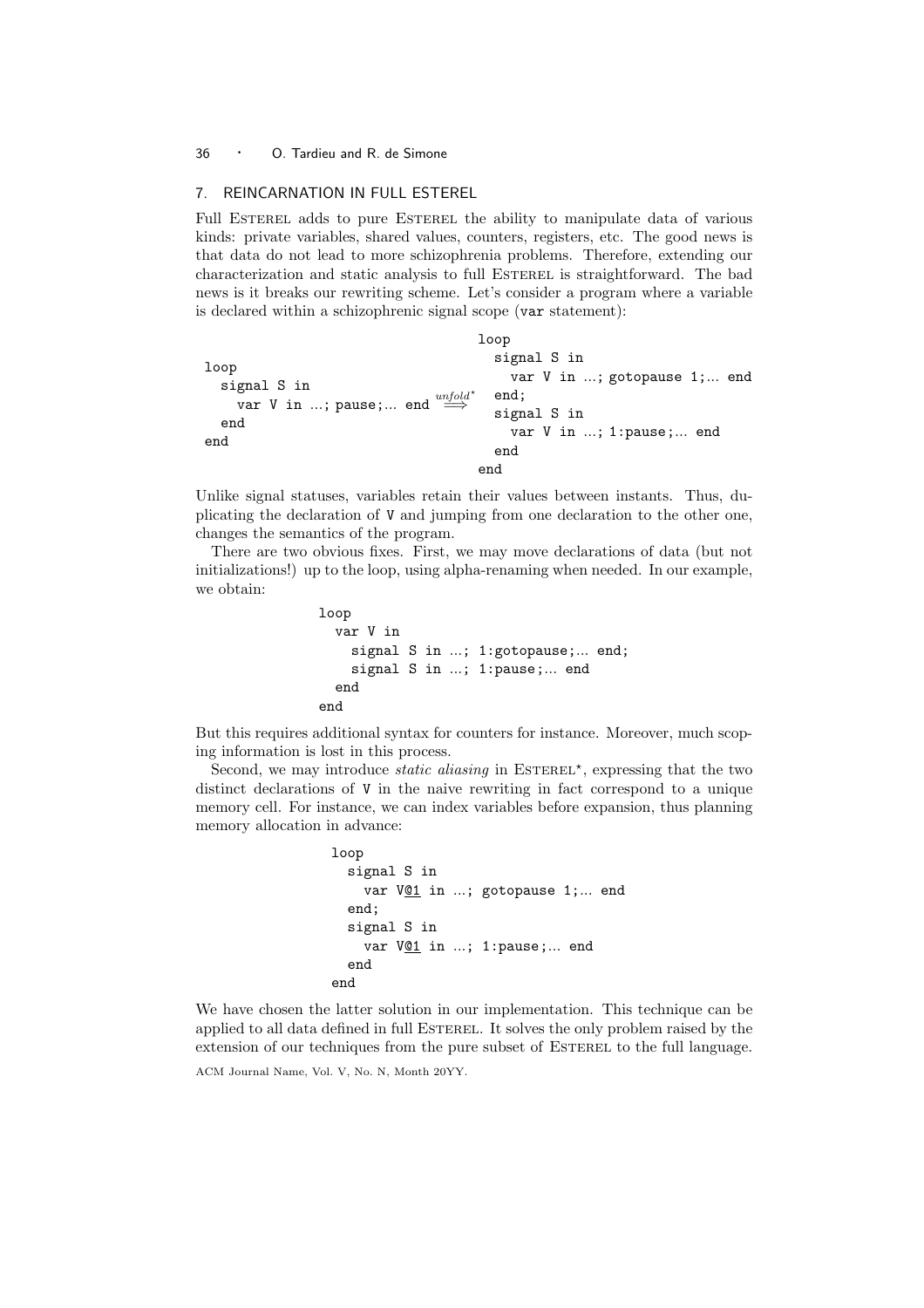| program         | number of kernel statements |                   |                   | description                    |
|-----------------|-----------------------------|-------------------|-------------------|--------------------------------|
|                 | source                      | algorithm $(6.3)$ | algorithm $(6.5)$ |                                |
| global          | 10286                       | 566585            | 16867             | avionics man-machine interface |
| cabine          | 7644                        | 67680             | 8020              | avionics cockpit interface     |
| atds100         | 890                         | 1372              | 990               | video generator                |
| <b>WW</b>       | 432                         | 833               | 439               | wristwatch                     |
| tcint           | 403                         | 725               | 418               | turbochannel bus               |
| P <sub>18</sub> | 28                          | 86                | 58                | a lot of schizophrenia         |
| abro            | 14                          | 18                | 14                | no schizophrenia               |

Table I. Comparison

#### 8. IMPLEMENTATION

We have designed an algorithm that translates any ESTEREL program into a non $schizophrenic$  equivalent  $E$ sterel<sup>\*</sup> program, via a rewriting of schizophrenic signal declarations and parallel statements.

Using this algorithm, we have implemented a prototype compiler for full ESTEREL into *Digital Sequential Circuits*, generating  $\text{sc6}$  files<sup>10</sup>. The compiler code consists of about 5000 lines of OCaml, structured as follows:

- (1) parsing and macro expansion,
- (2) link (i.e. source-level inlining of submodules),
- (3) static analysis and reincarnation,
- (4) compilation (of non-schizophrenic programs),
- (5) a bit of boolean optimization (for sc6 compliance).

Relevant to our discussion are Steps 3 and 4 and their relationship. Step 3 rewrites linked macro-expanded ESTEREL source code using the algorithms we have described in the previous section. Step 4 essentially implements the naive circuit synthesis of Berry [Berry 1999], in which we incorporate gotopause and data.

Compiling gotopause is straightforward:

- —In our circuit generation, we allocate as usual one bit-register per pause statement. But in addition to the regular connection of one wire to the input pin of this register required by the pause statement itself, we connect (through an or gate) one extra wire per gotopause statement with corresponding label.
- —Esterel compilers are typically based on internal representations of programs as graphs in which gotopause is easily encoded.

We have conducted some early experiments, summarized in Table I. We count the number of statements (after macro expansion) in programs of various kinds and sizes (from [Berry 1999] and [Potop-Butucaru 2002]), before and after reincarnation, using both the algorithms of Sections 6.3 and 6.5. In the absence of static analysis, the expansion ratio is unacceptable. With static analysis however, it remains low in practice<sup>11</sup>.

<sup>&</sup>lt;sup>10</sup>The sc6 file format defines a normalized circuit representation, which can in turn be converted into C programs by existing tools [INRIA et al. 2000].

<sup>&</sup>lt;sup>11</sup>For the "global" example for instance, we could achieve an even tighter expansion by implementing dead code elimination at the source level (instead of constant propagation in Step 5, i.e. circuit level). "P18" is designed to trigger as much expansion as possible for its size.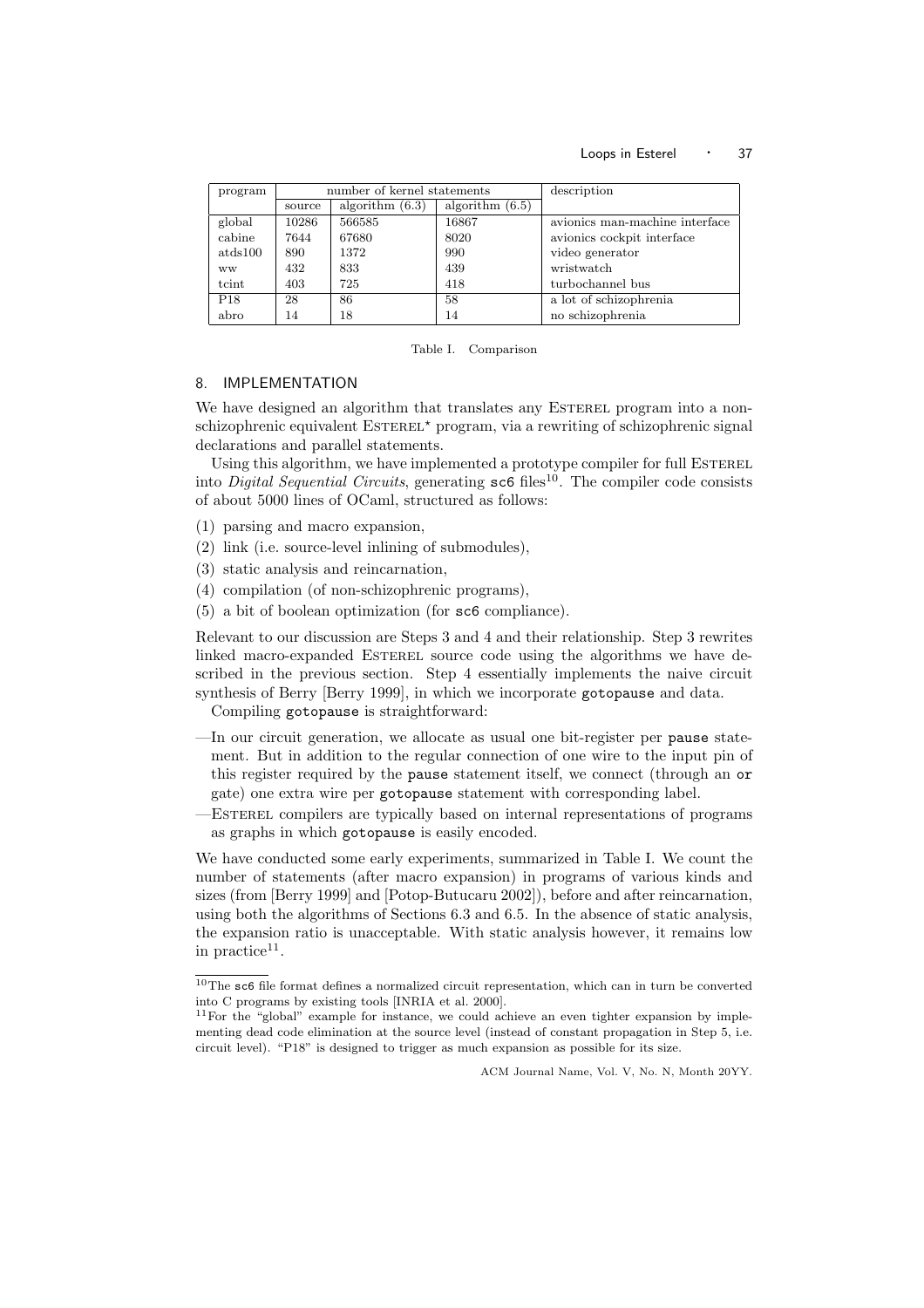We remark also that the circuit size reduction performed by the standard boolean optimizations of Esterel compilers is typically linear in all cases. In particular, such optimizations cannot undo the excessive unfolding of unoptimized reincarnation algorithms. Static analysis at the source level is mandatory for the production of small circuits.

What makes our compiler architecture really attractive in our view is the combination of the following properties:

- —Step 4 is completely independent from Step 3. In other words, the compilation phase does not need to know anything about the static analysis/reincarnation phase. They can be implemented independently.
- $-\text{Step 3 output being an ESTEREL}^* program,$  is still essentially an ESTEREL program, as  $EsterEL^*$  preserves the syntax and the semantics of ESTEREL. Instead of having to cope with schizophrenia, a programmer (respectively algorithm) just has to understand (respectively accept) simple, fully formalized gotopause statements.
- —Even with this complete separation, the generated code is good. Quadratic worstcase complexity is standard [Berry 1999; INRIA et al. 2000; Schneider and Wenz 2001; Potop-Butucaru 2002; Edwards et al. 2004]. Thanks to static analysis, our algorithm is quasi-linear in practice. In particular, it is just as effective<sup>12</sup> as the reference compiler for ESTEREL [INRIA et al. 2000] which internally uses a static analysis of equal power, but much less formalized, and much more complex.

While former compiler architectures have already exposed some of these benefits, ours is the first one to gather them all. In particular, in order to add a native fast C backend to our compiler, we shall reuse the frontend made of the full first three steps of our current compilation chain.

## 9. CONCLUSION

Synchronous languages like ESTEREL have simple and solid mathematical foundations, that make formal reasoning tractable. In particular, logic synthesis or code generation techniques can be seen as chains of semantic-preserving transformations amenable to certification by formal proof.

In this work, we provide a formal description of one of the key steps of the compilation process of Esterel: the treatment of loops. Even if its relevance might seem limited to very specific ESTEREL paradigms in the first place, we feel that it establishes a clear link between two distinct representation levels, ubiquitous in the embedded world: a *dynamic* one where *resources* (time, space, etc.) are allocated on demand, and a static one where resources are fixed, and behaviors are no longer allowed to request more.

In practice, we move from one representation level where loops have to be dynamically unfolded *instantly* in the execution of the program, to another one where unfolding has been completed statically, so that dynamic unfolding is no longer necessary. In particular, behaviors that might require infinite unfolding to react to new inputs, i.e. request an infinite amount of time, are discarded as incorrect.

In ESTEREL vocabulary, this means we have:

<sup>&</sup>lt;sup>12</sup>Both the circuits produced and the duration of the synthesis are essentially the same.

ACM Journal Name, Vol. V, No. N, Month 20YY.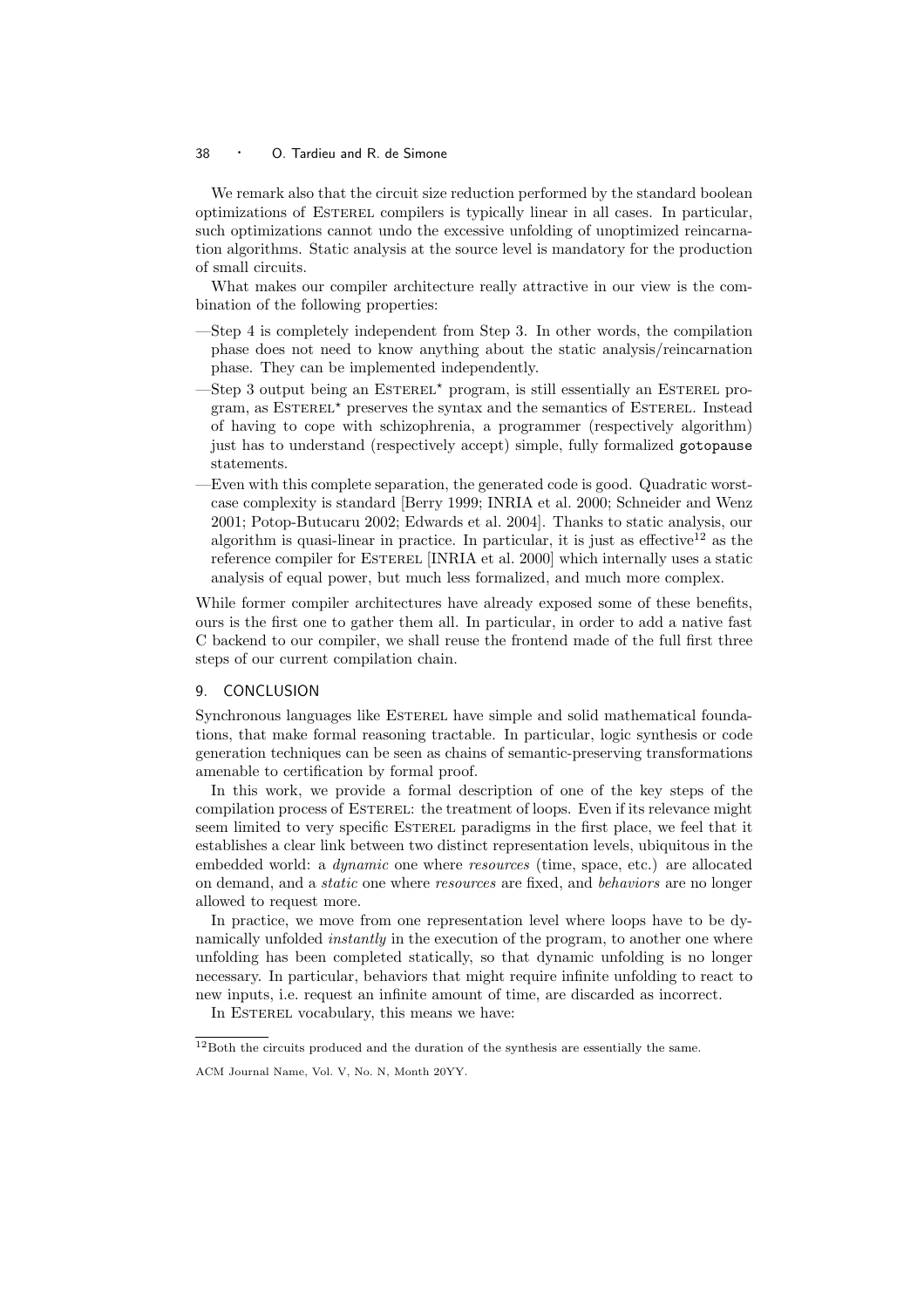- —rejected potentially instantaneous loops, using static analysis techniques;
- —unfolded potentially schizophrenic loops, using both program rewriting techniques and static analysis to optimize the rewriting.

Our transformation is:

—very efficient: to the best of our knowledge, no better algorithm is available (formalized or as part of an implementation).

—provably correct: the skeleton of the proof is sketched in the paper.

Instantaneous loop issues have been discussed in the context of many synchronous formalisms or languages, schizophrenia problems in a few, for instance in Quartz [Schneider and Wenz 2001]. Similar attempts at the verification of the compiling process (including schizophrenia) have been reported in [Schneider 2000; Schneider et al. 2004]. These works focus on the embedding of a proof for a complete but pessimistic circuit synthesis in the HOL theorem prover, while, in the current paper, we concentrate on one part of the translation, but with efficiency in mind. We have already started discussing the integration of our results into their system.

Our transformation is essentially a source to source transformation, based on a new Esterel non-instantaneous jump primitive: gotopause. Therefore, this preprocessing can be used for logic synthesis as well as fast C code generation. Moreover, we believe the output of this preprocessor is quite valuable, as for instance, debugging a non-schizophrenic program, which is to say a program in some kind of Single Static Assignment form, is much nicer than working on the original program.

Thanks to gotopause, compiling  $ESTEREL^*$  and compiling to  $ESTEREL^*$  are respectively easier than compiling ESTEREL and compiling to ESTEREL, because of (i) the efficient preprocessing of loops in  $\text{ESTEREL}^{\star}$ , and (ii) the efficient encoding of state machines in  $\text{ESTEREL*}.$ 

A prototype compiler embodying our current results has been realized.

#### REFERENCES

- ANDRÉ, C. 1996a. Representation and analysis of reactive behaviors: A synchronous approach. In Proceedings of the IMACS/IEEE SMC Multiconference on Computational Engineering in Systems Applications. IEEE-SMC, Lille, France, 19–29.
- ANDRÉ, C. 1996b. SyncCharts: a visual representation of reactive behaviors. Tech. Rep. RR 95–52, rev. RR 96–56, I3S, Sophia-Antipolis, France.
- BARENDREGT, H. P. 1981. The Lambda Calculus, Its Syntax and Semantics. Studies in Logics and the Foundations of Mathematics, vol. 103. North-Holland, Amsterdam, The Netherlands.
- Benveniste, A., Caspi, P., Edwards, S., Halbwachs, N., Le Guernic, P., and de Simone, R. 2003. The synchronous languages twelve years later. Embedded Systems, Proceedings of the IEEE, Special issue 91, 1, 64–83.
- BERRY, G. 1999. The constructive semantics of pure Esterel. http://www-sop.inria.fr/esterel.org/.
- BERRY, G. 2000a. The Esterel language primer v5<sub>-91</sub>. http://www-sop.inria.fr/esterel.org/.
- BERRY, G. 2000b. The foundations of Esterel. In Proof, Language and Interaction: Essays in Honour of Robin Milner. MIT Press, Cambridge, MA, 425–454.
- BERRY, G. AND COSSERAT, L. 1984. The synchronous programming language Esterel and its mathematical semantics. In Seminar on Concurrency. Lecture Notes in Computer Science, vol. 197. Springer, Pittsburg, PA, 389–448.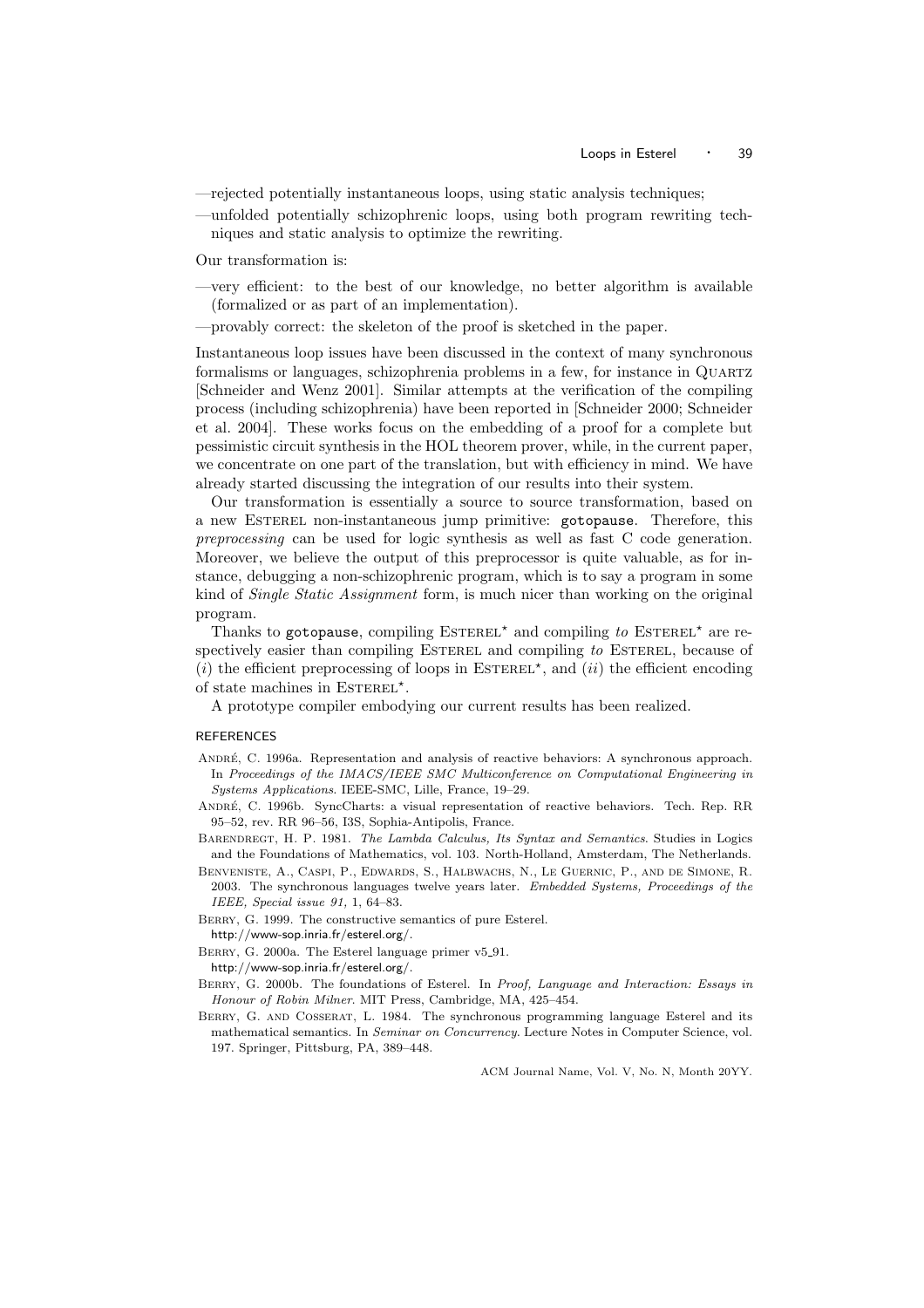- Berry, G. and Gonthier, G. 1992. The Esterel synchronous programming language: Design, semantics, implementation. Science of Computer Programming 19, 2, 87–152.
- BOUSSINOT, F. AND DE SIMONE, R. 1991. The Esterel language. Another Look at Real Time Programming, Proceedings of the IEEE, Special Issue 79, 9, 1293–1304.
- Brayton, R. K., Hachtel, G. D., Sangiovanni-Vincentelli, A., Somenzi, F., Aziz, A., Cheng, S. T., Edwards, S., Khatri, S., Kukimoto, Y., Pardo, A., Qadeer, S., Ranjan, R. K., Sarwary, S., Shiple, T. R., Swamy, G., and Villa, T. 1996. VIS: a system for verification and synthesis. In Proceedings of the Eighth International Conference on Computer Aided Verification. Lecture Notes in Computer Science, vol. 1102. Springer, New Brunswick, NJ, 428–432.
- Clement, D. and Incerpi, J. 1989. Specifying the behavior of graphical objects using Esterel. In Proceedings of the International Joint Conference on Theory and Practice of Software Development. Lecture Notes in Computer Science, vol. 352. Springer, Barcelona, Spain, 111–125.
- Closse, E., Poize, M., Pulou, J., Venier, P., and Weil, D. 2002. Saxo-RT: Interpreting Esterel semantics on a sequential execution structure. In Proceedings of the Synchronous Languages, Applications, and Programming Workshop. Electronic Notes in Theoretical Computer Science, vol. 65. Elsevier, Grenoble, France.
- Cousot, P. and Cousot, R. 1977. Abstract interpretation: a unified lattice model for static analysis of programs by construction or approximation of fixpoints. In Proceedings of the 4th ACM Symposium on Principles of Programmings Languages. ACM Press, Los Angeles, CA, 238–252.
- Edwards, S. A. 2000. Languages for Digital Embedded Systems. Kluwer Academic Publishers, Norwell, MA.
- Edwards, S. A., Kapadia, V., and Halas, M. 2004. Compiling Esterel into static discreteevent code. In Proceedings of the Synchronous Languages, Applications, and Programming Workshop. Electronic Notes in Theoretical Computer Science. Elsevier, Barcelona, Spain.
- GONTHIER, G. 1988. Sémantique et modèles d'exécution des langages réactifs synchrones: application à Esterel. Ph.D. thesis, Université d'Orsay.
- Halbwachs, N. 1992. Synchronous Programming of Reactive Systems. Kluwer Academic Publishers, Norwell, MA.
- Halbwachs, N., Caspi, P., Raymond, P., and Pilaud, D. 1991. The synchronous dataflow programming language Lustre. Another Look at Real Time Programming, Proceedings of the IEEE, Special Issue 79, 9, 1305–1320.
- Hardin, R., Har'El, Z., and Kurshan, R. 1996. COSPAN. In Proceedings of the Eighth International Conference on Computer Aided Verification. Lecture Notes in Computer Science, vol. 1102. Springer, New Brunswick, NJ.
- INRIA, ENSMP, and ARMINES. 2000. The Esterel v5 92 Compiler. http://www-sop.inria.fr/esterel.org/.
- MALIK, S. 1993. Analysis of cyclic combinational circuits. In Proceedings of the 1993 IEEE/ACM international conference on Computer-aided design. IEEE, Santa Clara, CA, 618 – 625.
- Maraninchi, F. 1991. The Argos language: Graphical representation of automata and description of reactive systems. In Proceedings of the IEEE Workshop on Visual Languages. IEEE, Kobe, Japan.
- McMillan, K. 1993. Symbolic Model Checking. Kluwer Academic Publishers, Norwell, MA.
- MIGNARD, F. 1994. Compilation du langage Esterel en systèmes d'équations booléen-nes. Ph.D. thesis, Ecole des Mines de Paris.
- NAMJOSHI, K. S. AND KURSHAN, R. P. 1999. Efficient analysis of cyclic definitions. In Proceedings of the 11th International Conference on Computer Aided Verification. Lecture Notes in Computer Science, vol. 1633. Springer, Trento, Italy, 394–405.
- PARK, D. 1981. Concurrency and automata on infinite sequences. In Proceedings of the 5th GI-Conference on Theoretical Computer Science. Lecture Notes in Computer Science, vol. 104. Springer, Karlsruhe, Germany, 167 – 183.
- Plotkin, G. 1981. A structural approach to operational semantics. Report DAIMI FN-19, Aarhus University, Denmark.